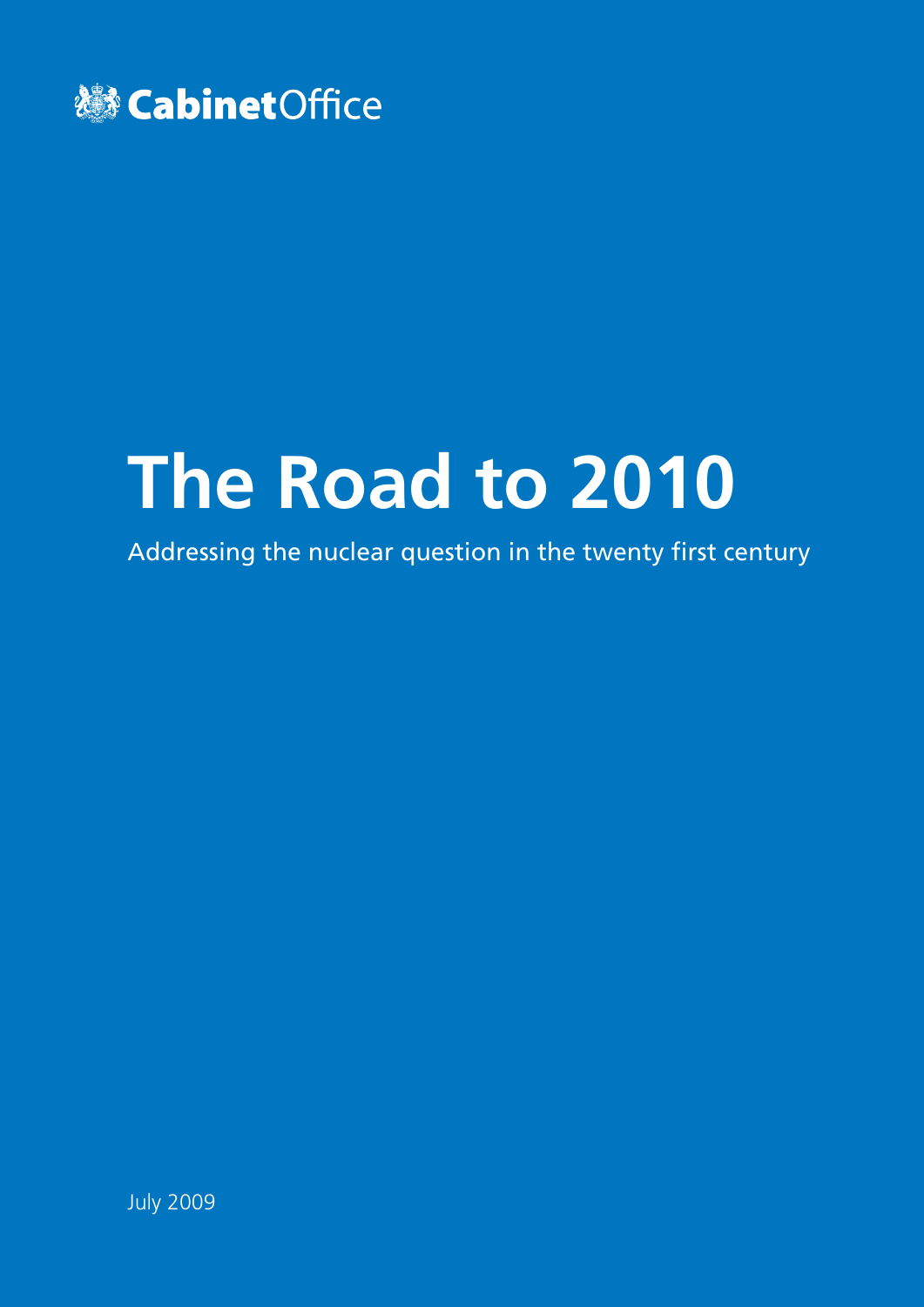

# **The Road to 2010**

Addressing the nuclear question in the twenty first century

Presented to Parliament by the Prime Minister, by Command of Her Majesty

July 2009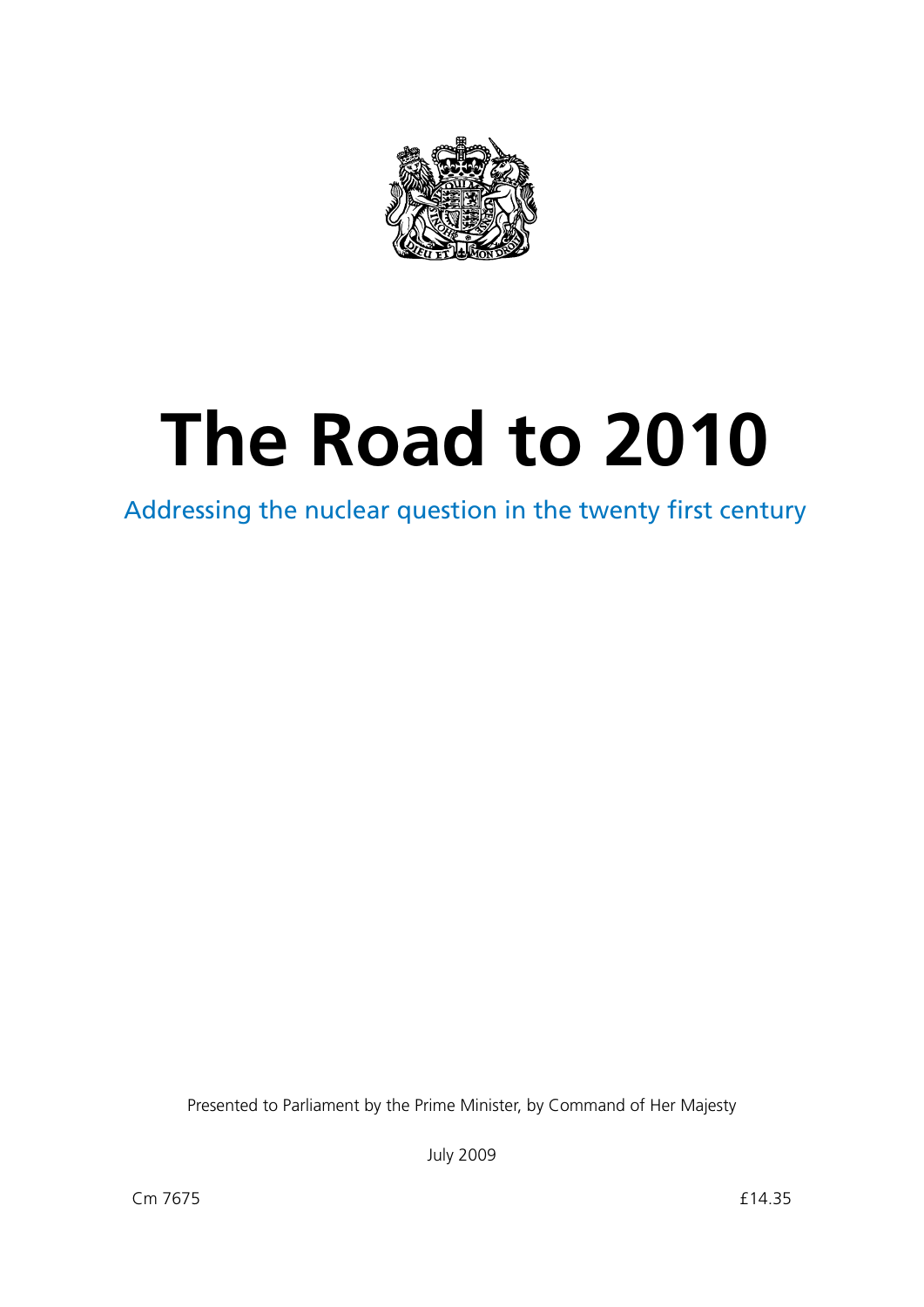Photograph on page 16 by EDF; © EDF Photograph on page 20 by BNFL; © BNFL, image from [www.IAEA.org](http://www.IAEA.org) Photograph on page 26 by British Army; © Crown copyright/MoD, image from [www.photos.mod.uk](http://www.photos.mod.uk) Photograph on page 34 by CTBTO; © CTBTO Preparatory Commission, image from [www.CTBTO.org](http://www.CTBTO.org) Photograph on pages 42 and 45 by Dean Calma; © Dean Calma, image from [www.IAEA.org](http://www.IAEA.org)

#### **© Crown Copyright 2009**

The text in this document (excluding the Royal Arms and other departmental or agency logos) may be reproduced free of charge in any format or medium providing it is reproduced accurately and not used in a misleading context.The material must be acknowledged as Crown copyright and the title of the document specified.

Where we have identified any third party copyright material you will need to obtain permission from the copyright holders concerned.

For any other use of this material please write to Office of Public Sector Information, Information Policy Team, Kew, Richmond, Surrey TW9 4DU or e-mail: [licensing@opsi.gov.uk](mailto:licensing@opsi.gov.uk)

ISBN: **9780101767521**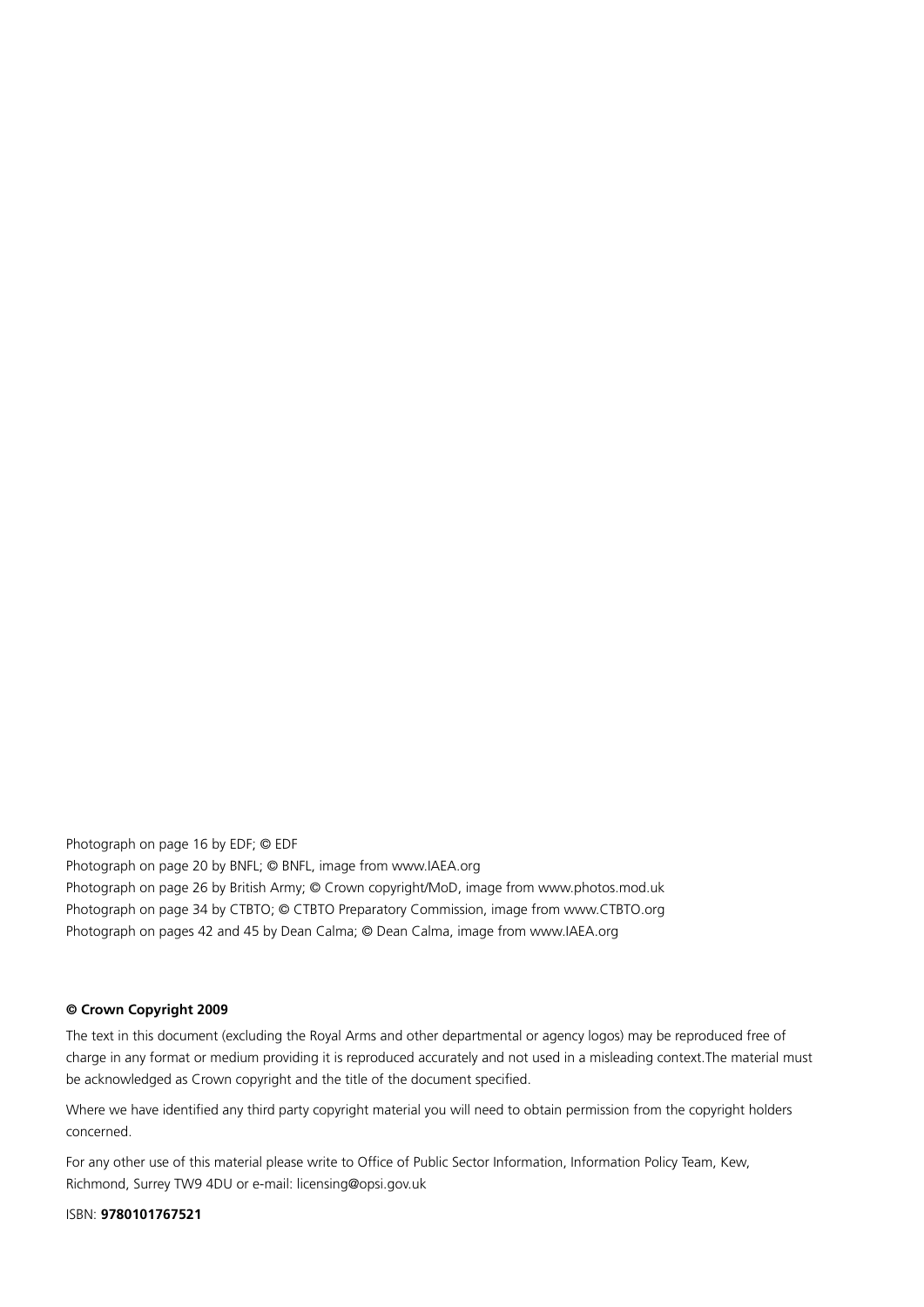## **Contents**

| <b>Foreword by the Prime Minister</b>                          | 3  |
|----------------------------------------------------------------|----|
| <b>Executive Summary</b>                                       | 5  |
| The nuclear question: the UK Government's strategic objectives | 11 |
| Safe expansion of civil nuclear power in the UK and globally   | 15 |
| <b>Fissile material security and nuclear counter-terrorism</b> | 25 |
| <b>Non-proliferation and disarmament</b>                       | 30 |
| <b>International governance and the IAEA</b>                   | 42 |
| Summary: UK activity up to the 2010 NPT Review Conference      | 50 |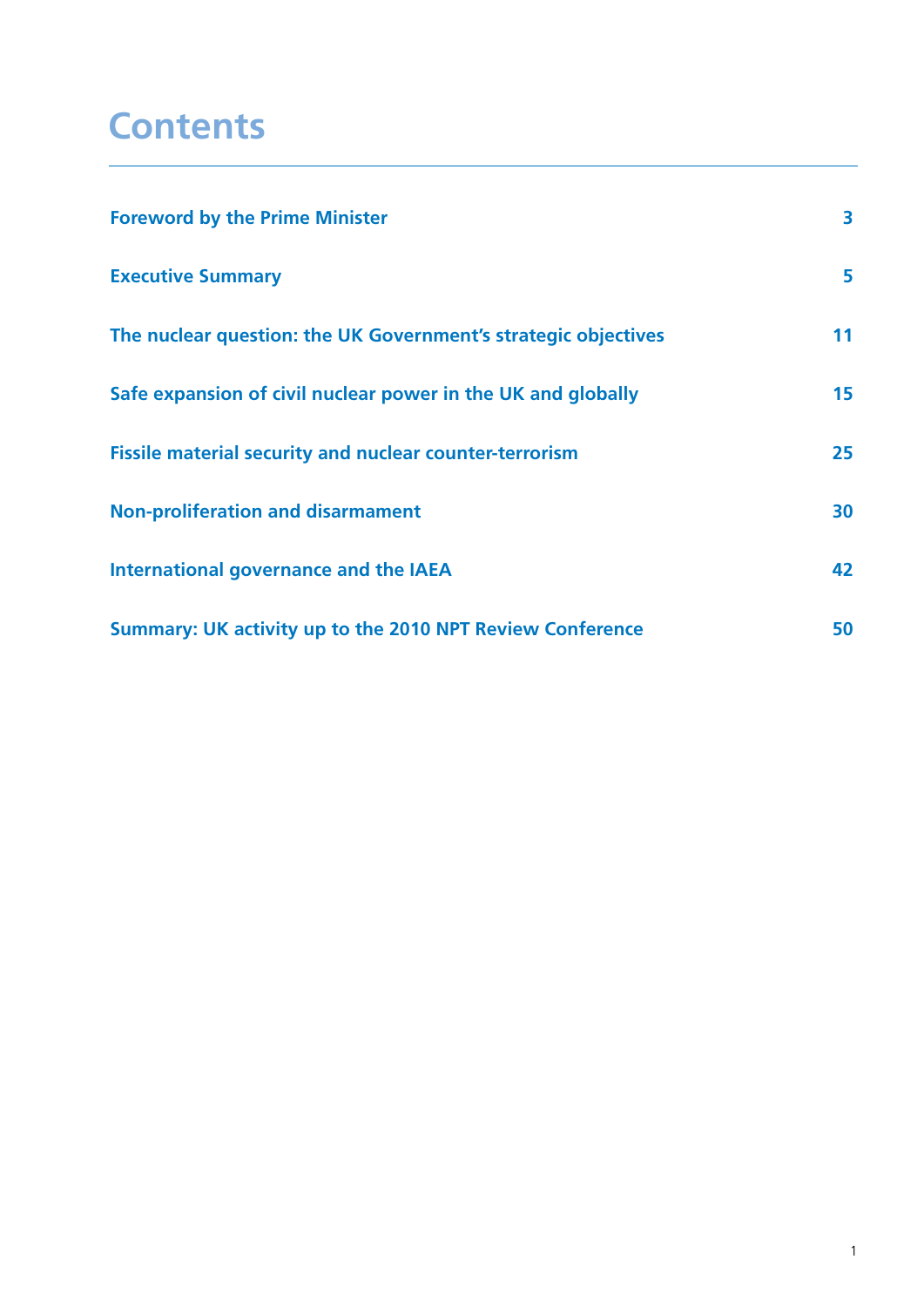# <span id="page-4-0"></span>**Foreword by the Prime Minister**

In recent months we have seen a growing determination to confront the strategic threat posed by the proliferation of nuclear weapons. Our objective remains the reduction and eventual elimination of all such weapons. But this cannot be achieved overnight. We must in the meantime develop a more coherent global strategy to harness peaceful nuclear power, and to establish the conditions where we can consider a world free of nuclear weapons.



The UK is playing a leading role in tackling the nuclear challenges

we face today. And the momentum for concerted action is building. President Obama has announced plans for a nuclear security summit in Spring next year. And next May, the world will gather to review the Non-Proliferation Treaty, the key global agreement on the nuclear question.

We need to prepare ourselves for these critical moments. I hope that this report will lay the foundations to:

- establish the right conditions for nuclear power to play its part in combating climate change, global poverty, and energy shortages;
- ensure that nuclear material is held securely, to prevent it falling into the hands of terrorist groups or hostile states;
- take urgent action to address the proliferation of nuclear weapons; and,
- make progress in building the international partnerships needed to deliver a world free from nuclear weapons.

We must make urgent progress in all these areas. The UK has been both a civil and military nuclear power for several decades. We want to use this expertise to work with our international partners to shape this crucial international debate

If we do, I am confident that we can deliver in 2010 a renewed and enduring grand bargain on nuclear power, that can underpin our security and prosperity in the decades to come. It is a huge prize.

Gran Brons

Rt Hon. Gordon Brown MP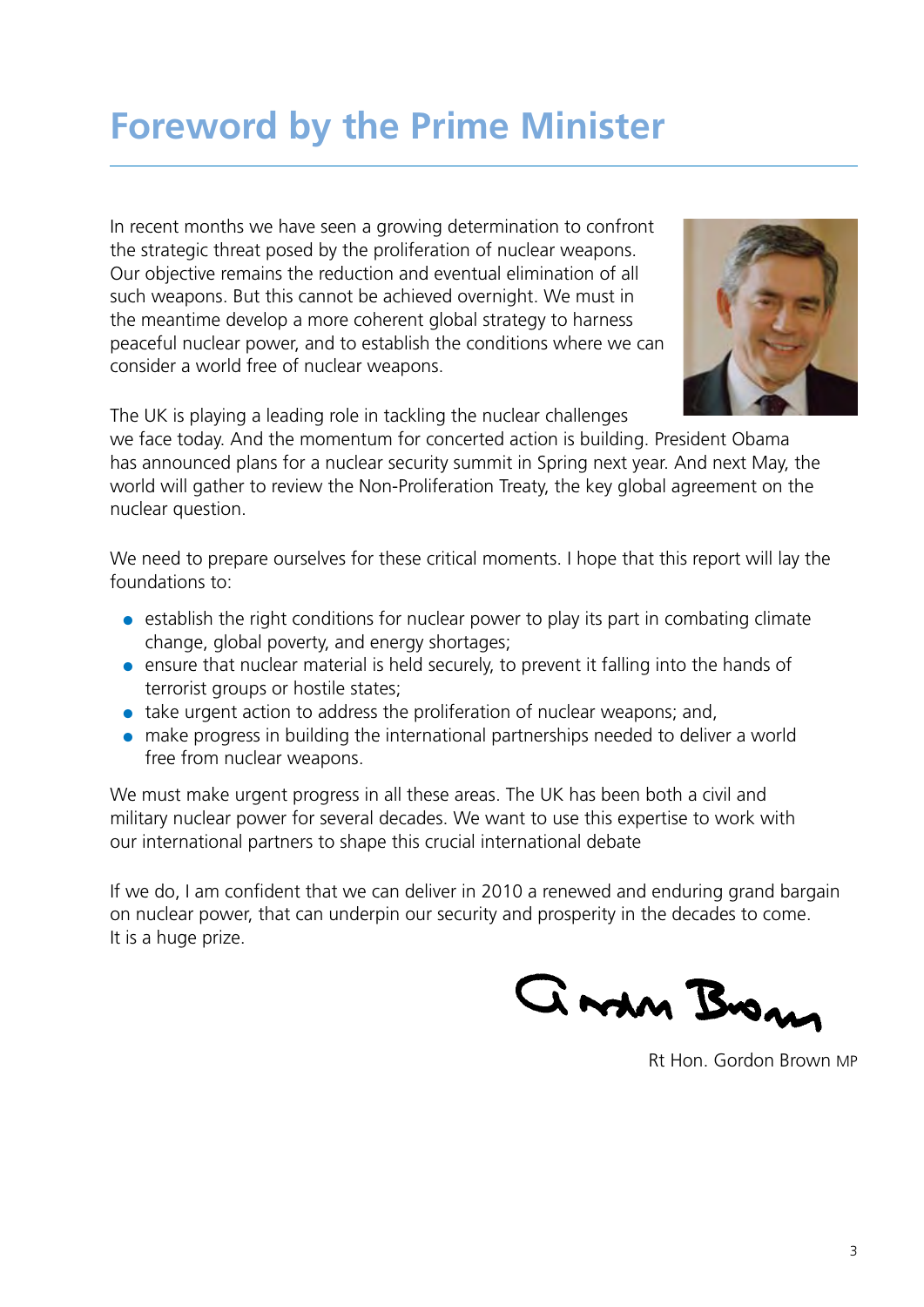## <span id="page-5-0"></span>**Chapter 1**

# Executive Summary

#### *The Strategic Context*

**1.1** Nuclear power is a proven technology which generates low carbon electricity. It is affordable, dependable, safe, and capable of increasing diversity of energy supply.

**1.2** Nuclear power is therefore an essential part of any global solution to the related and serious challenges of climate change and energy security. Combating climate change, the single greatest threat to humanity this century, requires a much greater role for low carbon fuels in the global energy supply than before. Rising global energy demand, which is forecast to increase by more than 40 per cent by 2030, means that secure, sustainable energy supplies will be key to global security and prosperity in the century ahead. Nuclear energy is therefore vital to the challenges of sustaining global growth, and tackling poverty.

**1.3** That is why the United Kingdom Government believes not only that there is a recognised right for all sovereign states to the peaceful use of nuclear power, but that it is necessary to expand access to civil nuclear energy.

**1.4** The issue of nuclear power cannot, however, be looked at in isolation from the hostile use of nuclear technology: nuclear weapons. In expanding the use of nuclear power in the twenty first century we must not enhance the risk of further proliferation of nuclear weapons. We must not allow the spectre of nuclear war, the greatest security

threat for much of the second half of the twentieth century, to re-emerge.

**1.5** Therefore we must ensure that the first pillar of the Nuclear Non-Proliferation Treaty (NPT) framework – preventing further proliferation, is strengthened. We must also ensure that terrorists groups, some of whom have the intent to acquire and use nuclear devices, do not acquire that capability. This requires a much stronger emphasis not just on preventing further proliferation of weapons and nuclear weapons technology, but also on securing existing stocks of fissile material<sup>1</sup> and denying access to relevant expertise.

**1.6** But the challenge of our age is not just about preventing further proliferation, either to other countries or non-state terrorist organisations. The issue of nuclear disarmament must be addressed. Nuclear weapon states, including the UK, have a duty to work to create the conditions where further reductions in levels of nuclear weapons can take place.

**1.7** The UK has taken significant steps towards disarmament by reducing the explosive power of its nuclear arsenal by three quarters since the end of the Cold War and maintaining a minimum strategic deterrent based on no more than 160 operationally available warheads. The UK Government remains committed to the principle of irreversibility in these reductions.

1 *Fissile material is defined for the purpose of this paper as high enriched uranium and plutonium*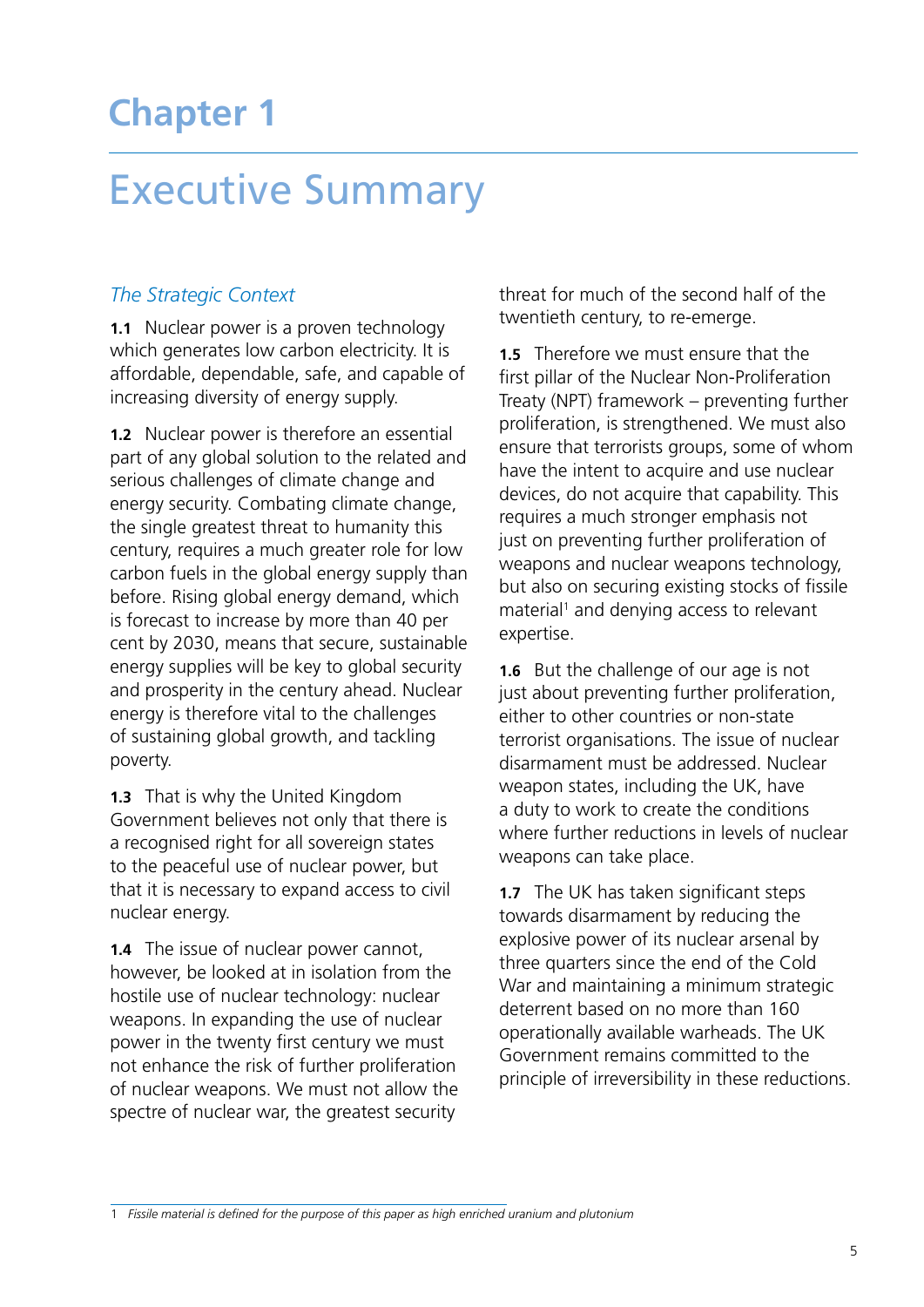**1.8** The UK's policy on its nuclear deterrent was set out in the 2006 White Paper 'The Future of the UK's Nuclear Deterrent<sup>'2</sup>. Given the certainty that a number of countries will retain substantial nuclear arsenals for the foreseeable future and the continuing risk of further nuclear proliferation, it is premature to judge that a nuclear threat to UK national security will not arise in the future, and the Government therefore judges that our minimum deterrent remains a necessary element of our national security, as well as forming part of NATO's collective security.

**1.9** Ultimately, we need to work to create the conditions for a world free of nuclear weapons. This means we must together renew and re-invigorate the global 'grand bargain' at the heart of the NPT. For nonweapon states, it is about continuing to forego nuclear weapons, whilst realising, if they wish, access to nuclear power. For nuclear weapon states, it involves tough responsibilities to show leadership on the question of disarmament, and to assist in framing a global solution that allows wider access to nuclear power.

**1.10** The nuclear question we must address is how we ensure expanded access to nuclear power without risking further proliferation of nuclear weapons. Linked to this is how we move forward on global disarmament in respect of existing nuclear weapons.

#### The May 2010 Non-Proliferation Treaty Review Conference.

**1.11** The run up to the 2010 NPT Review Conference represents a historic window of opportunity to recognise the global commitment to deliver on the three pillars of that treaty:

- preventing further proliferation of nuclear weapons;
- ●● nuclear disarmament; and
- ensuring access to nuclear power.

**1.12** The NPT, which has 189 signature states, including the UK, was last reviewed in 2005. That review conference was not as productive as we had hoped. It is essential that the next conference delivers renewed movement across this critical agenda. This paper sets out the UK's approach to this vital conference, and beyond, and describes a vision of how we can create the world envisaged by those who drafted the NPT in 1968.

**1.13** The UK has shown global leadership across the three pillars of the NPT and has generated significant momentum leading up to the NPT Review Conference, notably through the Prime Minister's speech in March 2009. A successful Review Conference will build on this momentum and agree a clear way forward for each of the three pillars. But the process leading up to the conference, the conference itself, and concerted effort beyond it can also address fundamental questions such as how the UK can make international oversight and enforcement of the grand global bargain most effective, and how we can make nuclear security a fourth 'pillar' of the international framework.

#### The United Kingdom's approach

**1.14** The UK believes these complex, longterm and fundamental issues require a comprehensive and multilateral approach across four key areas:

**• civil nuclear power:** to build confidence in the safe expansion of civil nuclear power, the UK itself needs to demonstrate that, as a long established nuclear energy producer and consumer, we can act as an exemplar in managing our nuclear fuel cycle. The UK and others can also take the lead in promoting proliferation resistant nuclear technology to enable the safe expansion of civil nuclear power globally;

<sup>2</sup> *'The Future of the United Kingdom's Future Deterrent', Cm 6994, December 2006*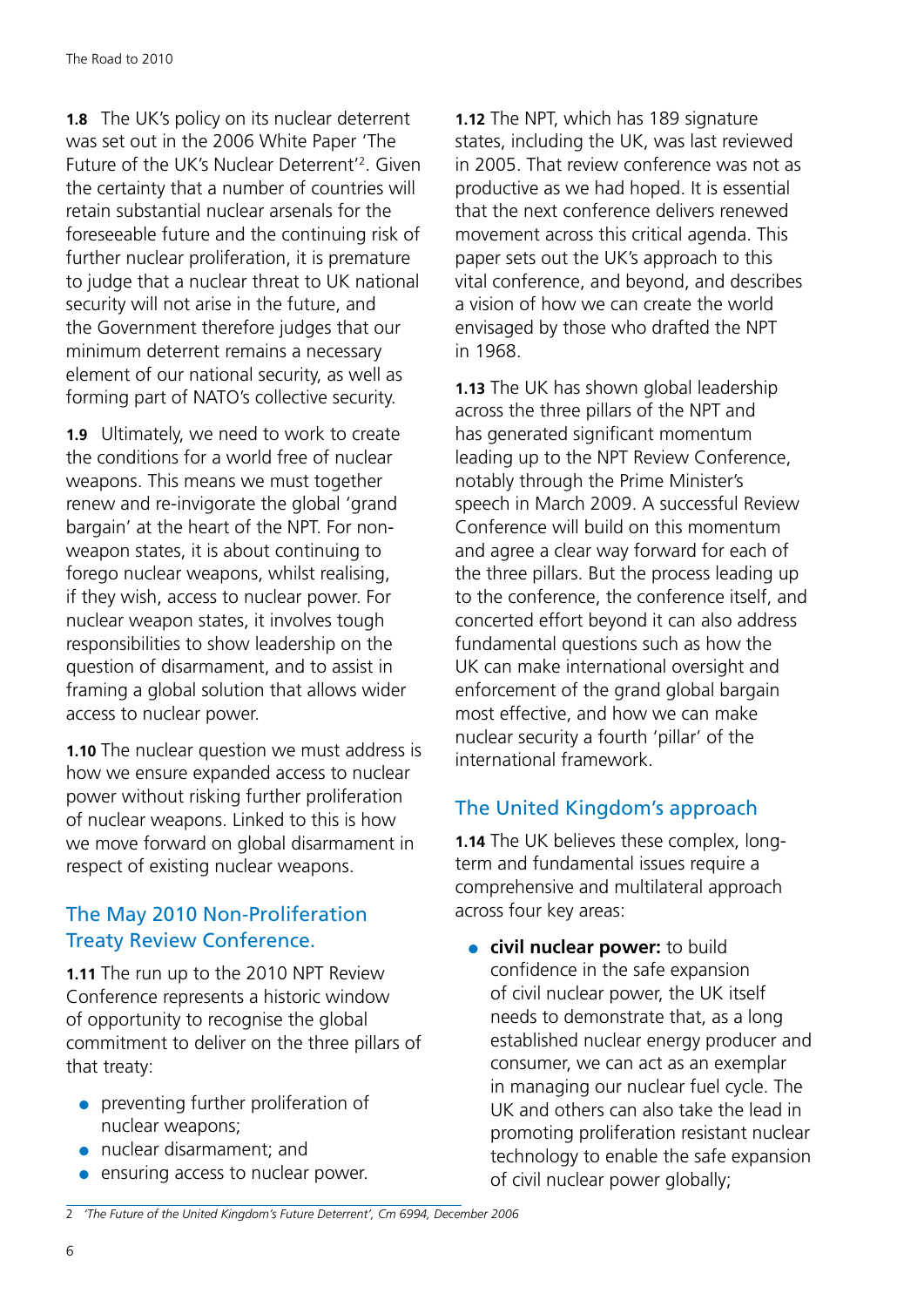**• security** of nuclear material: the UK believes that greater assurance is required to secure fissile material against the risks from nuclear terrorism. We believe more work, coordinated globally, is required to address these challenges and secure international consensus for making nuclear security the fourth pillar of the multilateral nuclear framework;

●● **non-proliferation and disarmament:**  the UK sees the threat from the proliferation of nuclear weapons as a potentially major driver of global instability. Whilst some proliferation has taken place since the NPT was signed, this has not been as great as some feared. We need to take urgent action to address current nuclear proliferation concerns and establish a global framework to prevent further proliferation. The UK is striving for a safer world free of nuclear weapons. This is a long path, requiring us to create the conditions that will allow countries to feel secure without nuclear weapons and establish mechanisms to prevent their re-emergence. But that is all the more reason for pushing ahead. All states have a responsibility established in the NPT to work together for this aim. Much has been achieved, but more effort is required to map out and deliver a route map to that objective; and

**• international governance:** if a revitalised framework covering these pillars is to be effective, it will require new rules, and, in particular, a strengthened International Atomic Energy Agency to monitor and help enforce their implementation.

**1.15** The Road to 2010 Plan sets out the UK's vision for progress in each area, what has been achieved to date, what more can be done, and the key next steps.

#### Civil nuclear power in the United Kingdom and worldwide

**1.16** The Government's 2008 White Paper on nuclear power<sup>3</sup> set out the extensive action the Government is taking to facilitate investment in civil nuclear power in the UK, and plans have now been announced to build over 12 Gigawatts (GW) of new nuclear capacity. To address the legacy of half a century of nuclear power, the UK Government has also set up the Nuclear Decommissioning Authority. In the Road to 2010 the Government also lays out its approach to handling the relatively small amount of waste generated by the UK's defence nuclear programmes.

**1.17** Alongside the Road to 2010, the Government is publishing a discussion document setting out the relevant factors when judging the options for long-term management of stocks of separated plutonium, such as long-term geological disposal, or reuse. A second discussion document later this summer will set out the process for final decisions.

**1.18** The Government will also strongly support work to further develop **proliferation resistant nuclear technology** that will improve international access to the peaceful use of nuclear energy. To this end, the Government will **establish a Nuclear Centre of Excellence** to enable the UK to be at the forefront of international efforts to prevent nuclear proliferation and reduce the costs, environmental-impact and carbon-footprint of civil nuclear power. This centre will have initial funding of £20 million over the first five years, with the development of the best structure and model for the centre to be discussed in detail with academic, industry and potential international partners. The UK will seek the widest possible international collaboration to take forward this work.

<sup>3</sup> *'Meeting the energy challenge: A White Paper on Nuclear Power', Cm 7296, January 2008*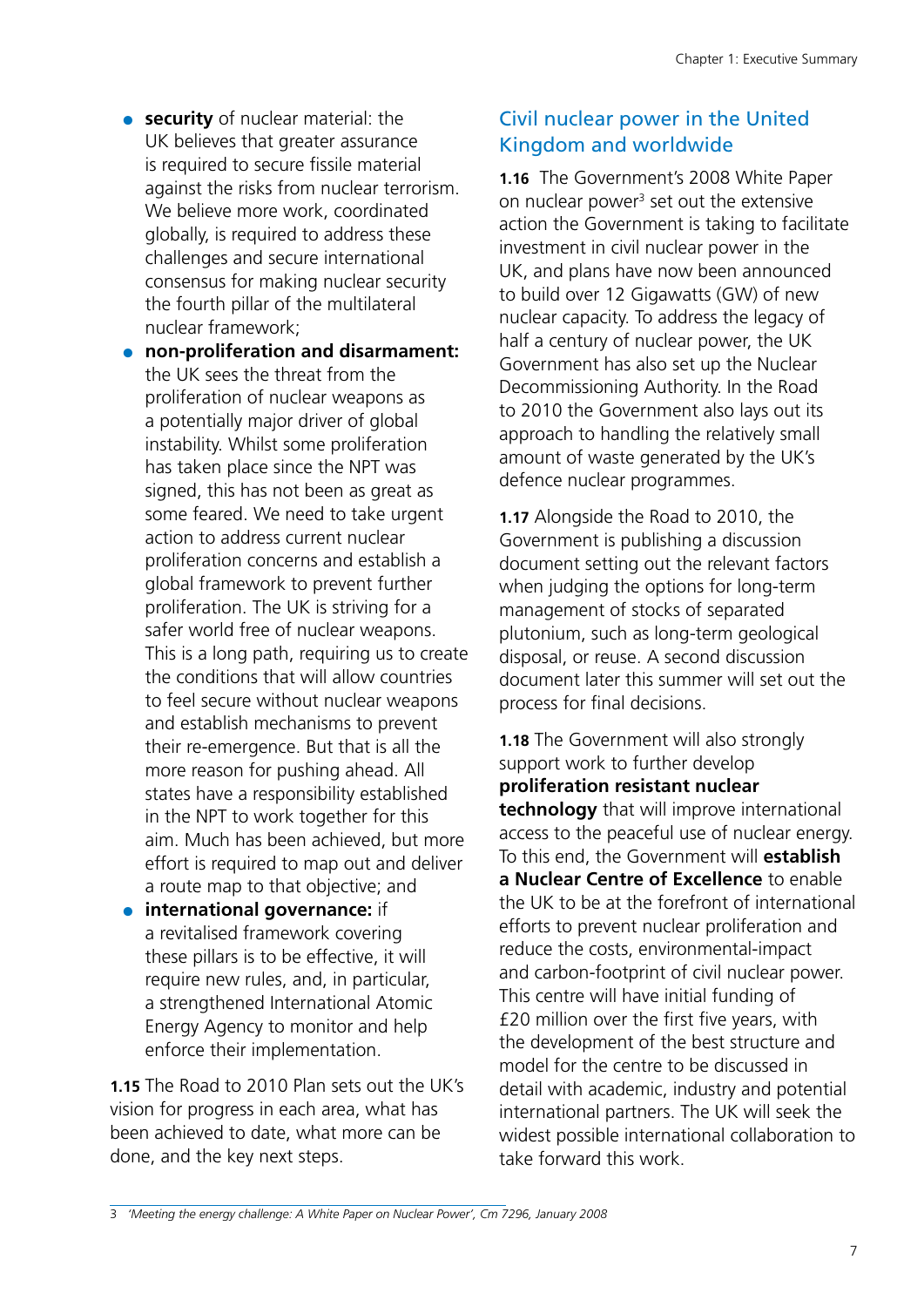#### Nuclear security

**1.19** The global spread of nuclear power and advances in nuclear technology mean that nuclear security is a vital fourth pillar of any strengthened nuclear regime. We need to act now to prevent terrorist groups gaining access to nuclear devices. If we do not act now these threats will grow as the use of nuclear power expands globally.

**1.20** This requires concerted international action, in which the UK will play a leading role. To this end we have agreed with France to strengthen our joint work on reducing the threat of nuclear terrorism. We strongly support the initiative of the United States Government in proposing an international conference on nuclear security.

**1.21** In advance of this, as part of the Road to 2010 process:

- $\bullet$  the UK is extending an offer of assistance to any country that wants it to help secure stocks of vulnerable nuclear material, building on our long experience as a nuclear nation;
- the Government has also laid before Parliament the necessary motion for UK ratification of the Amendment to the Convention on the Physical Protection of Nuclear Material (CPPNM) and will work over the coming months with countries that have not yet ratified to persuade them to do so; and,
- the Government has also allocated an additional £3 million next year in support of the UK Atomic Weapons Establishment's world leading nuclear forensics work.

#### Non-proliferation and Disarmament

**1.22** Since the NPT was signed in 1968, progress has been mixed across the nonproliferation and disarmament pillars. There has been some proliferation of nuclear weapons: India and Pakistan have both tested and developed significant nuclear

weapons capabilities: Israel is widely assumed to possess nuclear weapons; North Korea has announced two nuclear tests; and other states, most notably Iran, continue to seek nuclear weapons capabilities. However, today the number of countries with nuclear weapons is in single digits and global holdings of nuclear weapons are at their lowest since the 1950s. South Africa and Libya have ended weapons programmes; Belarus, Kazakhstan and Ukraine returned nuclear weapons inherited from the former Soviet Union; and the US, Russia, France and the UK have all made significant reductions in their capabilities. That said, with the NPT under unprecedented pressure, we need to respond purposefully and with determination to the challenges of the new century.

**1.23** The international community must unite to take strong steps to prevent nuclear proliferation. We must work purposefully towards the universality of the NPT and take robust action against those states, like Iran and North Korea, which seek to develop nuclear weapons.

**1.24** The Government is committed to working with international partners to create the conditions that would give all countries that possess nuclear weapons the confidence to take further, bolder steps consistent with their commitments under Article VI of the NPT and, ultimately, achieving a world free of nuclear weapons. The Road to 2010 sets out a three stage process to enable further progress. This involves:

- **transparency and control:** those steps that must be taken to reduce and prevent any further expansion of global nuclear weapon capabilities and to enhance transparency of existing and future capabilities;
- **arms reductions:** highlighting and addressing the challenges and mechanisms through which further verifiable multilateral disarmament can occur; and,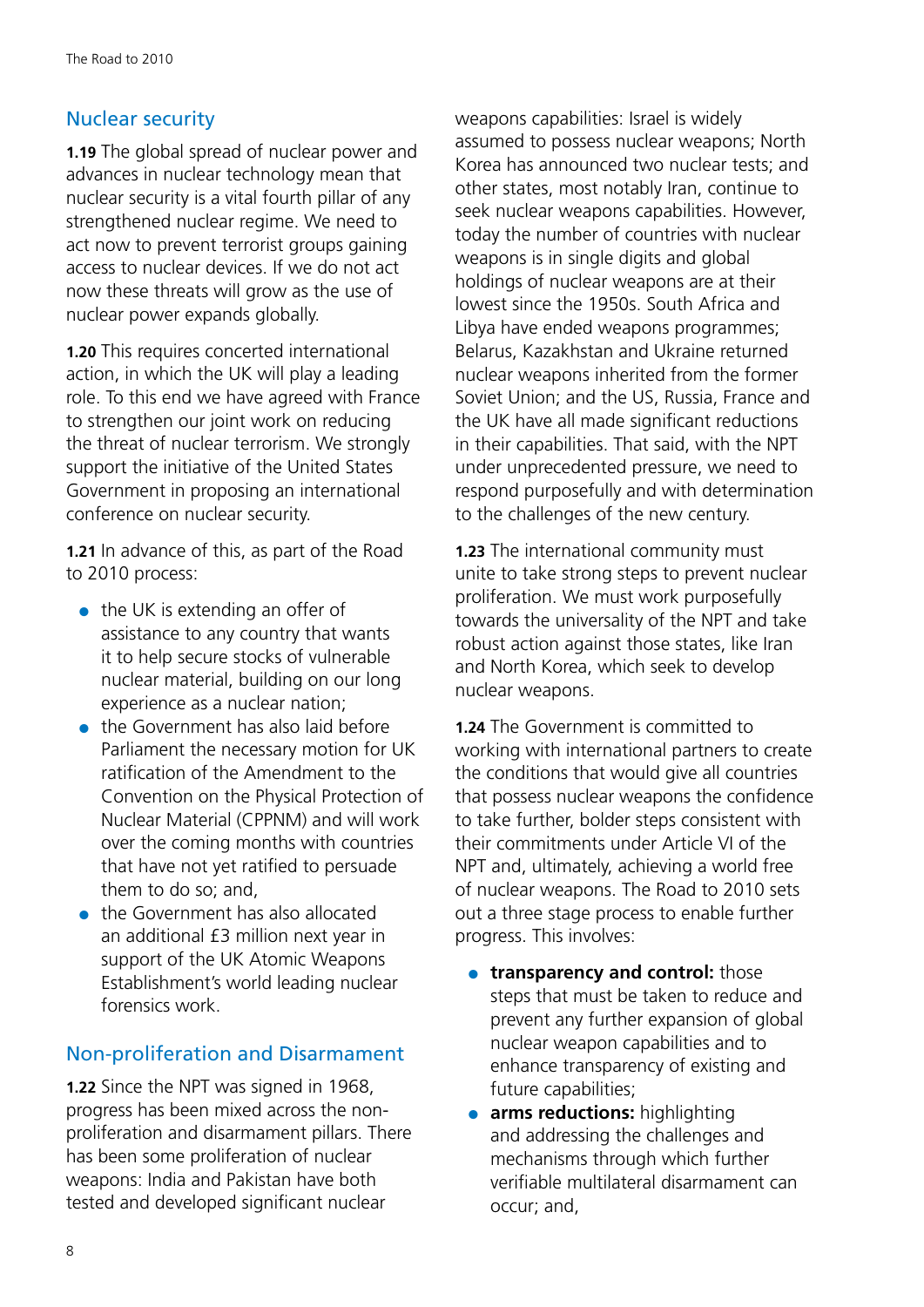**• steps to zero:** establishing the security conditions and overcoming the technical challenges associated with taking the final steps to a world free of nuclear weapons, including how they can be safely withdrawn and dismantled.

**1.25** Each of these strands involves complex challenges. This paper addresses the key difficulties and the progress required. Some of the main elements include:

- **dealing with states of concern:** working with the international community to ensure that Iran and North Korea comply with their obligations;
- **•** the challenges of verifiable **disarmament:** these apply not just to the five nuclear weapon states recognised in the NPT (US, Russia, China, France and the UK), but also countries that have developed nuclear capabilities and remain outside the NPT regime. This involves significant scientific and technical challenges;
- ●● **continued strengthening of multilateral agreements:** this includes how, working with the US and others, we plan to increase momentum for ensuring entry into force of the Comprehensive Test Ban Treaty, making further progress on a Fissile Material Cut-Off Treaty, and tackling proliferation through financial sanctions and export controls; and,
- ●● **building shared security confidence:** working with international partners to remove underlying causes of insecurity in key regions, notably the Middle East and South Asia, to allow those nuclear armed states outside the NPT to gain, over the long term, the confidence to disarm.

#### International Governance

**1.26** Renewing the grand global bargain requires renewed and strengthened international governance, to ensure the most effective global nuclear framework. The International Atomic Energy Agency (IAEA), the main international institution charged with delivering a safe, secure and proliferation free nuclear future, itself acknowledges that it needs to reform if it is to be in a position to carry out its remit more effectively and to tackle credibly challenges in the vital area of nuclear security.

**1.27** The UK has long been a committed member of the IAEA. We are the fourth largest contributor to its budget and make significant voluntary contributions to its Technical Cooperation Fund and Nuclear Security Fund.

**1.28** To take this further in the short term, the UK will:

- work with the incoming Director General and international partners to develop robust plans for organisational reform of the Agency; and
- host a meeting of the main financial donors to the IAEA (the so-called 'Geneva Group') to discuss future funding and staffing issues.

**1.29** In the medium and longer term, the Road to 2010 plan presents specific points for agreement at the NPT Review Conference which will help develop more fully the key role the IAEA needs to play in fissile material security, and how nuclear energy can assist in delivering sustainable energy development as part of the internationally agreed Millennium Development Goals<sup>4</sup> for international poverty.

<sup>4</sup> *UN Millennium Development Goals – [www.un.org./millenniumgoals](http://www.un.org./millenniumgoals)*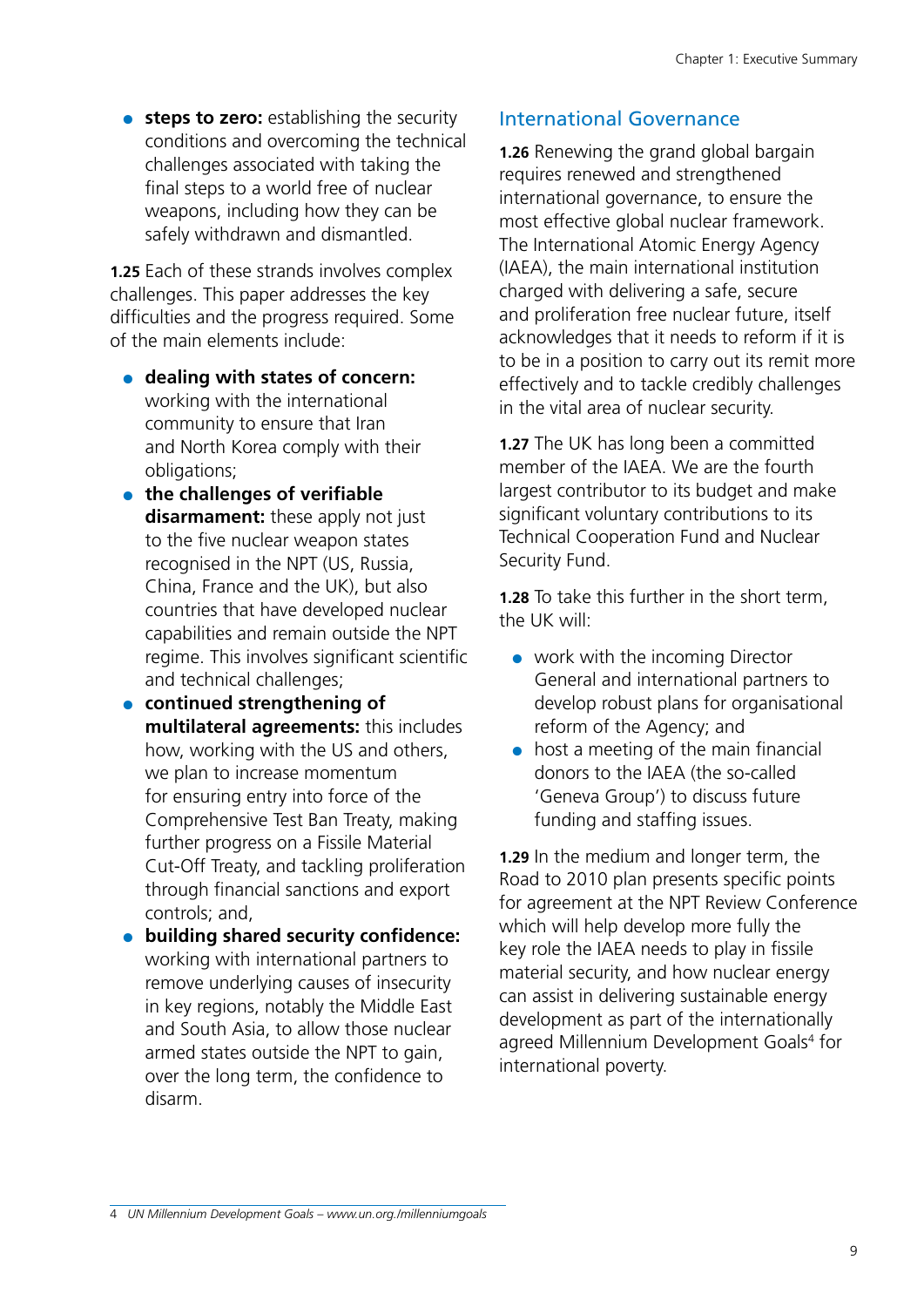#### The Road to 2010 and beyond

**1.30** The Road to 2010 plan offers a realistic and achievable programme across the entire nuclear agenda. Next year's NPT Review Conference is a major opportunity, and so between now and then the Government will help lead international efforts to secure the necessary consensus for reform. As well as hosting a conference of the recognised nuclear weapon states on confidencebuilding measures towards disarmament and convening the main donors of the IAEA, we will also play a full part in the US-hosted conference on nuclear security and press for greater action in tackling nuclear security challenges. This is consistent with our overall view that the international community must recognise nuclear security as a fourth pillar of the global nuclear framework.

**1.31** It is equally vital that, beyond the NPT Review Conference, there is sustained momentum in facing up to the nuclear challenges of the modern age. The UK is committed to a sustained long-term effort and will use its experience as a nuclear nation, and our scientific expertise – notably through the new Nuclear Centre of Excellence – to make progress on safe, proliferation resistant nuclear technology and techniques. We will also continue to work with our international partners to build the improved global security and create the conditions required for a world free of nuclear weapons.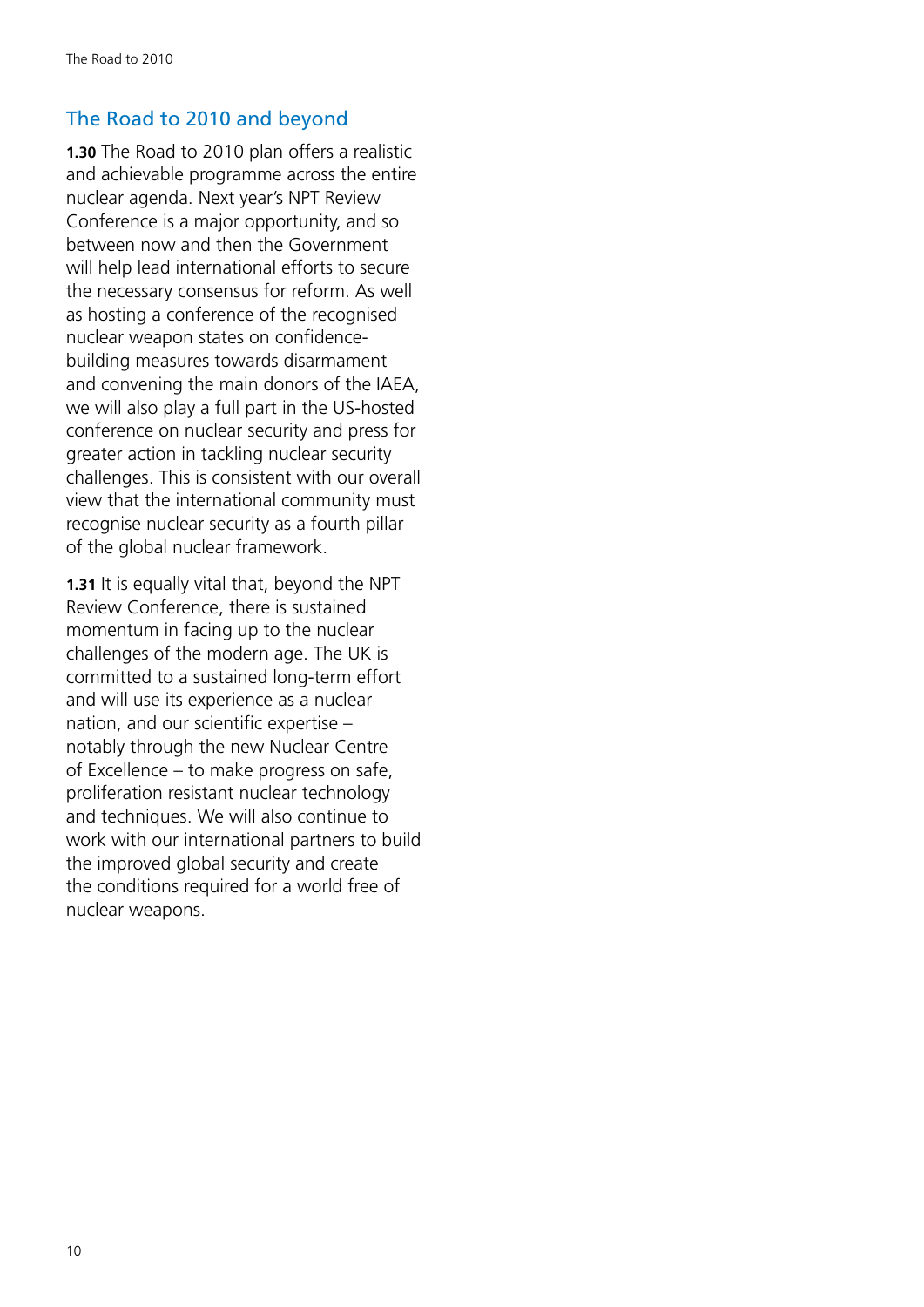# <span id="page-11-0"></span>**Chapter 2**

# The nuclear question: the UK Government's strategic objectives

#### Strategic overview – nuclear power in the 21st century

**2.1** The Government believes that nuclear energy must play a vital role in meeting the challenges of the twenty first century. Nuclear power will have to be an integral part of any successful response to the interlinked challenges of climate change and security of energy supplies. But nuclear power can only play this role if there is international confidence that its expansion does not exacerbate the risk of further proliferation of nuclear weapons, or of shortcomings in security that would leave the world increasingly vulnerable to nuclear attacks from terrorism. In combating what is arguably the single biggest threat of this century – climate change – we must not risk reviving the great concern of the second half of the last century: the use of nuclear weapons.

#### Climate change

**2.2** Combating climate change will require the expanded use of nuclear energy. As the Government's White Paper on nuclear energy<sup>5</sup> in 2008 demonstrated, nuclear energy is currently one of the cheapest, low carbon electricity generation technologies. The complete life cycle emissions from nuclear power, from uranium mining to waste management, are between 2 and 6 per cent of those from gas for every unit of electricity generated. The International Energy Agency estimates the world will need to build 32 new reactors each year in order

to halve global carbon dioxide emissions by the middle of the century.

#### Security and sufficiency of energy supply

**2.3** The International Energy Agency also estimates that, on the basis of governments' existing policies, global energy demand will increase by more than 40 per cent between 2006 and 2030. Although the world is far from running out of oil and gas, significantly increased exploitation of these resources would not be consistent with the urgent action needed to reduce carbon emissions. In any case, output from mature oil fields is declining, and remaining resources are harder to find, reach or access. They are also generally concentrated in areas of environmental sensitivity and/or potential political instability. So there are compelling reasons beyond tackling climate change for encouraging an expansion of the role of nuclear power.

#### The right to peaceful use of nuclear technology

**2.4** At present, nuclear power accounts for around 15 per cent of global energy supply, and around 15 per cent of the UK's supplies.<sup>6</sup> Currently, around 30 nations generate power through civil nuclear programmes. Over the next ten years, we can expect around a further 20 countries to pursue civil nuclear programmes to meet their energy needs.

<sup>5</sup> *Meeting the energy challenge: A White Paper on Nuclear Power, Cm 7296, January 2008*

<sup>6</sup> *IAEA*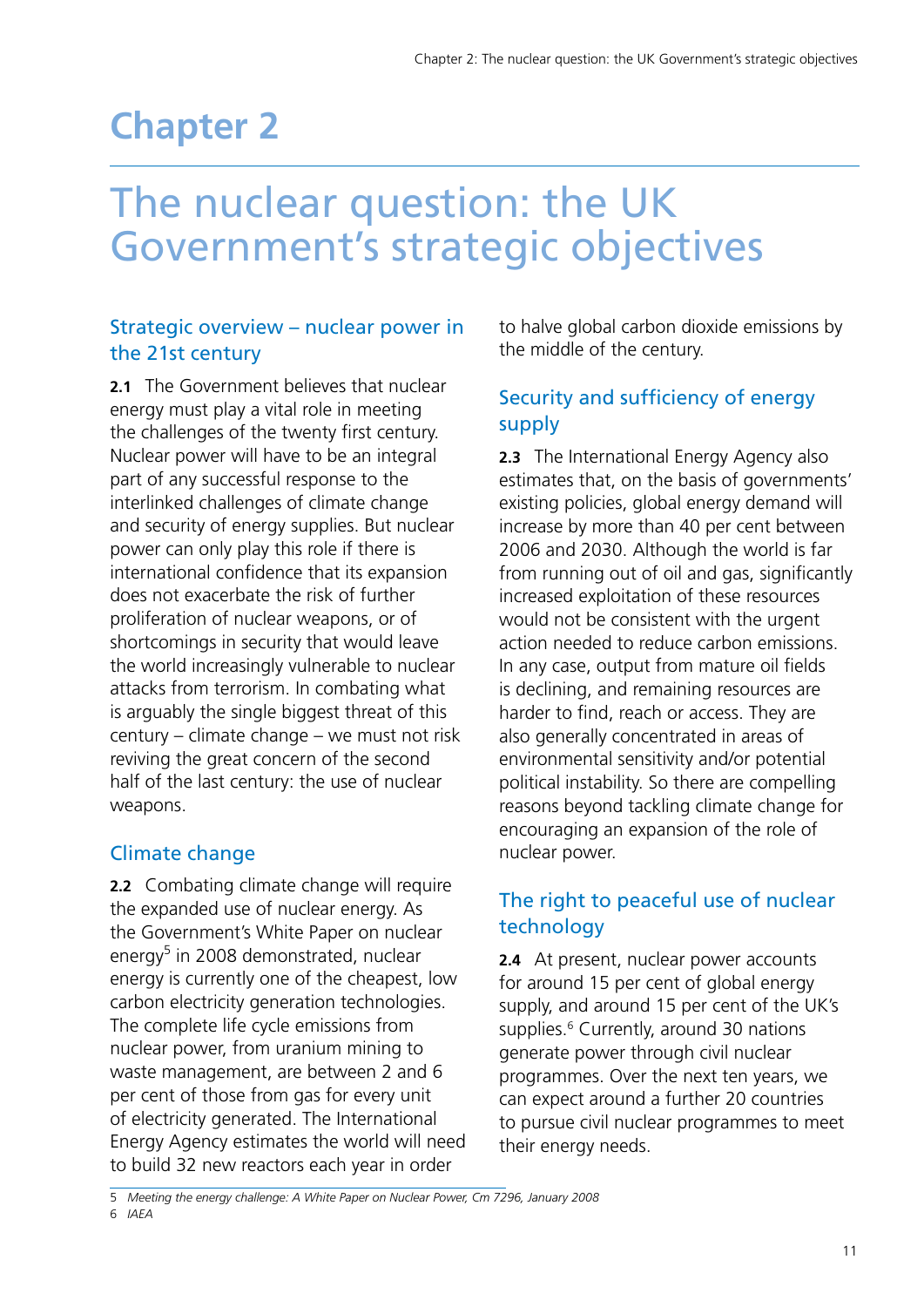**2.5** The UK Government strongly supports the rights enshrined in Article IV of the Nuclear Non-Proliferation Treaty (NPT), which declares the right of states party to the Treaty to use nuclear technology for peaceful purposes. Nuclear power is a proven technology that is low carbon, affordable, dependable, safe, and capable of increasing diversity of energy supply. So it is not only key to tackling climate change and energy security, but also central to reducing the potential for competition for energy resources to act as a driver of instability and insecurity across the world.

**2.6** As the NPT framework recognises, this inalienable right must be exercised in a way that is consistent with global security. Specifically, increased access to civil nuclear power globally must not lead to further proliferation of nuclear weapons or nuclear weapon technology.

#### Nuclear security

**2.7** It is fundamental that, as civil nuclear power expands across the world, fissile material is held securely. We know that terrorist groups, principally Al Qa'ida, aspire to gain access to nuclear devices for use in a terrorist attack<sup>7</sup>

**2.8** Large quantities of nuclear material around the world require greater security. Between July 2007 and June 2008, the IAEA received almost 250 reports that small quantities of radiological or nuclear material had either gone missing or had been stolen, and that some of this material had not been recovered. This is a timely reminder that in some countries, the security provided for nuclear material needs to be improved so that it is effective.

**2.9** The existing framework of the NPT is founded on three 'pillars' – nonproliferation, disarmament, and the right to peaceful use of nuclear technology. The Government believes it is vital that nuclear security becomes an integral part of the global nuclear framework –a new, fourth 'pillar' of the global agenda.

#### Nuclear weapons

**2.10** Nuclear weapons cannot be disinvented. But collectively, the international community can and must create the confidence that would enable countries possessing nuclear weapons to disarm and avoid other states from seeking to develop new nuclear weapon capabilities.

**2.11** This requires continued strategic and moral leadership from the five nuclear weapons states, including the UK. But other NPT signatories also have obligations to work for disarmament and to reduce the risk of nuclear proliferation. The disarmament and non-proliferation elements of the NPT are linked, in that reducing the risk of further proliferation is essential to enable nuclear disarmament. The goal of a world free from nuclear weapons faces no greater threat than the emergence of new nucleararmed states. It is essential for the states possessing nuclear weapons to make progress on disarmament if the pressure for proliferation is to be contained. The UK will work energetically with its friends and allies to tackle these two agendas. That means taking tough action against proliferators. And it means continuing to ensure we retain only the minimum deterrent capability we require, developing policy ideas to enable further reductions and ultimately to establish the conditions in which there is no requirement for the continued existence of nuclear weapons.

<sup>7</sup> Part 2, Section 12 of 'Pursue, Prevent Protect Prepare – The United Kingdom's Strategy for Countering International Terrorism', Cm 7547 March 2009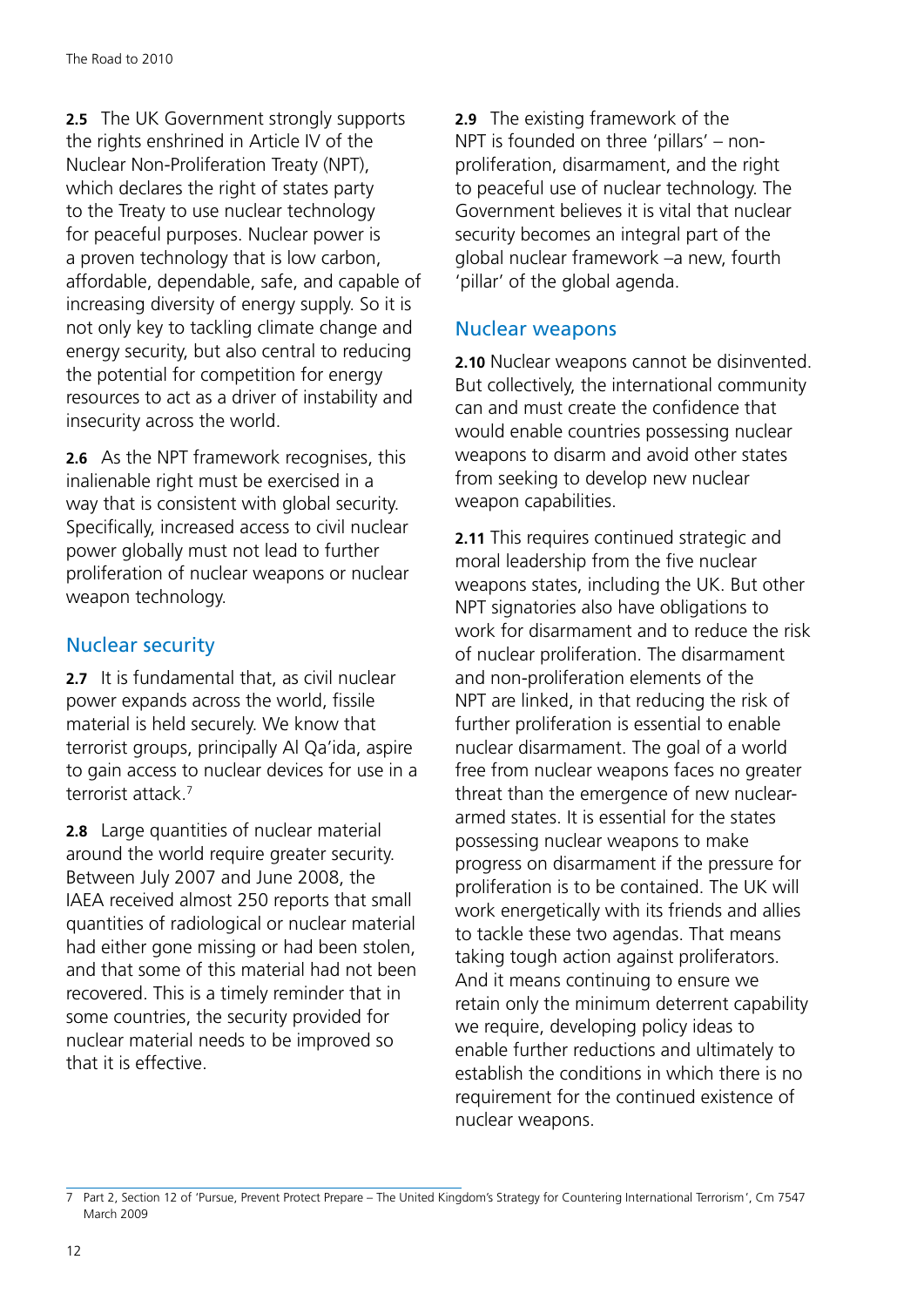#### The key challenges ahead

**2.12** The 'nuclear question' of our age is, therefore: how do we, collectively, ensure that access to civil nuclear power can be securely enhanced without risking further proliferation, whilst, at the same time, moving forward to reduce, ultimately to zero, nuclear weapons?

**2.13** Addressing this question is fundamental. The world needs to reaffirm the global bargain at the heart of the NPT, setting out the rights and responsibilities of both nuclear weapon and non-nuclear weapon states. For non-weapon states, it is about continuing to forego nuclear weapons, whilst realising, if they wish, access to civil nuclear power. For nuclear weapon states, it involves tough responsibilities to show leadership on the question of disarmament, and to assist in framing a global solution that allows wider access to nuclear power.

**2.14** Specifically, meeting the challenge of the nuclear agenda for the twenty first century requires:

● urgent progress in nuclear science to help develop **proliferation resistant nuclear technology**, to increase confidence across the globe that access to nuclear power can be expanded safely. This requires much more research into the nuclear fuel cycle and a central role both for academic research and partnership with industry;

- **security of nuclear material to** become one of the key priorities of the renewed global bargain on nuclear energy;
- enhanced confidence in this drive for enhanced nuclear security, countries such as the UK, with a long history of both civil nuclear use and as a nuclear weapons state, need to lead by example in nuclear safety and the responsible management of **existing stocks** of fissile material;
- reaffirmation from all states of their commitment to **prevent nuclear proliferation**, and to take robust and united action against those who seek to obtain nuclear weapons;
- all states, but in particular the nuclear weapon states, making further progress to enable **weapons reductions and disarmament**; and,
- ●● **strengthened multilateral governance** of nuclear issues. This is important because:
	- − it is essential to prevent proliferation;
	- − a coherent international approach is required to enhance fissile material security;



− addressing some of the very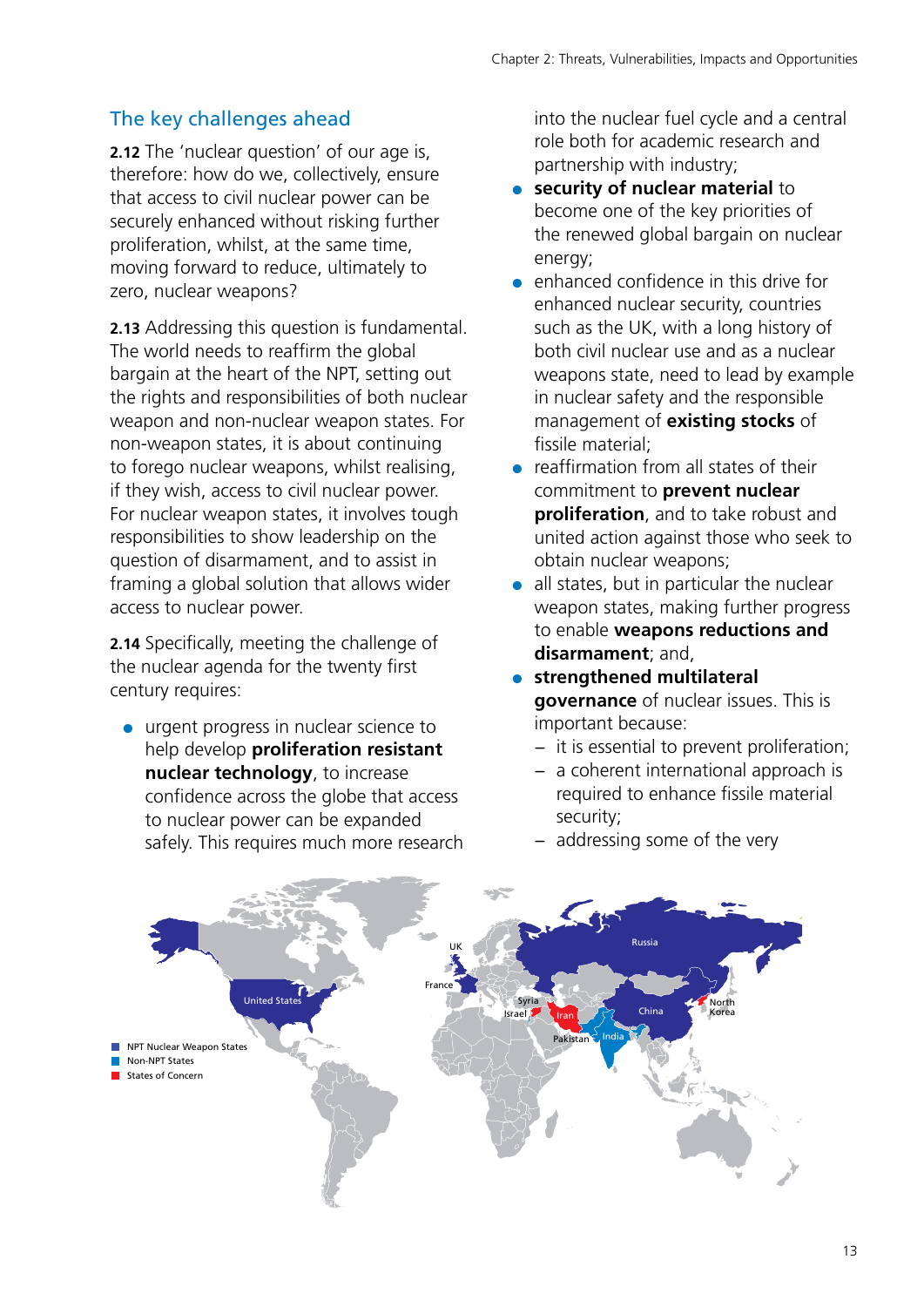significant obstacles towards eliminating nuclear weapons requires a multilateral approach which commands international confidence; and,

− over the long term, delivering proliferation resistant nuclear technology will require rethinking and reshaping of the way multilateral mechanisms for global nuclear security work.

#### The 2010 NPT Review Conference – and beyond

**2.15** The UK's approach is a multilateral one: renewing and modernising the grand bargain on nuclear energy will require us to seek international goodwill and cooperation.

**2.16** Following the lack of progress at the 2005 NPT conference, a successful Review Conference in May 2010 must build on the momentum delivered by this year's NPT Preparatory Committee and agree a clear way forward for each of the three pillars. Nuclear and non-nuclear weapon states must be prepared to work together in good faith to prevent proliferation and achieve the general and complete disarmament envisioned by the NPT. It will also require action on a new, fourth pillar: nuclear security.

#### The role of the UK

**2.17** The UK is well placed to contribute to multilateral action. We will seek to:

- present the UK as a model for effective management of civil and military nuclear stockpiles, and to use the UK's scientific expertise in nuclear power in both the public and private sectors, developed over more than half a century, to drive forward the necessary development of nuclear technology;
- push for a new international effort to strengthen nuclear security worldwide

and play a leading role in addressing existing security concerns through technical assistance;

- continue to work with international partners to prevent proliferation, resolving the immediate challenges posed by Iran and North Korea;
- $\bullet$  play a full part in the leading the global debate on, and research into, overcoming the obstacles to eliminating the need for nuclear weapons; and,
- use our position as one of the largest contributors to the IAEA and a permanent member of the UN Security Council to drive the debate on enhanced multilateral governance.

#### The structure of this paper

**2.18** This paper sets out specific and detailed measures to advance the debate on a renewed global bargain at the 2010 NPT Review Conference, and beyond. It includes:

- $\bullet$  a process for managing the UK stockpiles of both **civil and military nuclear material and waste**, as well as setting out proposals for how the necessary scientific advancements for **safe expansion of access to civil nuclear power globally** can be developed (Chapter 3);
- plans to strengthen UK and wider global action on **securing fissile material**  security (Chapter 4);
- the position of the UK Government on how the **non-proliferation and global disarmament agenda** can be advanced (Chapter 5); and,
- ●● how the **multilateral regulatory and enforcement framework** can be strengthened in the short, medium and long term (Chapter 6).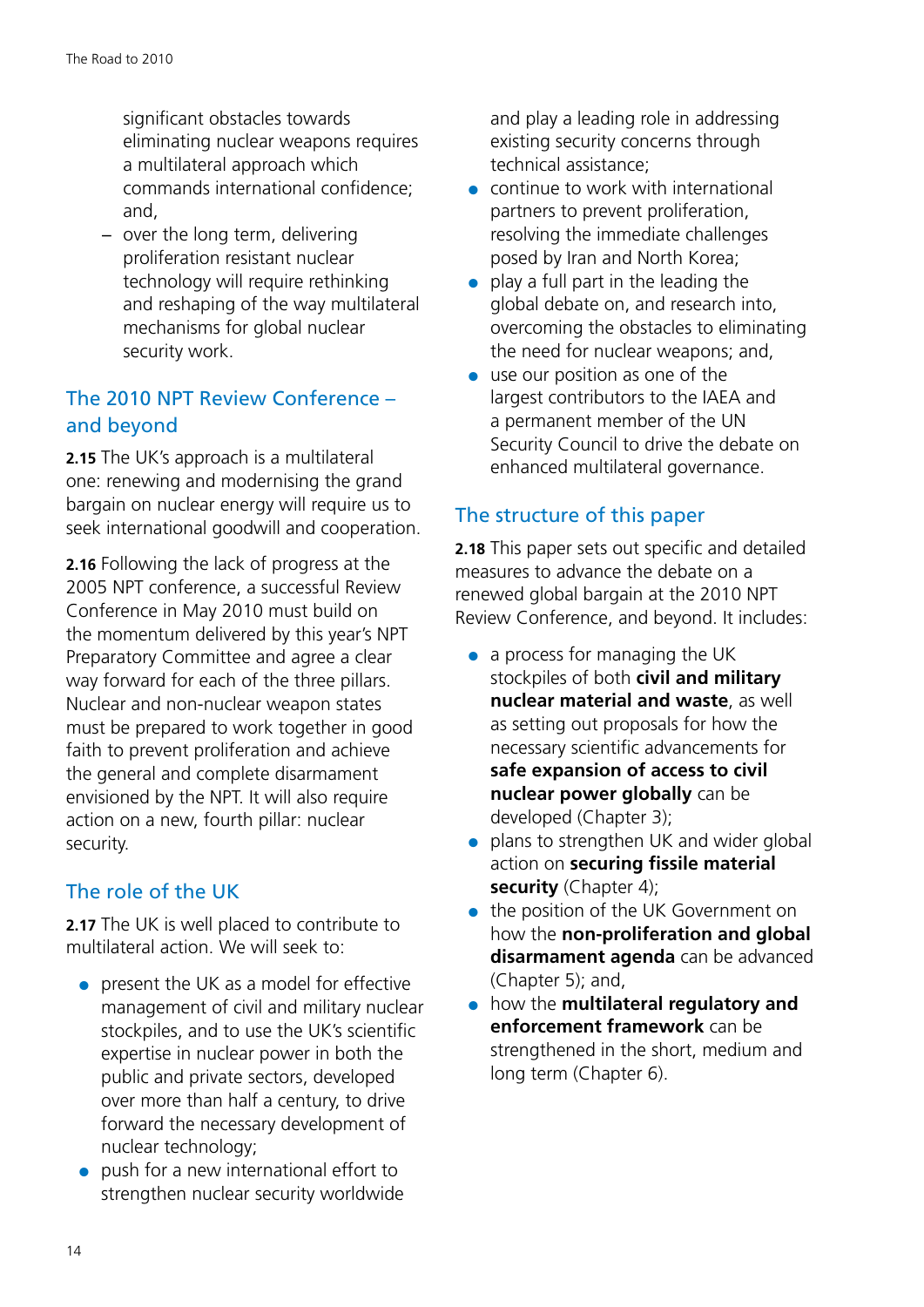# <span id="page-15-0"></span>**Chapter 3**

# Safe expansion of civil nuclear power in the UK and globally

#### Strategic Challenges

**3.1** The UK Government recently published a White Paper – 'The Low Carbon Transition Plan'8 – which sets out the Government's vision for a low carbon UK. That paper sets out policies and proposals to cut carbon emissions by 34 per cent by 2020 and at the same time, ensure the security of energy supplies. The 2008 White Paper on Nuclear Power indicates the key role nuclear power can play in meeting the UK's future low carbon energy requirements and its commitment to facilitating civil nuclear power, which currently generates about 15 per cent of the UK's electricity. The Government has taken steps to allow energy companies to build new nuclear power stations to replace existing nuclear power stations, which are due to close in the next two decades.

**3.2** The earliest point that investors believe they could have new nuclear power stations operational is around 2018. The Government will look to accelerate any processes under its control in order to assist in shortening those timescales.

**3.3** The safe and secure management of waste and decommissioning of nuclear plants needs to be a central part of any civil nuclear programme. The UK has been involved in the development of civil nuclear power for more than fifty years. Over this time a great deal of technological experimentation took place, leaving a legacy of reactors and other facilities which are very different to modern reactors. As a

result the UK has a significant quantity of legacy waste from its past nuclear activities and has substantial volumes of separated plutonium and uranium. The UK also has a quantity of military radioactive waste for disposal. The Government is committed to dealing with those legacies, and learning from past experience to ensure that effective arrangements are put in place for the management and disposal of the waste produced by new nuclear power stations.

**3.4** At a global level,tackling the twin challenges of climate change and security of energy supply cost effectively is likely to require an expansion of nuclear power. The UK has concluded that those states in possession of civil nuclear technology have an obligation to assist the safe provision of civil nuclear power to others. Article IV of the Nuclear Non-Proliferation Treaty (NPT) enshrines the right of all signatories to develop, research, produce and use nuclear energy for peaceful purposes, in conformity with Articles I and II of the Treaty on non-proliferation. Multilateral approaches to the fuel cycle can help reduce costs involved with developing indigenous nuclear programmes, and in so doing reduce the need for states to develop the more sensitive aspects of the fuel cycle which lead to an increased proliferation risk.

**3.5** There are also significant opportunities associated with a global expansion of civil nuclear power as set out in Box 3.1.

<sup>8</sup> [www.decc.gov.uk](http://www.decc.gov.uk)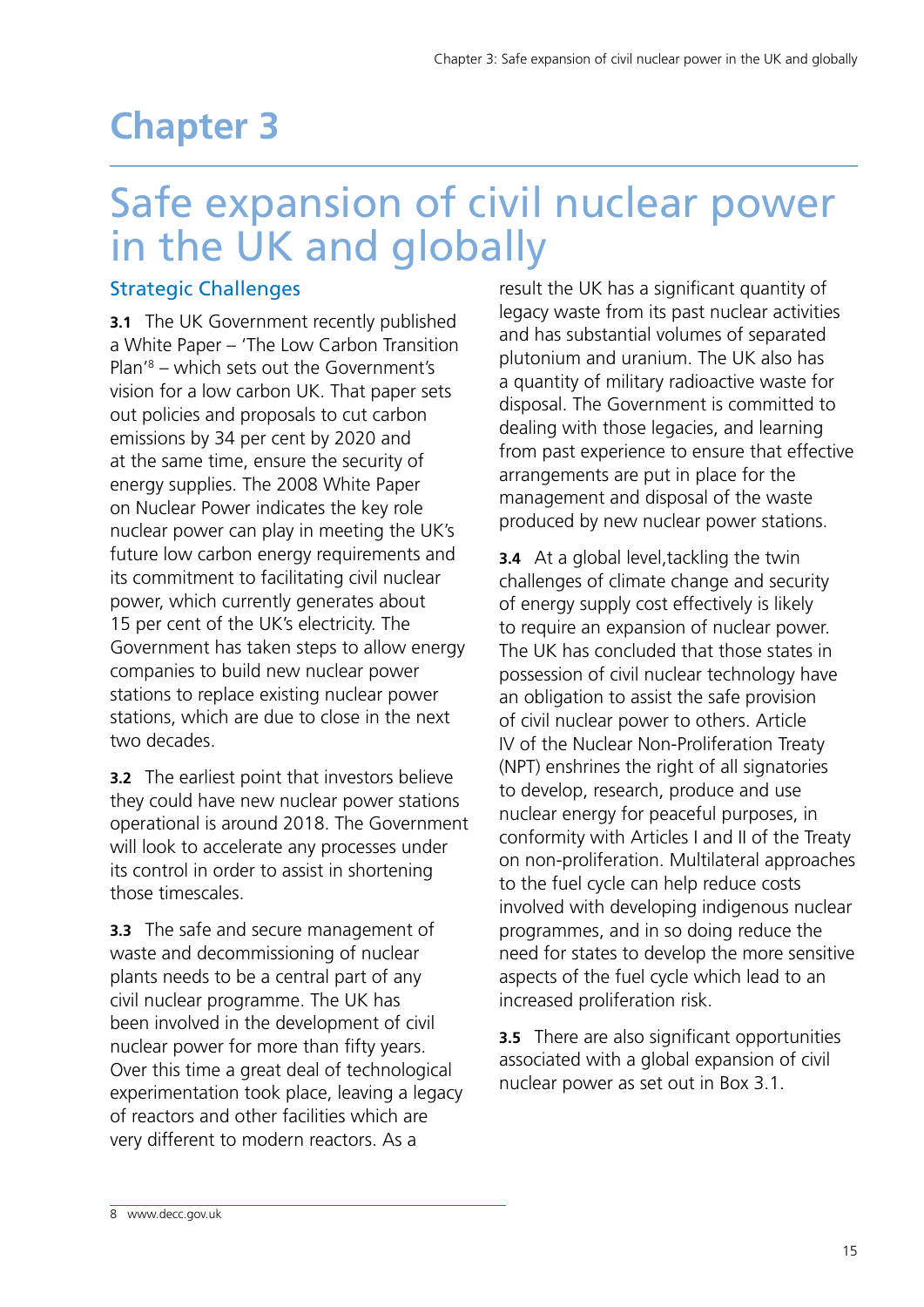#### **Box 3.1 – The Civil Nuclear Power Global Market**

**Current capacity:** nuclear energy currently provides approximately 15 per cent of the world's electricity<sup>9</sup>. There are currently around 440 nuclear plants, across 30 countries, with a total capacity of over 370 GW<sup>10</sup>.

**Future Capacity:** there may be a global build rate of up to 12 nuclear reactors per year between 2007-2030 and this is expected to rise to 23-54 reactors a year between 2030-205011.

**Market value:** A recent assessment by Rolls-Royce estimated that the global civil nuclear market is currently worth around £30 billion a year. By 2023 it could be worth around £50 billion per year. Of this, approximately £20 billion will be new build, £13 billion in support to existing nuclear plant, and  $£17$  billion in support for new reactors<sup>12</sup>.

#### **1 Developing Civil Nuclear Power in the UK**

#### Progress to Date

**3.6** The 2008 White Paper on Nuclear Power set out the actions the Government would take to enable investment in building new nuclear power stations. This has resulted in real market interest, with companies announcing plans to build over 12 GW of new nuclear capacity. New nuclear power also presents new economic opportunities: each new power station has the potential to offer up to 9000 jobs during construction. The UK nuclear industry also has the opportunity to support new build programmes domestically and around the world. The progress made since publication is detailed in Box 3.2.



Sizewell B Nuclear Power Station, Suffolk, UK

9 World Nuclear Association (WNA)

<sup>10</sup> <http://www.world-nuclear.org/info/reactors.html>

<sup>11</sup> The Nuclear Energy Agency (OECD)

<sup>12</sup> NAMTEC (2008). The Supply Chain for a UK Nuclear New Build Programme

[www.dius.gov.uk/reports\\_and\\_publications/~/media/publications/N/Nuclear\\_Supply\\_Chain\\_Report](http://www.dius.gov.uk/reports_and_publications/~/media/publications/N/Nuclear_Supply_Chain_Report)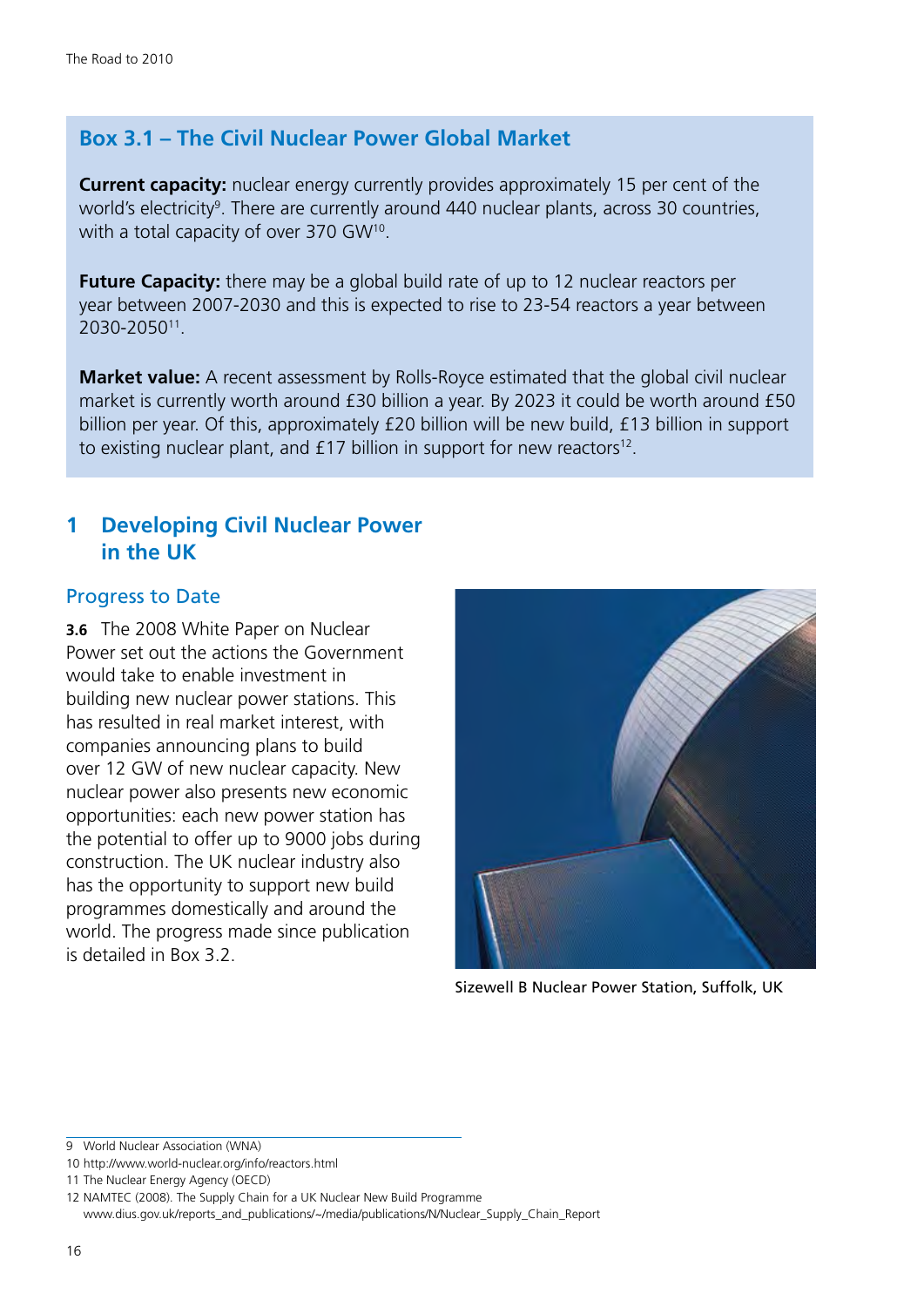#### **Box 3.2 – Progress since the 2008 White Paper on Nuclear Power**

#### Planning:

- The Government legislated, in the Planning Act 2008, to streamline the planning system for nationally significant infrastructure, including nuclear power stations. Under the Act, the Government will produce National Policy Statements (NPS), which will set out the national need for infrastructure, and establish a new independent Infrastructure Planning Commission, which will deal with applications for development consents. The Government intends to consult on the Nuclear Power Generation NPS in Autumn 2009. The Infrastructure Planning Commission will start work in the October, and will be ready to receive applications from March 2010.
- ●● In March this year the Government received nominations for sites for new nuclear energy power stations as part of its Strategic Siting Assessment (SSA). The public had the opportunity to comment on those nominations. The Government will assess sites against the set SSA criteria, drawing on advice from the independent nuclear regulators and other specialists, to produce a list of strategically suitable sites which can be included in the Nuclear NPS.

#### Process of Generic Design Assesment

● Historically, the UK civil nuclear industry has been constrained by the use of unique 'one-off' plant models. The UK's nuclear regulators are pursuing a process of Generic Design Assessment (GDA) of industry preferred designs of nuclear power stations to complement the existing licensing processes. This comprises an assessment of the generic safety, security and environmental implications of new nuclear power station designs and will require close working with international regulators to reach standardised solutions wherever possible. This process will provide greater regulatory certainty and enable developers to take advantage of the opportunities provided by the global markets for new nuclear deployment. The regulators aim to complete GDA in June 2011.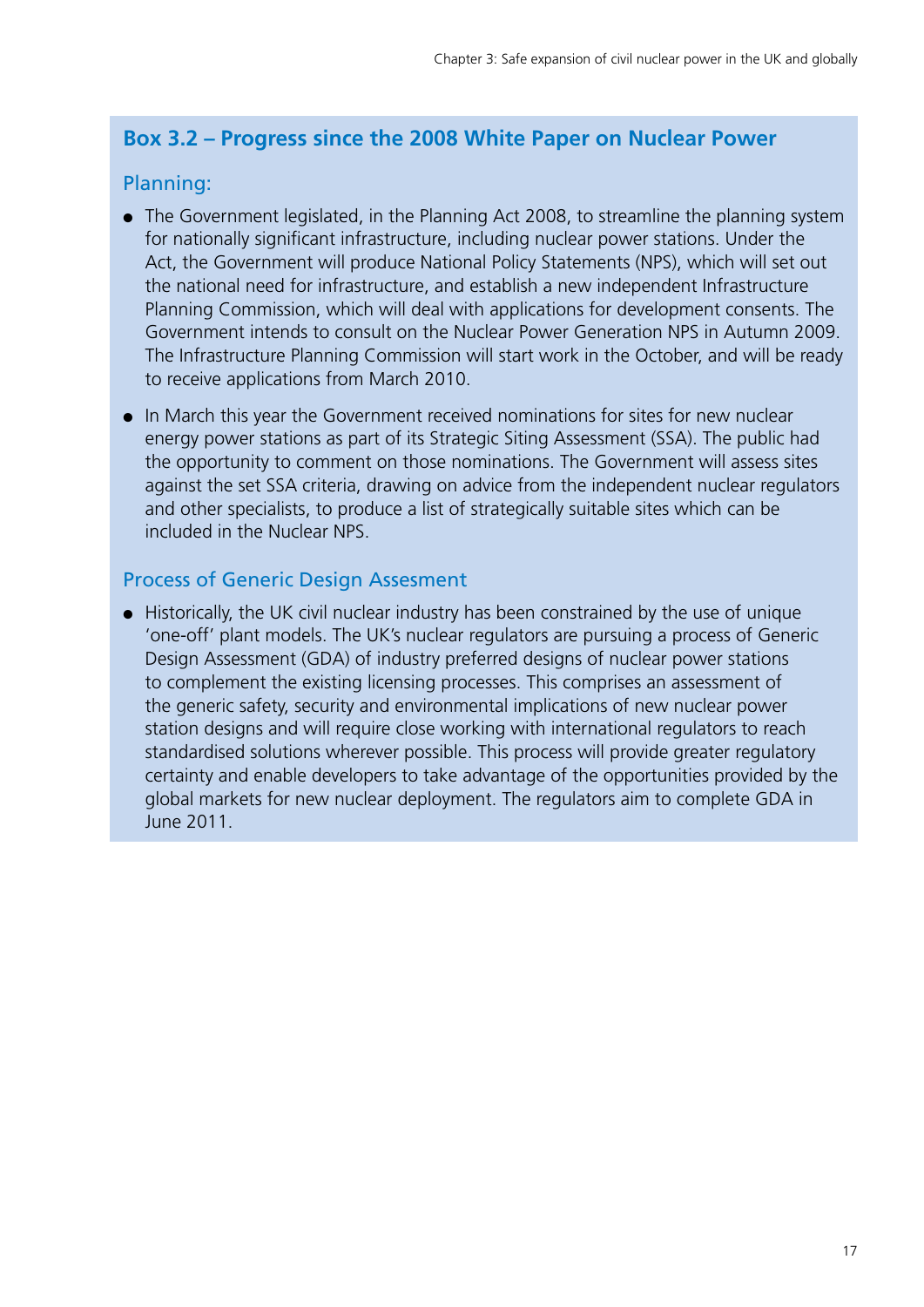#### **Progress since the 2008 White Paper on Nuclear Power** *continued*

#### Developing the nuclear supply chain

• The UK maintains significant capability in the construction and operation of plants, decommissioning and nuclear waste management. More needs to be done to ensure that UK suppliers develop capability and capacity to play a major role in new nuclear build. The Low Carbon Industrial Strategy<sup>13</sup>, published earlier this month, announced the establishment of the Nuclear Advanced Manufacturing Research Centre. This facility will enable around 30 manufacturing companies to work together on the development and production of high quality nuclear components and achieve the necessary nuclear accreditation. The Government also announced its intention to strengthen the Manufacturing Advisory Service (MAS) to support potential UK-based suppliers for the civil nuclear industry.

#### Waste and Decommissioning

- The Energy Act 2008 includes powers which protect the taxpayer by ensuring that operators of new nuclear power stations securely accumulate the funds needed to meet the full costs of decommissioning and their full share of waste management and disposal costs.
- The Government has set up the independent Nuclear Liabilities Financing Assurance Board (NLFAB) to provide independent scrutiny and advice on the suitability of the Funded Decommissioning Programmes (FDP) submitted by operators of new nuclear power stations.
- Later this year the UK Government will consult on a model to estimate the costs of decommissioning, waste management and waste disposal for new nuclear power stations, to include a methodology to estimate a fixed unit price for waste disposal.

<sup>13</sup> [www](http://www.berr.gov.uk/energy/sources/nuclear/index.html/sources/nuclear/index.html )[.hmg.gov.uk/lowcarbon](http://www.hmg.gov.uk/lowcarbon)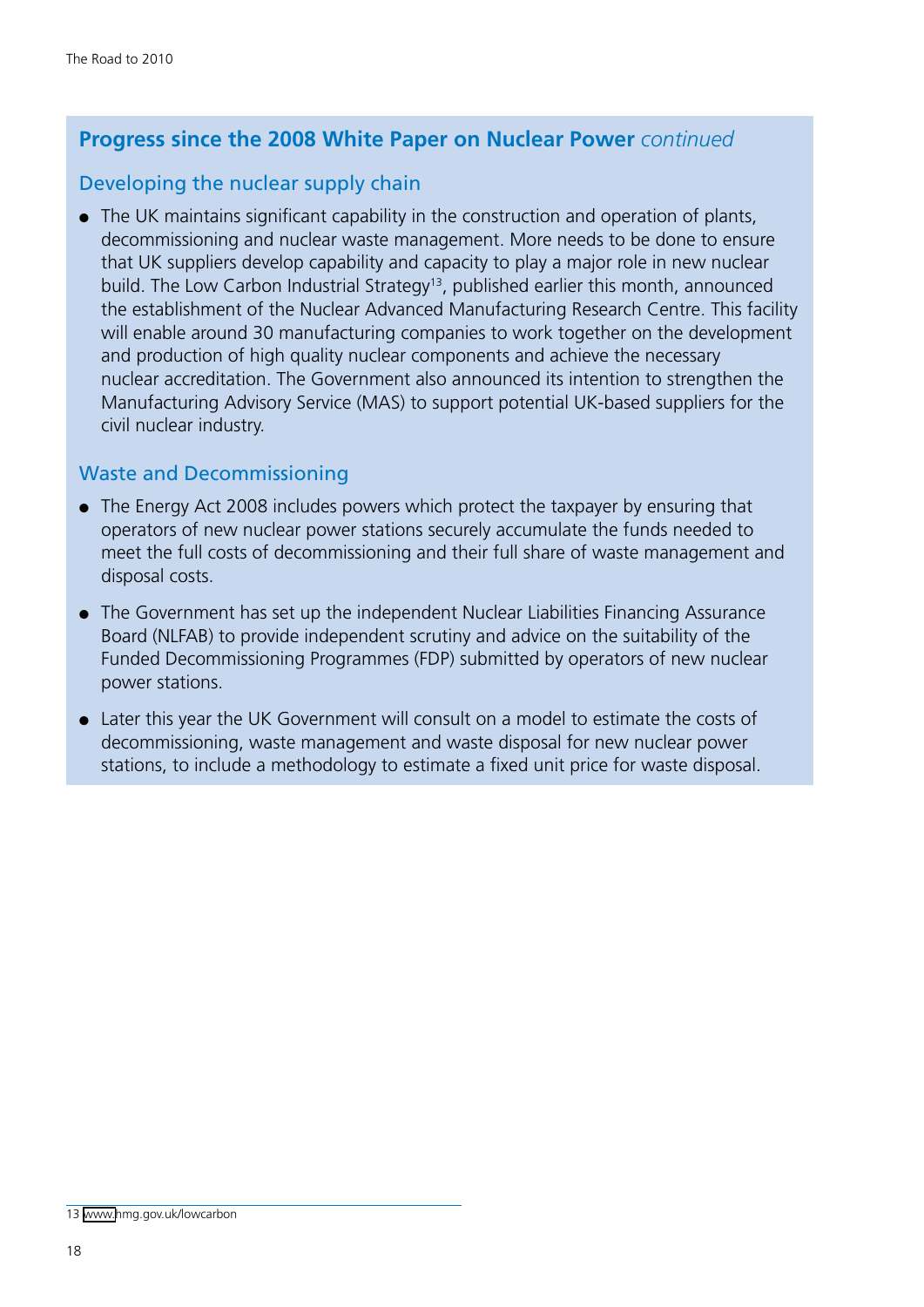#### Objectives for 2010 and beyond

**3.7** The Government will continue to work with industry to facilitate energy companies' investment in new nuclear power stations in the UK. An indicative timeline for the first new nuclear power stations is available on the Office for Nuclear Development website<sup>14</sup>.

**3.8** Progress on the UK's new nuclear programme demonstrates that an expansion of civil nuclear power can be transparent with adequate public consultation and due regard for safety, and in partnership with private industry.

**3.9** To support these objectives the UK Government will:

- publish a public Consultation on the National Policy Statement on Nuclear Power in autumn 2009. This will be subject to Parliamentary scrutiny;
- publish a public Consultation document on a model for estimating the costs of decommissioning, waste management and waste disposal for new nuclear power stations, including a methodology to establish a fixed unit price for waste disposal;
- run a process of Regulatory Justification (in accordance with the Justification of Practices Involving Ionising Radiation Regulations 2004).15 The Government will consult on its draft Regulatory Justification decision later this year. The draft decision will set out an assessment of whether the benefits of a new nuclear class or type of practice (an individual reactor design) outweigh any detriment to health; and
- work with the National Skills Academy for Nuclear, Cogent (the sector skills council responsible for nuclear issues), the NDA, the Engineering

Construction Industry Training Board (ECITB) and Construction Skills to develop a high level skills and capability plan for the UK's civil nuclear skills base.

#### **2 Addressing UK Nuclear Material Stocks and Waste**

#### Progress to Date

**3.10** The UK Government is committed to dealing with the UK nuclear legacy. In 2005, we set up the Nuclear Decommissioning Authority to decommission and clean up civil nuclear sites across the UK.

**3.11** In 2006 the Government accepted the recommendation from the independent Committee on Radioactive Waste Management that geological storage is the best available approach to the long term management of the UK's higher activity radioactive waste, and that this should be coupled with a robust programme of safe and secure interim storage. The Government also believes that it would be technically possible and desirable to dispose of both new and legacy waste in the same geological disposal facilities.

**3.12** In June 2008 the Government published the 'Managing Radioactive Waste Safely' White Paper<sup>16</sup> which provides a framework for implementing geological disposal. Since then, three local authorities in the UK, Copeland Borough Council, Allerdale Borough Council and Cumbria County Council, have entered into discussions with the Government, without commitment, about the possibility of hosting a geological disposal facility.

**3.13** More recently, the Government has decided to review the arrangements for the safe management of plutonium in the medium and long term. Plutonium is created

<sup>14</sup> [www.berr.gov.uk/energy/sources/nuclear/index.html/sources/nuclear/index.html](http://www.berr.gov.uk/energy/sources/nuclear/index.html/sources/nuclear/index.html )

<sup>15</sup> [www.opsi.gov.uk/si/si2004/20041769.htm](http://www.opsi.gov.uk/si/si2004/20041769.htm)

<sup>16</sup> 'Managing Radioactive Waste Safely,' Cm 7386, June 2008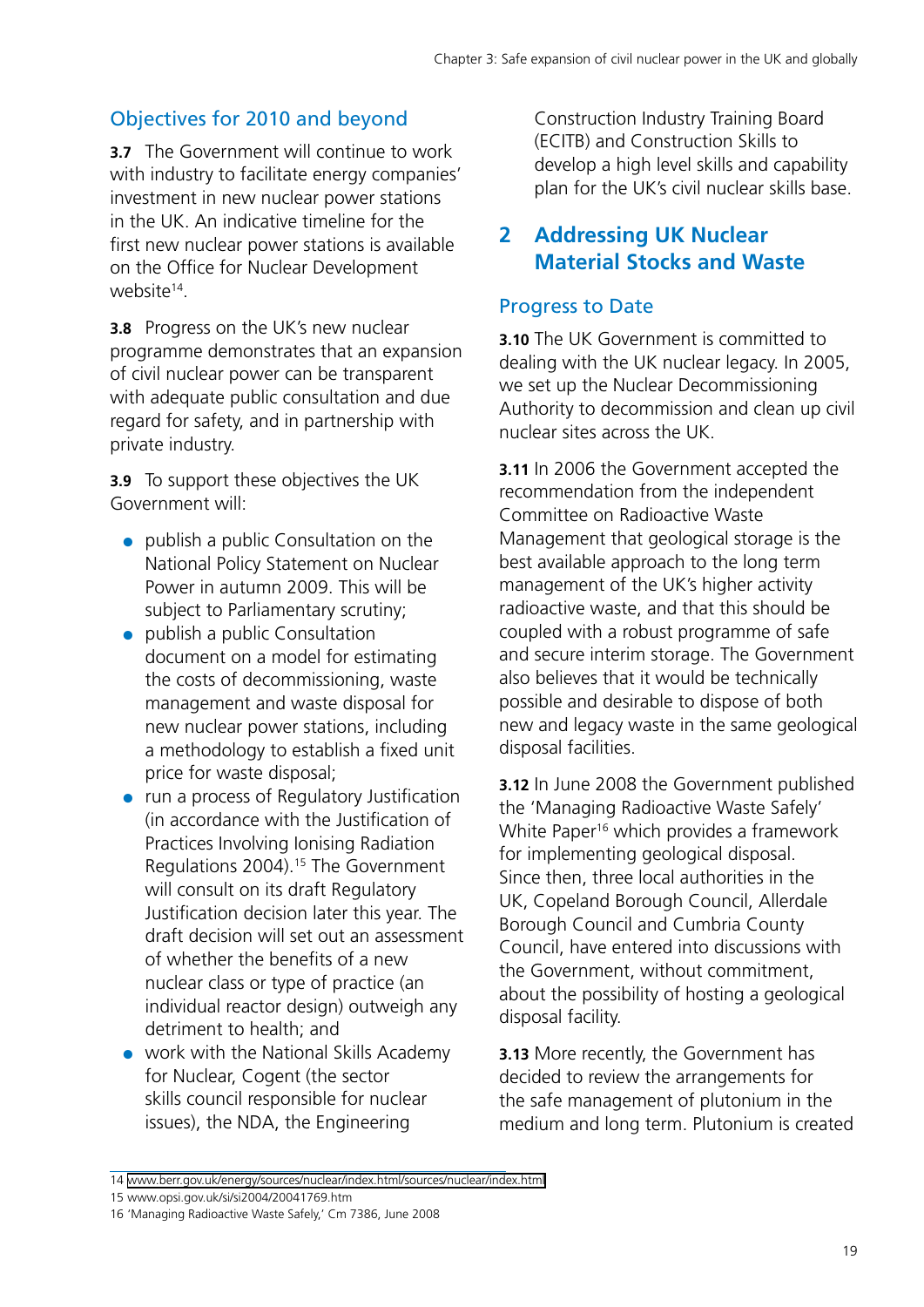in nuclear reactors as a result of irradiating the uranium in nuclear fuel. Like uranium it can be extracted by reprocessing from the spent fuel after it leaves the reactor. The majority, like spent fuel, is not currently classified as waste, because it can be reused, for example in the manufacture of some reactor fuels. The Government will decide, in conjunction with the radioactive material owners, whether any of these holdings should be declared as waste. As a contingency the NDA has factored possible inclusion of all these materials into the design and development of the geological disposal facility for radioactive waste. Whether declared as waste or not, the Government will continue to ensure that provisions are in place for safe and secure storage.

**3.14** The Government has decided, in light of the security and proliferation risks around plutonium, to develop further our medium and long term strategy for this material. The UK Government wants to do so in a way which engages stakeholder groups and the public, and balances the need for action with the need to ensure that the correct provisions are put in place. Box 3.3 sets out the main options.



Storage Pond in (THORP) Thermal Oxide Reprocessing Plant Receipt and Storage at Sellafield

#### **Box 3.3 – Dealing with Plutonium**

In January 2009 the NDA published a paper assessing credible options for plutonium. The three main options for plutonium can be summarised as follows:

- **Reuse** The plutonium could be reused in the manufacture of Mixed Oxide (MOX) fuel, burnt in a reactor and put in interim fuel storage before eventual disposal as spent MOX fuel. This option would require a new MOX fabrication plant which could raise a number of issues. New nuclear build in the UK will deliver reactors that are able to burn MOX but it is not known whether the ability to use MOX in the future would be sought by potential operators. There is also the potential to sell MOX fuel to overseas utilities.
- **Treat as waste.** The plutonium could be immobilised in a safe and secure form before disposal as waste material. However, immobilisation techniques have yet to be demonstrated outside the laboratory. Putting plutonium into a safe and secure form will produce material with at least three times the volume requirements of current plutonium storage. New interim stores would be needed before the immobilised plutonium which are likely to require the highest security standards with very high costs.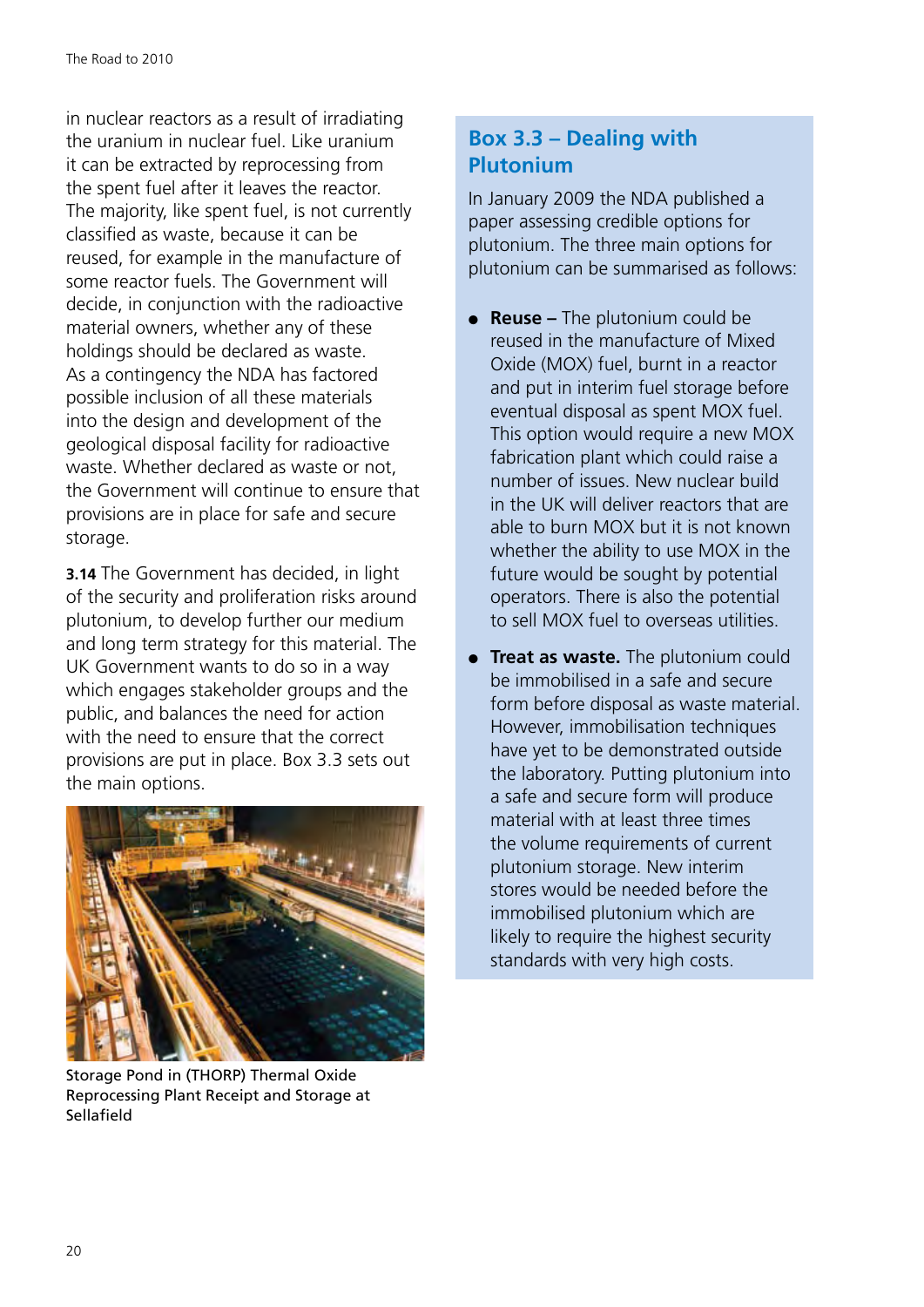●● **Indefinite storage.** Safe and secure storage is the only option available for the short term while thinking around the reuse or waste options is developed. A new storage facility is currently under construction. Storage beyond 30 to 50 years is likely to require a new plutonium store and probably a new treatment plant. It is known that the plutonium and the storage container will degrade over time and will need to be reconditioned to allow continued safe storage.

**3.15** This is a vital long term decision. The Government is keen to develop a comprehensive multilateral strategy and explore the options for proliferation-resistant fuel cycles, including ones which do not involve reprocessing and the separation of plutonium.

#### Objectives for 2010 and beyond

**3.16** As a first step to reviewing its long term plutonium strategy the Government will publish **two discussion documents this summer**, responding to concerns that there is currently insufficient information available on which to consult on such an important decision:

- $\bullet$  one document<sup>17</sup>, published alongside this document, sets out the relevant factors that are important when judging options, such as long-term geological disposal or reuse, against each other; and,
- a second sets out the process and timing for making a decision.

#### **Box 3.4 UK military Radioactive Waste**

The Defence Nuclear Programme comprises the nuclear submarine programme, the nuclear weapon programme and the naval nuclear propulsion programme. Radioactive waste is generated during development, construction, operation, maintenance and decommissioning of elements of this programme. The total waste from the Defence Nuclear Programme represents less than 1 per cent of the UK's total national radioactive waste inventory as measured by radioactivity, and less than 5 per cent measured by volume. Most of that is low level waste, although significant quantities of intermediate level waste are also produced. The Ministry of Defence (MoD) has arrangements for the disposal of low level radioactive waste at the national Low Level Waste Repository near Drigg and for storage of used nuclear reactor cores at Sellafield in Cumbria.

There is no high level waste generated by the Defence Nuclear Programme. However, there are materials particular to defence. Used fuel from the naval nuclear propulsion programme is of a different composition to civil fuel and cannot be re-processed through either the Sellafield MOX Plant or the THORP facility.<sup>18</sup>

17 [htp://decc.gov.uk/en/content/cms/what\\_we\\_do/uk\\_supply/energy\\_mix/nuclear/ossies/plutoium/plutonium.asp](htp://decc.gov.uk/en/content/cms/what_we_do/uk_supply/energy_mix/nuclear/ossies/plutoium/plutonium.asp) 18 THORP – Thermal Oxide Reprocessing Plant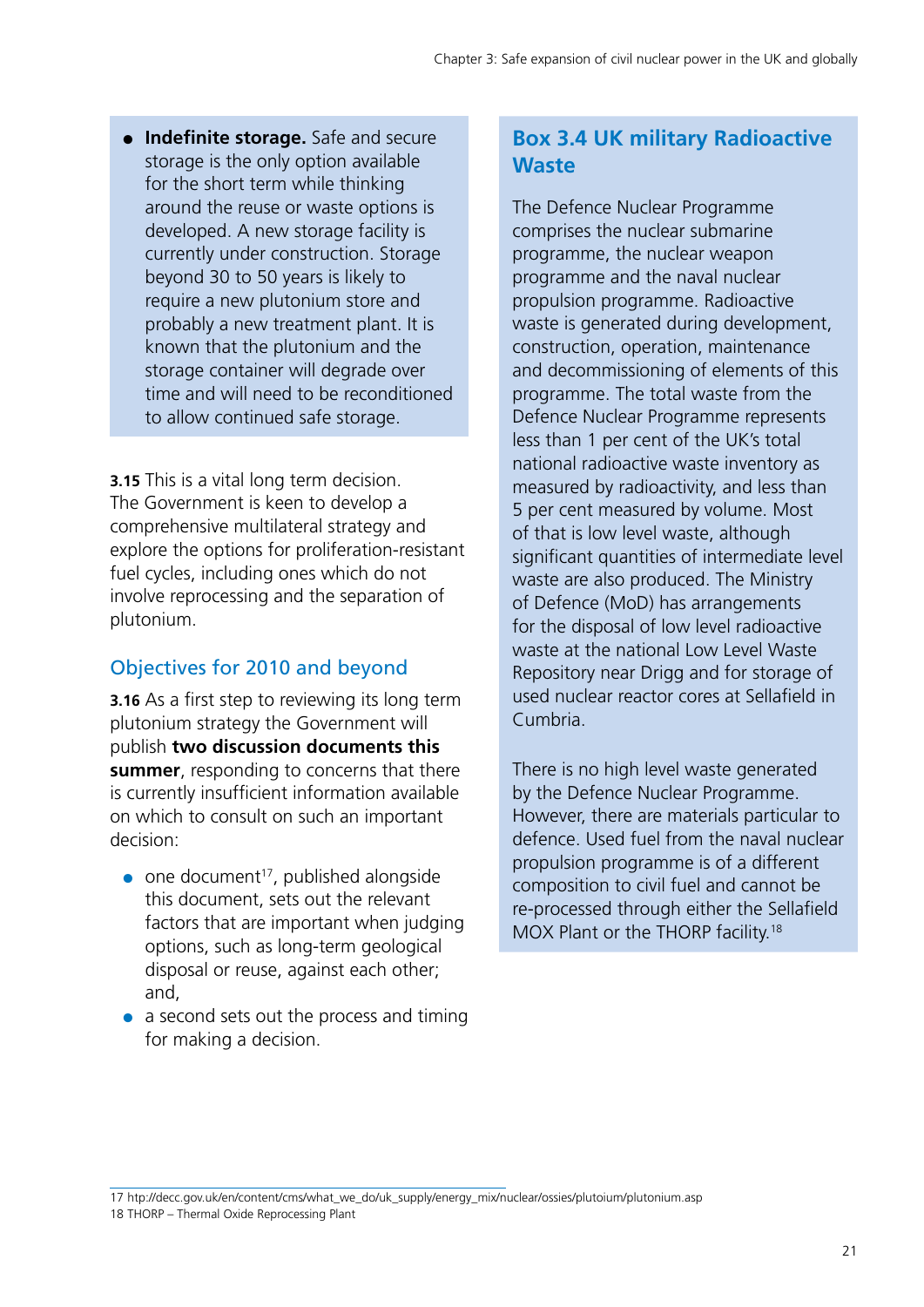**3.17** The Government will use the debate generated by those discussion documents to feed into a formal consultation document, to be published in the autumn. A final decision on the strategy for handling separated plutonium is likely to be made in early 2010 which will inform the NDA's approach to prioritising decommissioning and waste activities across the nuclear estate.

**3.18** The UK is committed to complying with national policy and legislation for the handling of radioactive waste arising from the Defence Nuclear Programme. Alongside the broader policy on civil nuclear waste and decommissioning, the MoD is developing a strategic framework for decommissioning and disposal of nuclear liabilities across the Defence Nuclear Programme. The MoD is working closely with the NDA, and with other Government Departments, to ensure a consistent approach for the management of all nuclear liabilities across the UK. The MoD will continue to contribute to, and benefit from, best practice in the civil nuclear programme.

#### **3 Developing Civil Nuclear Globally**

#### Progress to Date

**3.19** The UK actively assists states to utilise their rights under Article IV of the NPT by providing technical assistance and cooperation to ensure the safe, secure and economically viable development of civil nuclear power. Through Nuclear Cooperation Agreements the UK builds effective partnerships with prospective civil nuclear states, and it provides substantial funding through the IAEA Technical Cooperation Fund to ensure that the ultimate aim of "Atoms for Peace", as laid out by President Eisenhower in 1953, is translated into reality.

**3.20** The NPT requires non-nuclear weapon states to enter into comprehensive safeguards agreements with the IAEA, aimed at detecting any diversion of nuclear material to weapons purposes. The discovery in the early 1990s that Iraq had a nuclear weapons programme, despite having a comprehensive safeguards agreement in place, led to a strengthening of the safeguards regime. This included the development of the 'Additional Protocol', which requires States to provide the IAEA with greater information on its nuclear fuel cycle, and increased powers of access, to provide greater assurance of the absence of undeclared nuclear material and activities. The UK Government believes that all states should sign up to Additional Protocols, which are an important contributor to regional stability and security.

**3.21** In recent years, there have been a number of proposals suggesting multilateral approaches to the fuel cycle. The mechanics and potential audiences for these proposals vary, but most are aimed at ensuring that countries developing new nuclear programmes can reliably access the fuel they need to generate power. Building on this, the UK hosted an International Nuclear Fuel Cycle Conference in London in March 2009, which served to continue the dialogue between those states who have civil nuclear programmes, and those who seek to develop one. Most recently, the IAEA Board of Governors met in June to discuss detailed studies into the development of three of the proposals; the IAEA Fuel Bank, the Russian Angarsk Fuel Bank and the German Multilateral Enrichment Sanctuary Project.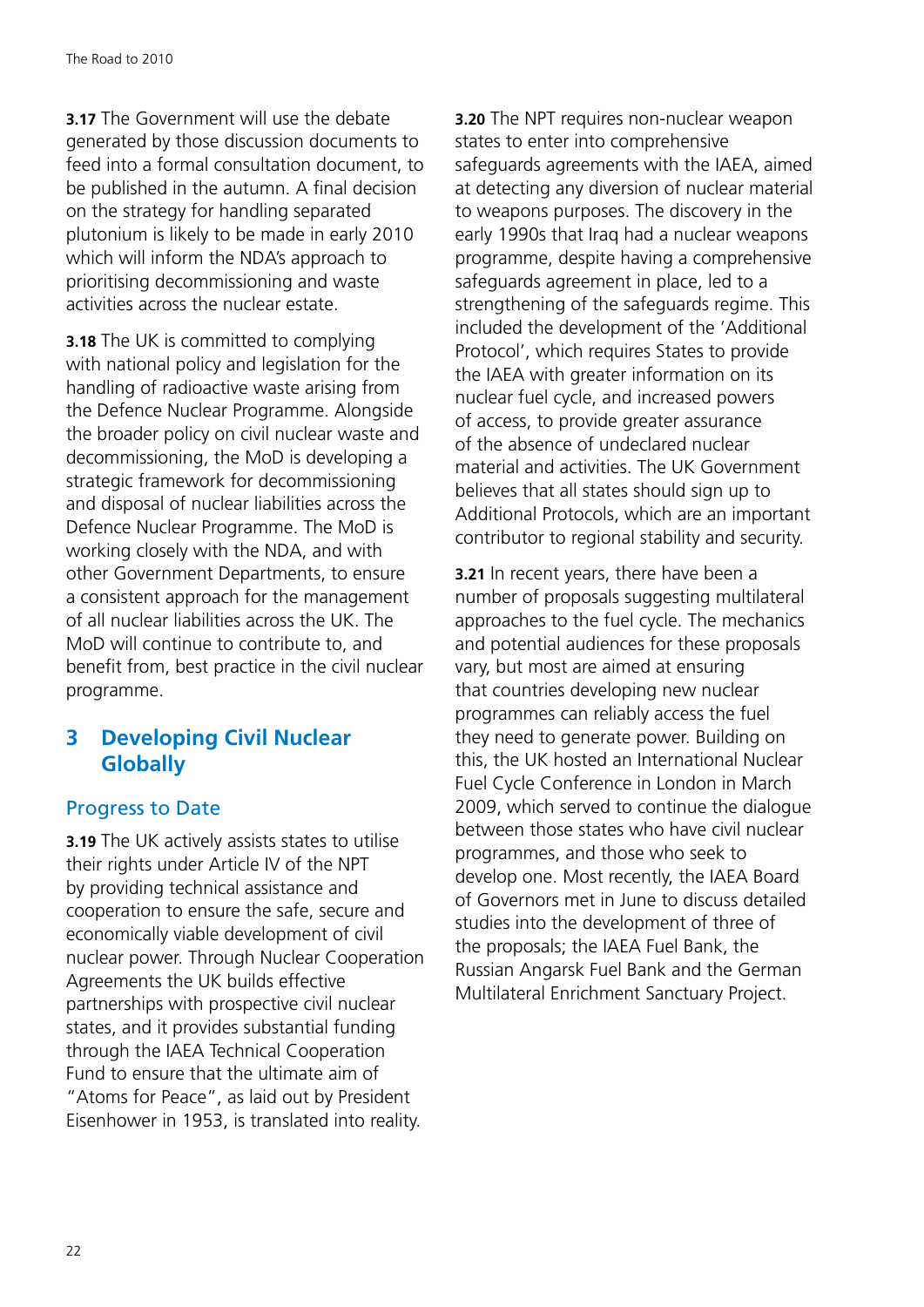#### Objectives for 2010 and beyond

**3.22** In encouraging the debate on civil nuclear power, and taking practical steps such as Nuclear Cooperation Agreements, the UK believes that it is possible to tackle climate change and energy shortages whilst strengthening the international non-proliferation regime. As such, the development of civil nuclear energy should take place within the framework of recognised international standards for safety, security and safeguards, in such a manner that reduces the fear of proliferation, nuclear accidents or security incidents, and actively reassures both neighbouring states and the international community that all possible steps are being taken to proactive prevent such occurrences.

**3.23** But we must go further. There are fundamental and scientifically difficult challenges to address to enable the worldwide growth of civil nuclear power in a way that is proliferation resistant. These obstacles include:

- global scientific expertise is not yet sufficiently advanced to provide the necessary level of assurance across the board on proliferation resistance; and
- $\bullet$  the need to rethink and strengthen multilateral governance regimes, including inspections, in a world with enhanced access to civil nuclear power.

**3.24** It is the nuclear fuel cycle associated with any reactor systems that sits at the heart of the expansion of sustainable growth of nuclear energy and contributes the most to nuclear energy's environmental impact and sustainability. Although nuclear energy can be deployed solely for peaceful purposes, it is via the fuel cycle that materials could be diverted covertly from a civil programme to weapons programme. To address that challenge, the UK will establish a **Nuclear Centre of Excellence**, an innovative partnership between industry, academia, government and international partners to improve the access to the peaceful use of nuclear energy by further developing proliferation resistant nuclear technology. The UK has a long and well established history of being at the forefront of developing the nuclear fuel cycle and the UK has the opportunity to play a significant role helping other countries learn from past experience.

**3.25** It is vital that there is a coordinated international effort to take forward this agenda and to this end the UK will seek to collaborate as widely as possible.

**3.26** As a first step, we are engaging with academia, industry and potential international partners on the best structure and operating model for the Centre. We believe that industry partners will be keen to work with the centre because of the benefits to their business such a fuel cycle will bring, and we are already in discussions to this effect. In the future the new Centre may also play a role in developing the verification mechanisms needed to support a future fissile material cut-off treaty.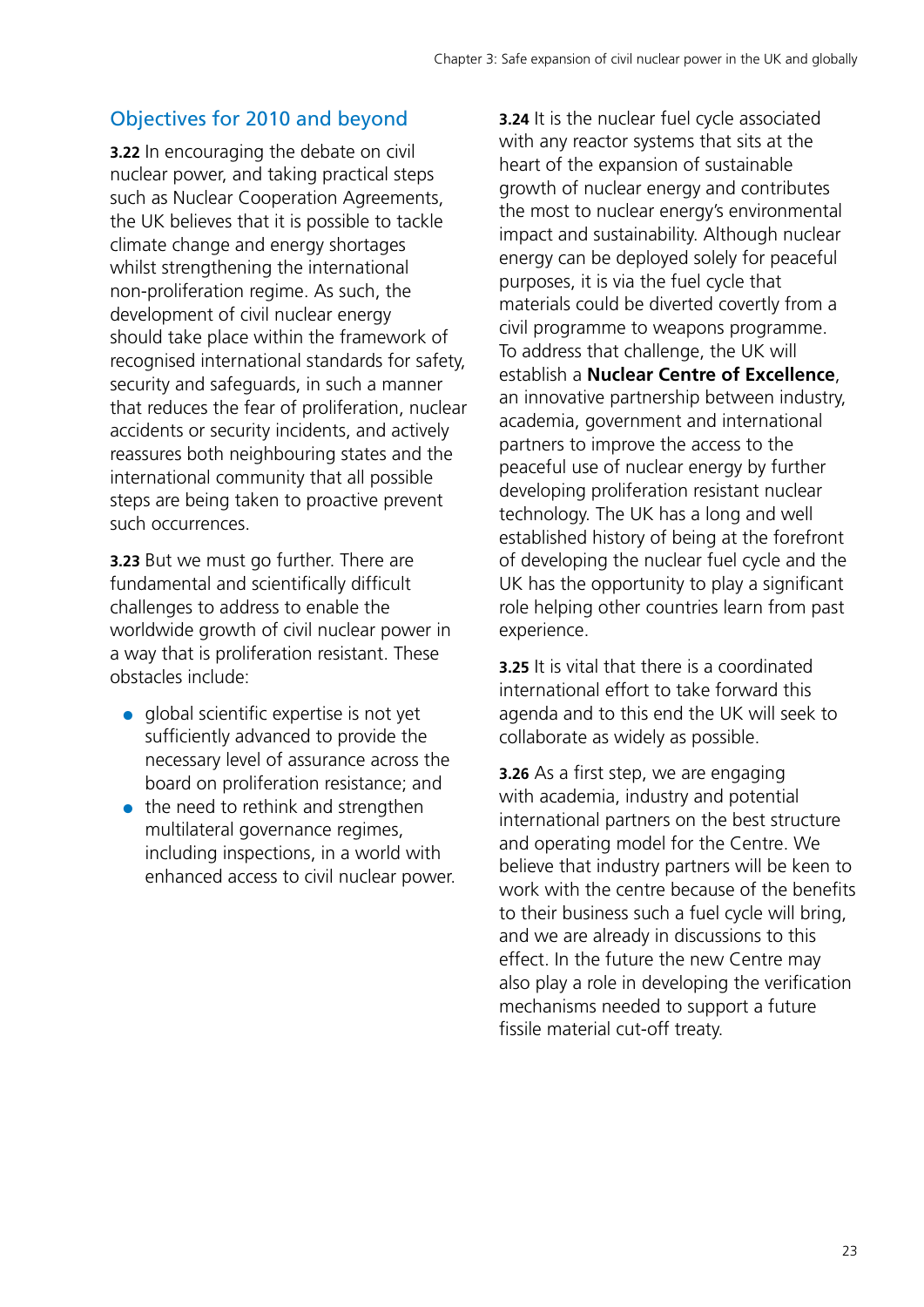#### **Box 3.5 A UK Nuclear Centre of Excellence**

The Government is launching a Nuclear Centre of Excellence that will focus initially on the development of an economic, low carbon, proliferationresistant fuel cycle. In the longer term, the centre might also be used to conduct work on verification to support any future fissile material cut-off treaty.

The centre will coordinate scientific research efforts both nationally and tap into research overseas. The aim is to create a centre which will bring the best out of academia, industry and government. The development of the centre will be overseen by a group chaired by the Government Chief Scientific Advisor and including the Technology Strategy Board. The Government will commit £20 million over the first five years to get the centre up and running. The Techology Strategy Board's role to drive business benefit where there is UK strength and capability, will be critical in engaging UK industry and enabling potential business benefits from the development of such a fuel cycle to be captured.

#### Developing multilateral approaches to the fuel cycle

**3.27** Developing regional perspectives that build trust between those who have and those who seek nuclear power is absolutely crucial to the development of multilateral approaches. Over the coming year the UK will support a number of international conferences to allow countries to explore future options for collaboration on a regional basis within the framework of the IAEA.

**3.28** The UK is working with partner nations to develop nuclear co-operation agreements. Most recently, the UK and Jordan signed an agreement in London which committed the UK to assist Jordan in addressing its very real energy concerns in the most safe, secure and economical manner possible, whilst working towards a mutual understanding of the issues surrounding the development of nuclear energy in the Middle East.

**3.29** Over the last five years a number of multilateral approaches to the nuclear fuel cycle have been put forward, which would give customer countries attractive and robust options for assured supply of nuclear fuel and related services without the need to invest in expensive and technologically complex enrichment and re-processing technology. The UK has and will continue to play a leading role in this important area. The UK will put its Nuclear Fuel Assurance proposal to the IAEA Board of Governors in September. The UK's Nuclear Fuel Assurance is complementary to other proposals put forward and provides a guarantee that export licences for nuclear fuel enrichment services would only be withheld in the event of non-compliance with non-proliferation obligations. We also strongly supported the French Presidency's initiative for conditional €25 million of EU funding for an IAEA nuclear fuel bank.

**3.30** The UK's new Nuclear Centre of Excellence will demonstrate UK leadership in tackling the problems countries face in gaining access to civil nuclear power safely. As such access is expanded, the UK will also need to demonstrate leadership in securing the increasing amount of fissile material generated. This programme of work is the subject of the next chapter.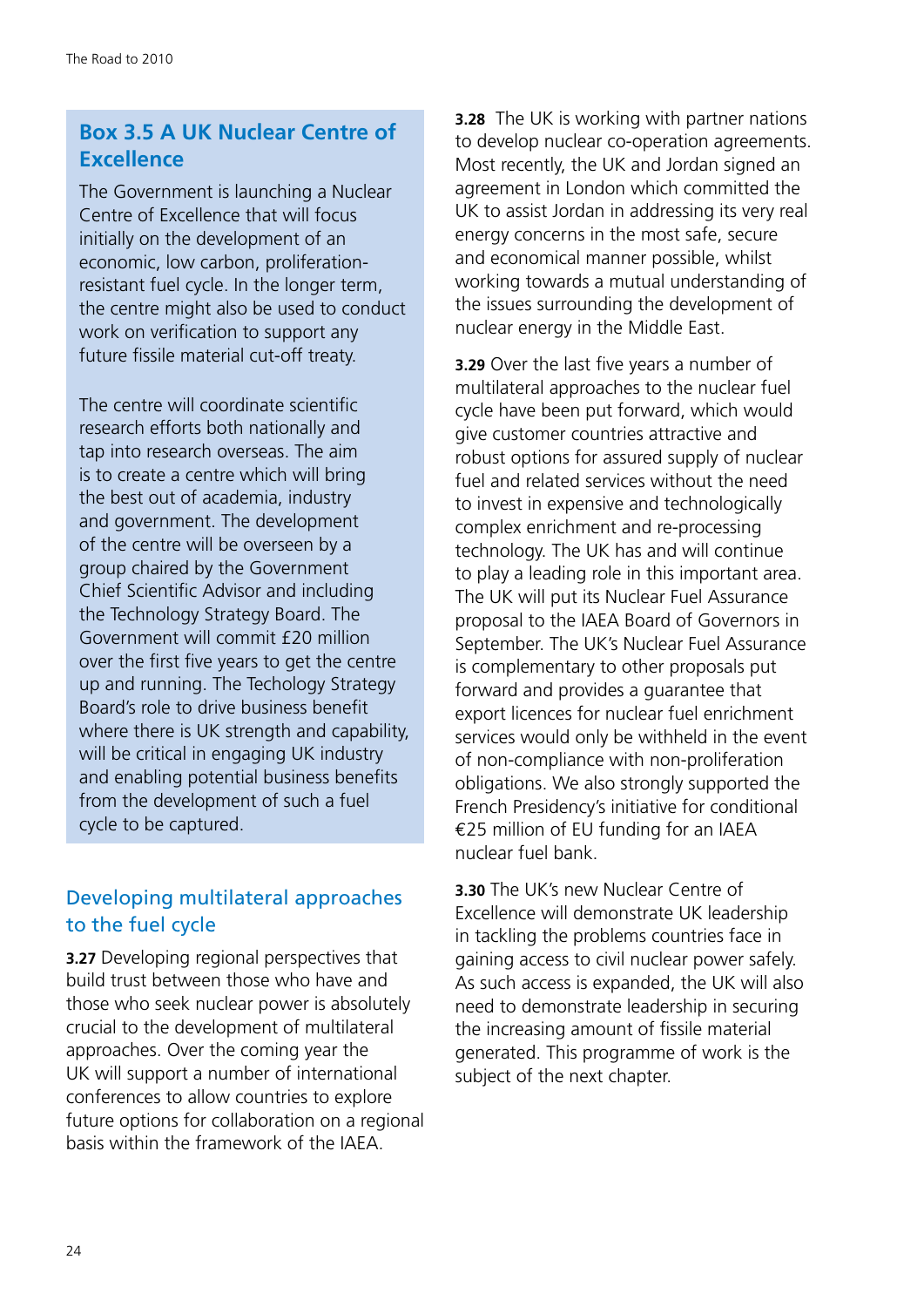## <span id="page-25-0"></span>**Chapter 4**

## Fissile material security and nuclear counter-terrorism

#### Strategic challenges

**4.1** With the global spread of nuclear power and advances in nuclear technology, the security of nuclear material and expertise required to prevent access by proliferators and terrorists must be addressed. Nuclear security must be seen as the fourth pillar of any nuclear regime, alongside non proliferation, disarmament and the right to peaceful uses of nuclear technology.

**4.2** Large quantities of nuclear material around the world require greater security. Between July 2007 and June 2008, the IAEA received almost 250 reports that small quantities of radiological or nuclear material had either gone missing or had been stolen, and that some of this material had not been recovered. These cases illustrate why, for some countries, the security provided for nuclear material needs to be improved so that it is much more effective.

**4.3** The UK Government aims to work towards a future where high standards of physical protection, nuclear material accounting and security are accepted by all states for use on necessary civil and military nuclear programmes. To achieve all of this, countries must first be prepared to adhere to and uphold existing standards of nuclear security to protect against access to nuclear materials and expertise, and be committed to improving and expanding these in the long term.

#### **Box 4.1 – What do we mean by 'nuclear security'?**

The term nuclear security encompasses three main elements:

**Physical security** covers the security of nuclear sites and material via:

- the use of physical barriers such as fencing and secure entry systems, and the use of security personnel and vetting systems;
- the security of nuclear material during transportation by using deterrents to attempted hijacks/thefts; and,
- national regulatory bodies and agreements to ensure security standards are adhered to country-wide.

**Material accounting and control** covers the standards and accounting systems used to ensure that states know where and how much nuclear material they possess.

**Information, knowledge and expertise security** covers the procedures that ensure the security of nuclear information and expertise by guarding against the 'insider threat' and preventing information from reaching open source channels, either through availability on the internet, academic channels or covert means of intelligence collection.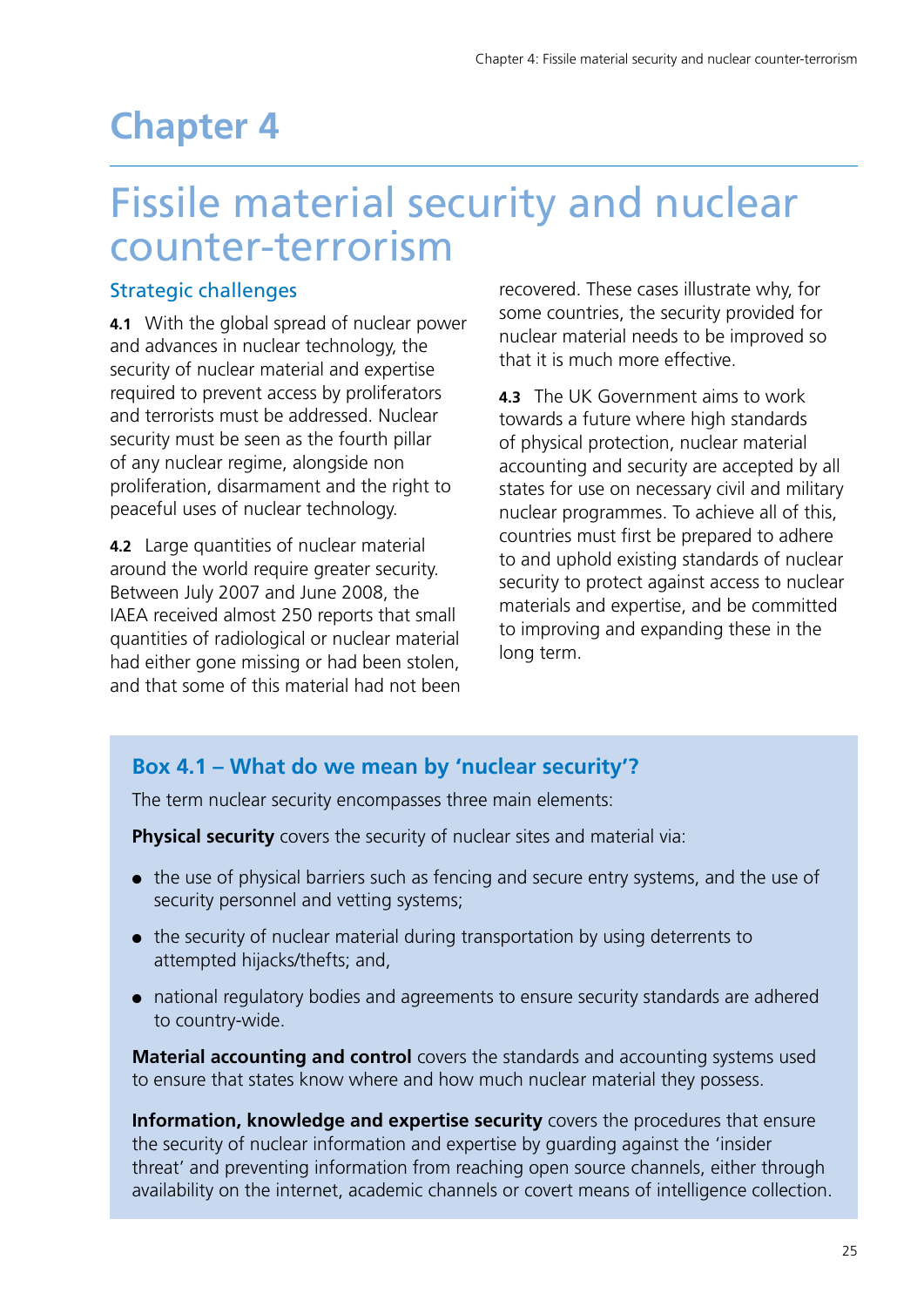#### Progress to date

**4.4** There are a range of conventions and groups on physical security of nuclear material that have been set up over the years to which the UK contributes.

**4.5** At the core of this framework is the **Convention on Physical Protection of Nuclear Material** (CPPNM), which entered into force in 1987. It imposes a legally binding obligation on states with respect to the physical protection of nuclear material. However, it only covers the protection of material in international transport. That leaves a large gap where material could be vulnerable, on site and during transportation within countries. There is now an amendment to this convention that aims to cover the security of material at all times.

**4.6** The **Proliferation Security Initiative**

(PSI), which was agreed in 2003, is focused on making easier interdiction of shipments (whether the shipments are by land, sea, or air) of weapons of mass destruction (WMD), their delivery systems and related materials to state and non-state actors of proliferation concern (see paragraph 5.22 for further details).



A soldier, of the Joint Nuclear, Biological & Chemical Regiment, taking an air sample from a contamination site during a simulated training exercise

#### United Nations Security Council **Resolutions**

**4.7** The UK was one of the leading proponents of UN Security Council Resolution (UNSCR) 1540, which established legally binding obligations on all UN Member states to take steps to combat proliferation of WMD through national legislation, cooperative action, development of effective export controls and physical protection of WMD related materials. In September 2004, the UK was one of the first states to comply with the national implementation reporting requirements of UNSCR 1540.

**4.8** In addition, UNSCR 1373 calls upon all states to "find ways of intensifying and accelerating the exchange of operational information regarding the threat posed by the possession of WMD by terrorist groups", and notes with concern the close connection between international terrorism and the illegal movement of chemical, biological, radiological and nuclear (CBRN) materials.

#### IAEA Standards and Guidance

**4.9** The International Atomic Energy Agency (IAEA) has set out, under the auspices of Information Circulars, a number of important guidelines and standards relating to nuclear security:

●● the IAEA's **Recommendations for the physical protection of nuclear material**<sup>19</sup> has provided a positive way of introducing standards of physical protection to nuclear sites and the material held in them around the world. Although the recommendations are not enforceable, they are a means of providing nuclear security recommendations to all states, even those which are not monitored in other ways by the IAEA; and,

<sup>19</sup> IAEA document INFCIRC/225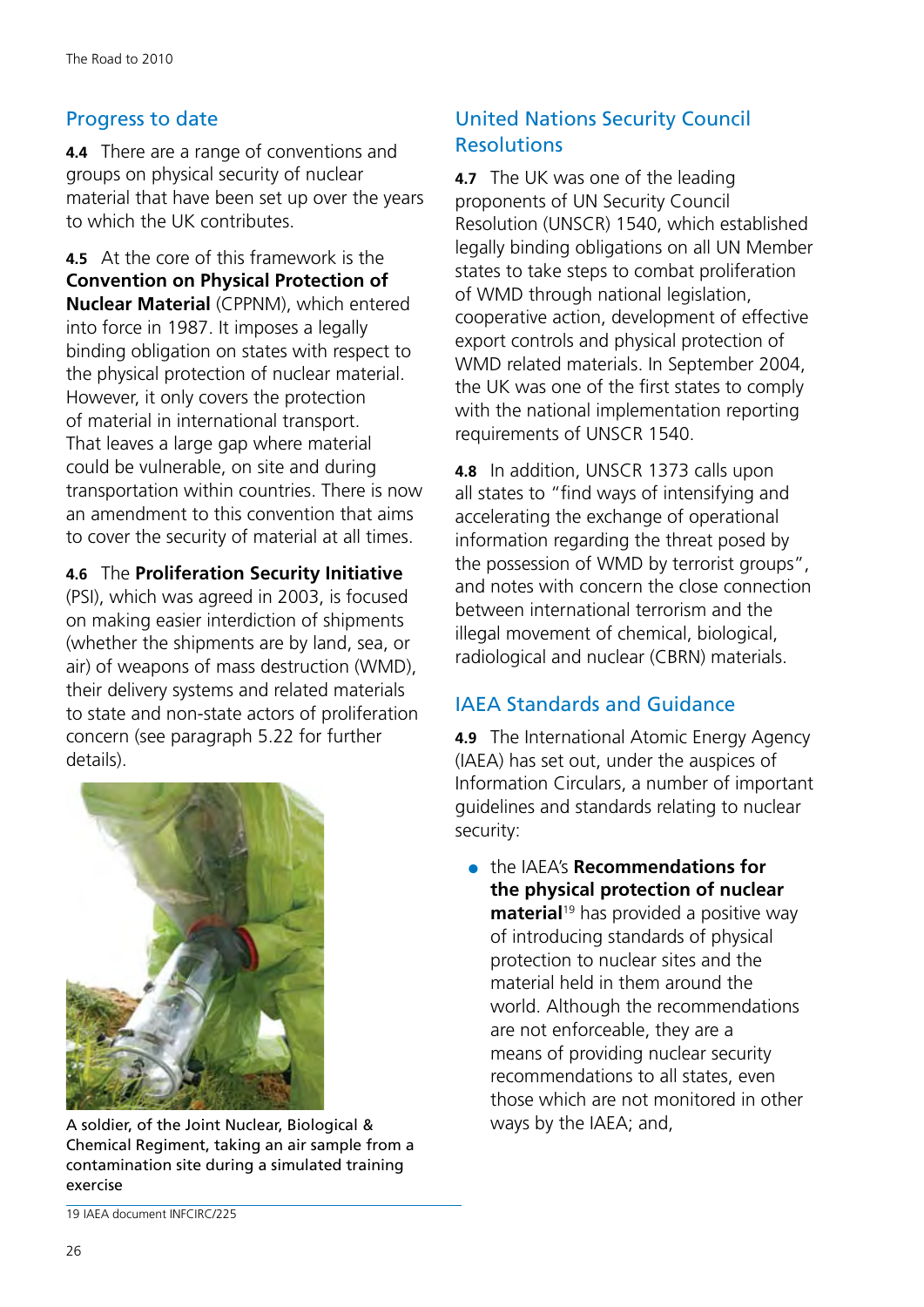●● guidelines for the **Management of Plutonium**20 were published in 1998. These were drawn up in the mid-1990s by several parties to the NPT involved in the civil reprocessing and use of plutonium. These guidelines stipulate that the parties commit themselves to applying the requirements of the CPPNM and the IAEA Recommendations for the Physical Protection of Nuclear Material, and to store holdings of separated plutonium in excess of 15 grams only at reprocessing plants, fabricating plants, or sites authorised by the Government.

**4.10** In addition, the **Comprehensive Safeguard Agreements**<sup>21</sup> required by the NPT provide for the application of IAEA safeguards to all of a state's nuclear material; including a requirement that States establish a system of accounting and control for all their nuclear material. This contributes indirectly both to its physical protection and the detection of any failure of physical protection arrangements.

**4.11** In response to the illicit trade in nuclear materials the IAEA set up the Illicit Trafficking Database in 1995 to facilitate the exchange of information with states about reported incidents of nuclear trafficking. Funding for this and many other IAEA nuclear security initiatives, including the provision of security training and publishing guidelines, is sourced from the IAEA's Nuclear Security Fund.

**4.12** The Nuclear Security Fund is part of the IAEA's Office of Nuclear Security *Nuclear Security Plan* (NSP). The IAEA approved a new NSP in 2005 to cover 2006-09 and are presently in the process of producing the 2010-13 NSP. The UK has made two voluntary contributions to the Nuclear Security Fund (£2 million in 2006 and £4 million in 2009) and also provides expert advice to the IAEA's Office of Nuclear Security from the UK's Office of Civil Nuclear Security.

#### Nuclear Security – the UK's response

**4.13** A major part of the UK's contribution to global nuclear security is through the Global Threat Reduction Programme (GTRP) which delivers our contribution to the G8 Global Partnership against the spread of weapons and materials of mass destruction, and other international initiatives.

#### **Box 4.2 – the Global Threat Reduction Programme**

The GTRP is the UK's largest programme of non-proliferation assistance, with a current annual budget of £36 million, around 90 per cent of which is devoted to nuclear and radiological security and safety improvements. In line with Global Partnership priorities, the UK's efforts have to date been focused on Russia and the former Soviet Union, but as programmes in Russia complete the UK is widening the geographic spread of GTRP in order to ensure that assistance remains directed where it will make the greatest impact on reducing vulnerabilities. GTRP works bilaterally and in partnership with other donors, including both the US and the IAEA. In March this year, GTRP made a £4 million contribution to the IAEA's Nuclear Security Fund (a doubling of our 2006 contribution) to support a range of priority physical protection and security training projects. GTRP has also made a similar contribution to the US Global Threat Reduction Initiative to support projects to reduce the distribution of highly enriched uranium, and to irreversibly close down former Soviet Plutonium producing reactors.

**4.14** Since 2003 we have spent more than £70 million on improving security at Sellafield. We are committed to spending a

<sup>20</sup> IAEA document INFCIRC/549

<sup>21</sup> Based on a model agreement described in IAEA document INFCIRC/153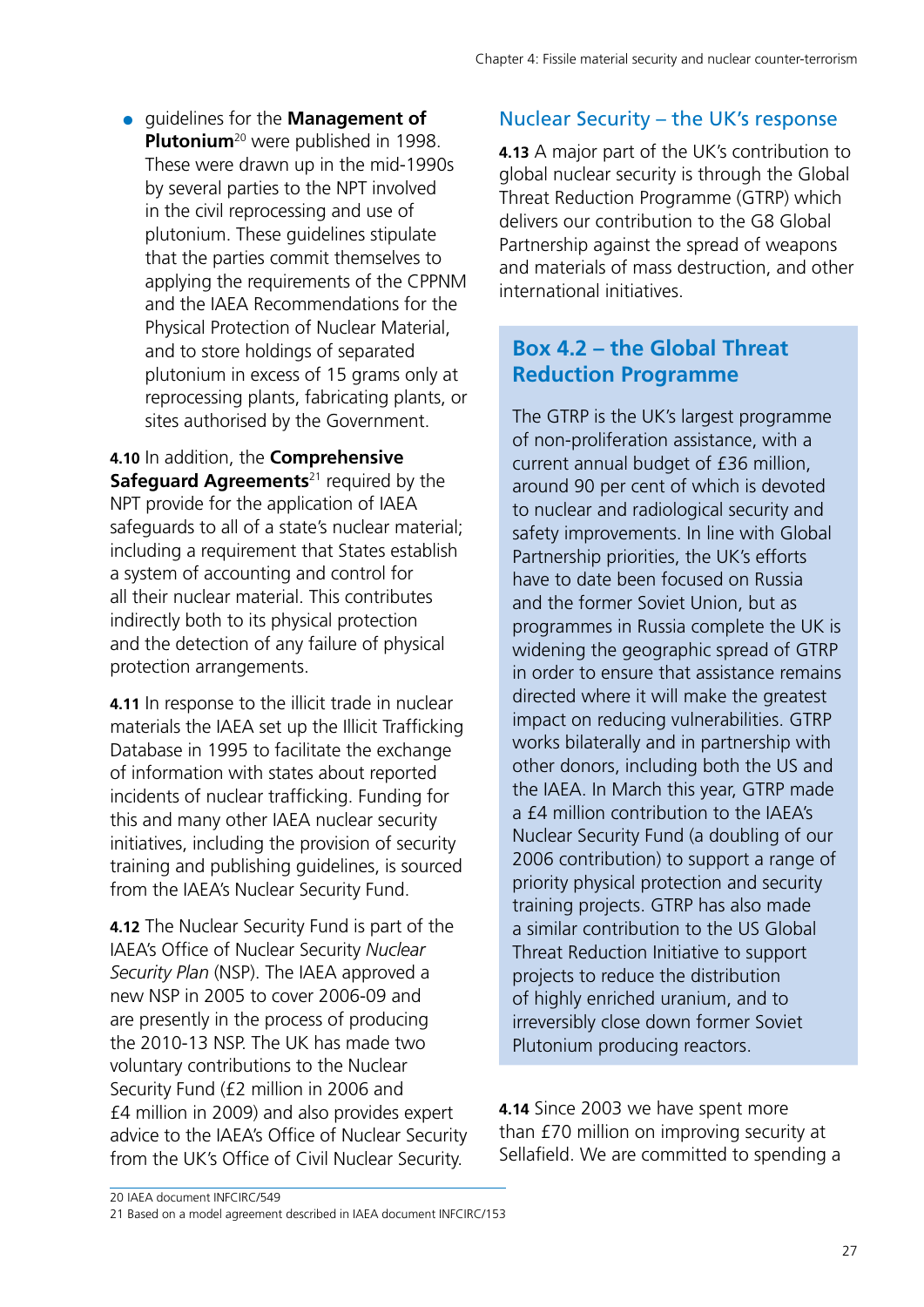further £220 million on the construction of a state of the art storage facility there.

#### Objectives for 2010 and beyond

**4.15** Global cooperation is the key to tackling nuclear security successfully. We have agreed with France to strengthen joint work on reducing the threat of nuclear terrorism. In addition, President Obama has announced his intention to hold a Global Nuclear Security Summit in March 2010 at which the UK is committed to participate.

**4.16** The Government assesses that there has been much welcome progress in international efforts to tackle nuclear security. However:

- $\bullet$  some of the current framework is based on non-binding guidance and recommendations;
- $\bullet$  as technology advances, there are opportunities to increase our ability to detect material, but also risks that those with malign intent can use technology more effectively; and,
- as access to civil nuclear power expands, the need to ensure material security increases.

**4.17** Over the long term, we will work towards reducing stockpiles of highly enriched uranium and plutonium as a means to reduce proliferation risks associated with nuclear power, and a spur towards nuclear disarmament.

**4.18** Achieving this requires a step change in our multilateral approach. Material security must be recognised as a key pillar of the multilateral framework for nuclear power, and, as Chapter 6 of this paper makes clear, we believe that the IAEA's powers and organisation should formally be strengthened in this respect.

**4.19** Advancing this argument is a key priority for the 2010 NPT Review Conference. But over the coming months in the run up to

the Review Conference the UK intends to take a leading role in advancing measures to enhance global nuclear security.

**4.20** As part of the Road to 2010 process, the UK will:

- offer assistance to any country that requests it to improve the security of their most vulnerable nuclear material, along the lines of that already being implemented through the Global Threat Reduction Programme. We will continue to support the US in recovering any nuclear material that a state can no longer confidently secure;
- continue to work, through the Global Threat Reduction Programme, and in conjunction with the IAEA, the US and other donors, to improve nuclear security at the most vulnerable sites worldwide;
- continue to work with the US to help meet their four year target for stopping nuclear smuggling;
- play an active part in the revision of the latest IAEA recommendations for the physical protection of nuclear material. This revision will reflect both experience since the last revision and the existing threat environment;
- alongside the publication of this plan, lay before Parliament a motion to ratify the Amendment to the Convention on the Physical Protection of Nuclear Material (CPPNM). Once ratified we will work with other countries who have not yet ratified to persuade them to do so. We will also ratify the Convention on the Suppression of Acts of Nuclear Terrorism; and,
- maintain our world leading forensics detection capability at the Atomic Weapons establishment (AWE), for which funding has now been increased, with an additional £3 million allocated this year as an immediate response to this key requirement.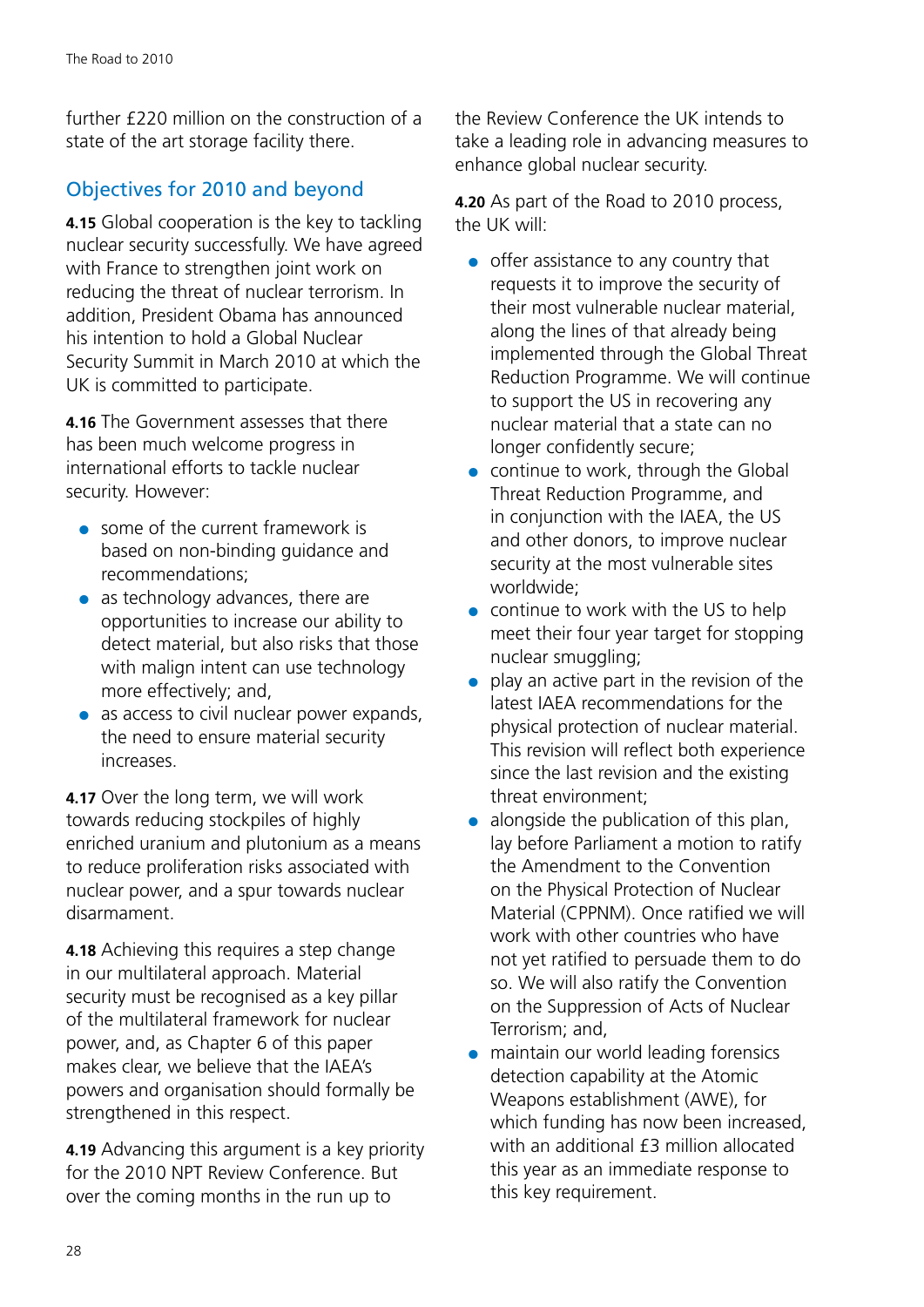**4.21** This programme of action, in partnership with other countries, demonstrates how the UK can use its expertise as a nuclear state in support of wider global security. Addressing nuclear security is important in its own right, but also for enhancing global confidence in a renewed global bargain. This renewed global bargain means addressing all major nuclear challenges, including nonproliferation and disarmament, the subject of the next chapter.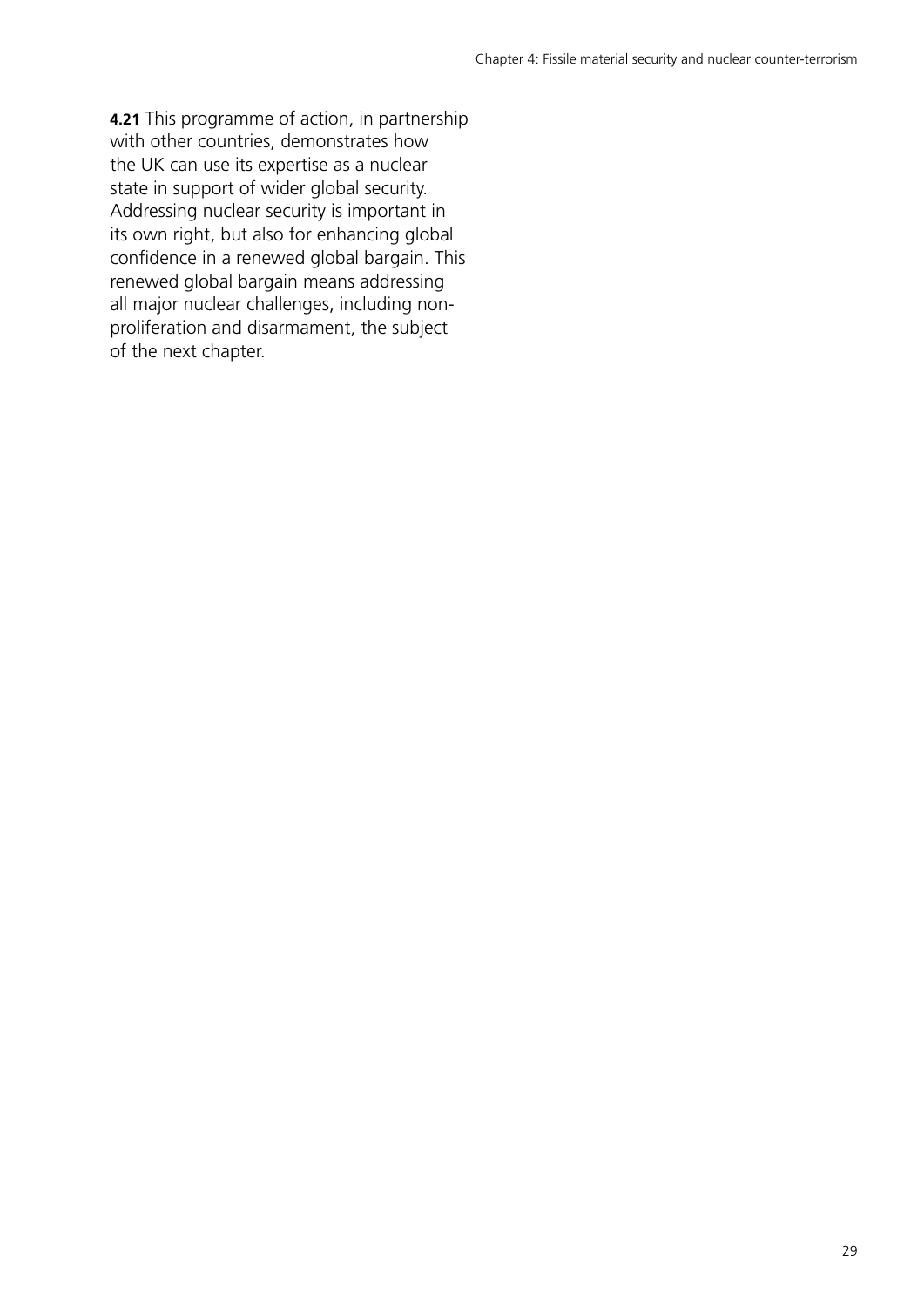# <span id="page-30-0"></span>**Chapter 5**

# Non-proliferation and disarmament

#### **Strategic Challenges**

**5.1** Addressing the twin challenges of nuclear non-proliferation and disarmament represent the core of the Nuclear Non-Proliferation Treaty (NPT). The interdependency of these issues is captured in the NPT: all states have agreed not to seek or proliferate nuclear weapons and work for complete disarmament of those weapons that do exist. This remains as relevant today as when the Treaty was opened for signatures in 1968.

**5.2** Moving towards, and eventually achieving, a world free of nuclear weapons presents great political and technical challenges. It will require a multilateral approach that brings together all nuclear and non-nuclear weapon states to deliver on their commitments under the NPT. This will need states to commit to solving the regional disputes and tensions that have led to states obtaining or seeking nuclear weapons. Underpinning that must be a robust verification process with the tools and techniques that will ensure that obligations are fulfilled. Solving the problems associated with verifying issues such as warhead dismantlement or fissile material control must be tackled internationally.

**5.3** After what has been referred to as the 'Decade of Deadlock', positive developments involving the nuclear weapon states and others have reinvigorated the global debate on disarmament. The concerted efforts by the UK Government over the last two years, and in particular the Prime Minister's speech on the 17 March 2009, have brought a new emphasis to this topic, leading to a growing consensus of states that are committed to

tackling nuclear proliferation and taking further steps on disarmament. This has been galvanised by the agreement between the US and Russia to negotiate a successor to the Strategic Arms Reduction Treaty. The recent commitment by the G8 countries to seek a safer world for all and to create the conditions for a world without nuclear weapons, in accordance with the goals of the NPT, highlights the progress made over this period.



The Prime Minister meets delegates following his speech on non-proliferation at Lancaster House on 17 March 2009

**5.4** Achieving a world in which there is no requirement for nuclear weapons is a long journey. This is a strong argument for losing no time in setting out down that path. There remain many difficult issues to be resolved on both non-proliferation and disarmament, but there are more opportunities to make progress than has been the case for many years. The UK wishes to use the roadmap presented in this chapter to influence the debate, exploring points of convergence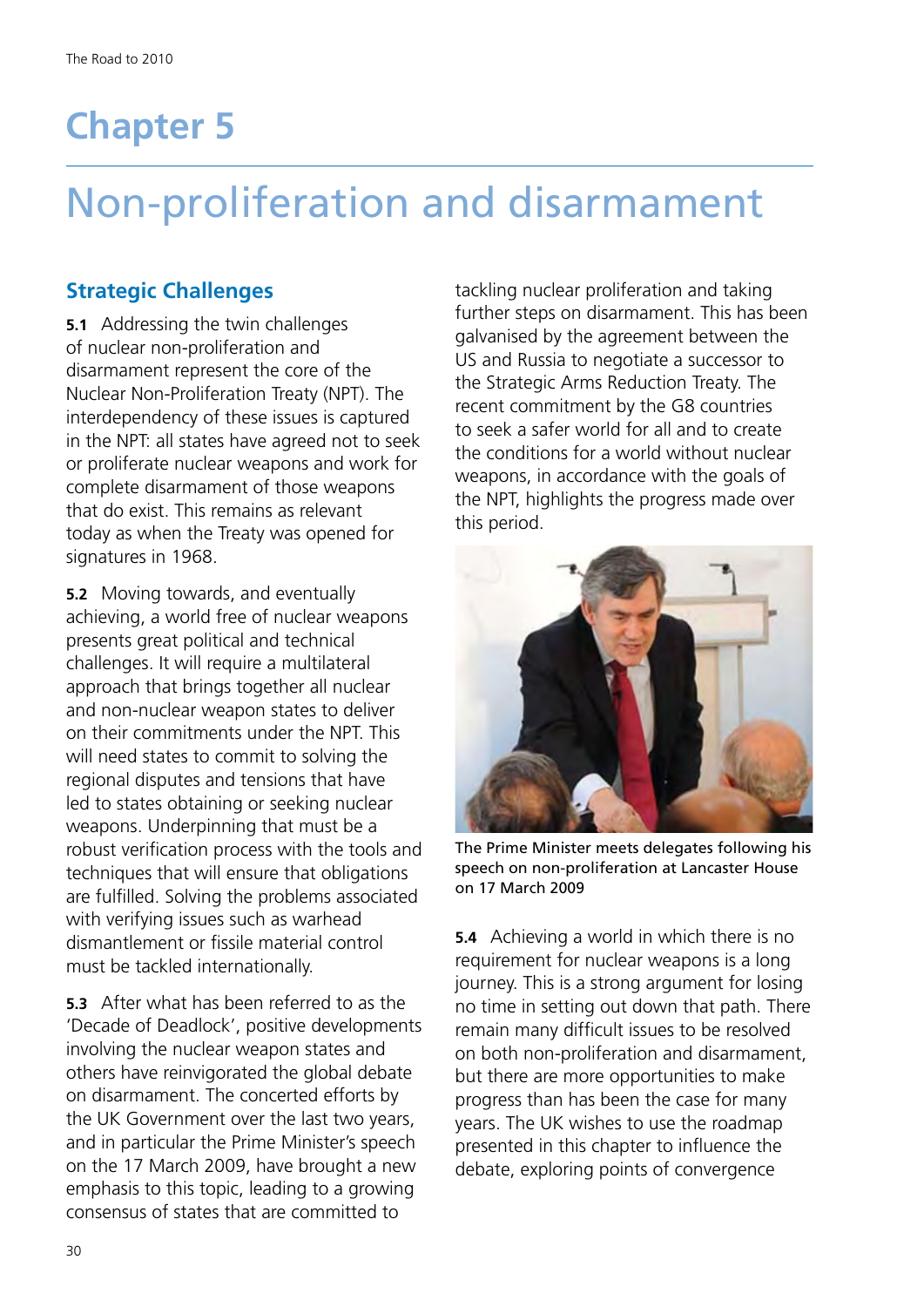between the nuclear and non-nuclear weapon states.

#### **Box 5.1 – UK's Counter-Proliferation Strategy**

The UK's counter-proliferation strategy is based around four inter-linked strands:

**Dissuade** states from seeking to acquire, develop, or spread Chemical, Biological, Radiological or Nuclear (CBRN) weapons, materials, technology and expertise;

**Detect** attempts by states, and terrorists, to develop or acquire these capabilities;

**Deny** access to CBRN weapons and the necessary materials, equipment, technology, and expertise to develop them, while promoting commerce and technological development for peaceful purposes; and,

**Defend** our country, our citizens, our Armed Forces and our strategic interests from the threats posed by proliferation.

#### **Progress to Date**

**5.5** The UK has taken some of the most significant steps forwards towards disarmament and have pursued a multilateral approach to countering proliferation, as laid out in Box 5.2

**5.6** Significant progress has also been made in the international community:

- $\bullet$  the US and Russia have signed a Joint Understanding that commits them to further reductions of their strategic warheads and strategic delivery vehicles through a replacement to the Strategic Arms Reduction Treaty (START);
- agreement has been reached to expand the G8 Global Partnership to facilitate

wider engagement in threat reduction work outside Russia and Ukraine;

- the United Nations Security Council Resolution 1540 established the national implementation measures states should take with regard to nuclear, biological and chemical weapons, related materials and their means of delivery. It also set up the '1540 Committee' in order to report to the Security Council on progress in implementation of the resolution;
- the agreement of UNSCR 1810 in 2008 gave a strengthened 3-year mandate to the United Nations Security Council Committee on Non-Proliferation;
- $\bullet$  the international community responded to North Korea's announcement of a second nuclear test by unanimously passing UNSCR 1874 on 12 June, showing a united front against their continued proliferation activities;
- 5 UNSCRs<sup>22</sup> have been passed to make the suspension of Iran's enrichment related and heavy-water activities mandatory;
- under the French Presidency in 2008 the 27 EU Heads of Government have committed to a wide-ranging and comprehensive eight-point plan addressing the most urgent nuclear and other disarmament issues facing the international community; and,
- the Conference on Disarmament, which has been blocked for several years, has recently reached consensus on a programme of work for 2009.

#### The Nuclear Non-Proliferation Treaty Review Conference

**5.7** Since its signature by 62 countries in 1968, the NPT has achieved nearuniversality with 189 states now party to it including North Korea. Despite widespread doubts that it could achieve its primary non-proliferation goal, it has served the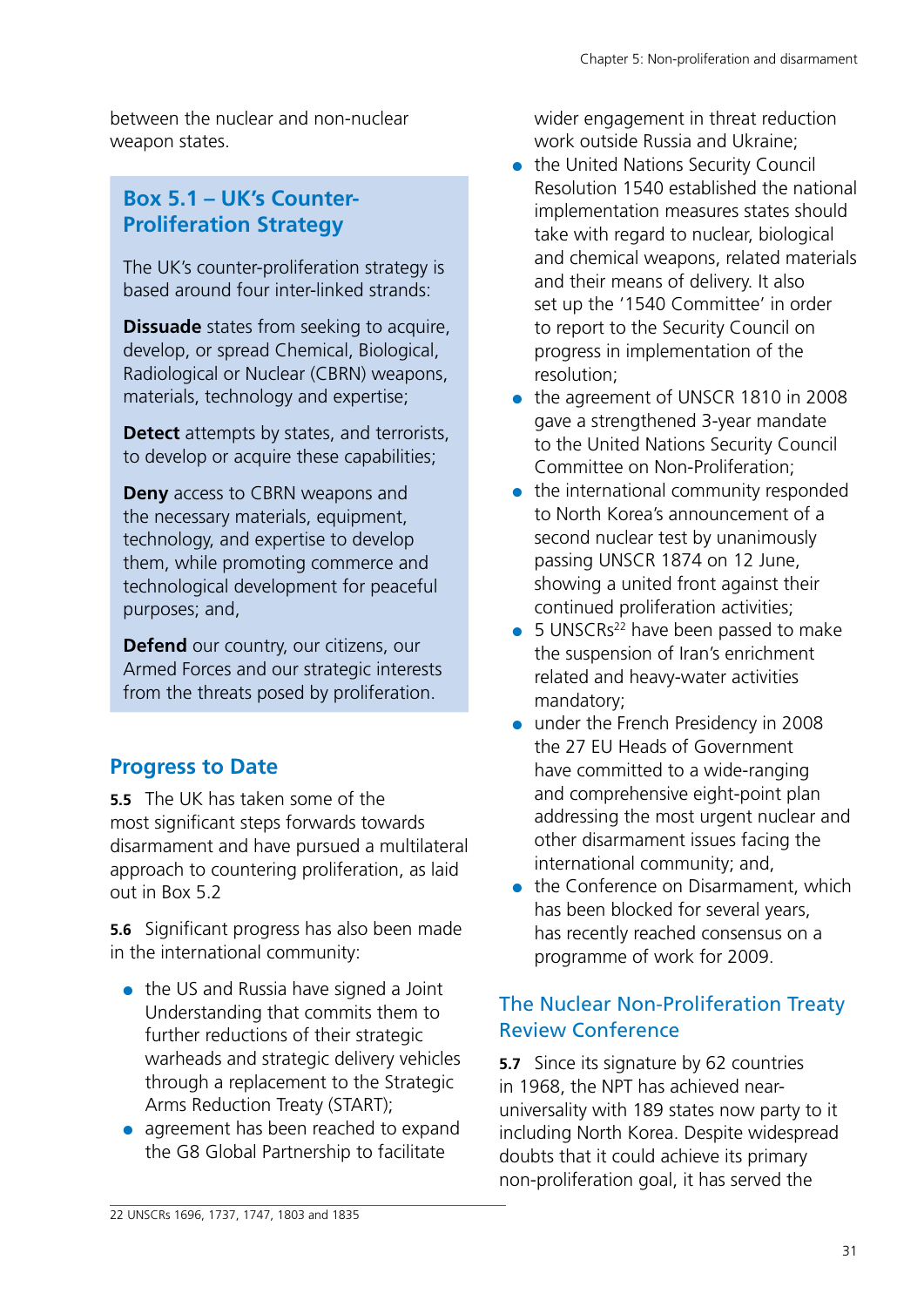#### **Box 5.2 – the UK's Record on Disarmament and Non-Proliferation**

#### **Disarmament**

The UK has:

- reduced the explosive power of our nuclear arsenal by 75 per cent since the end of the Cold War, reducing the number of operationally available warheads to no more than 160;
- moved to a minimum strategic deterrent based on one system with an alert status held on several days notice to fire and weapons that are not targeted at any country;
- taken the decision to reduce the number of missile tubes on future submarines from 16 to 12;
- carried out ground-breaking work on verification, building the UK's expertise in order to become a 'disarmament laboratory';
- increased transparency, declaring historical records of our defence holdings of fissile material and placing excess military stocks under international safeguards; and,
- ratified the Comprehensive Test Ban Treaty, being amongst the first to do so. The UK continues to maintain a moratorium on testing following a final nuclear test explosion in 1991.

#### **Non-proliferation**

#### The UK has:

- ●● pushed hard for early engagement on a new IAEA-led system to help states secure fuel for new civil nuclear power programmes, including through a Nuclear Fuel Assurance, in return for compliance with non-proliferation obligations. To progress this agenda, the UK hosted a conference on multi-lateral approaches to the fuel cycle in March 2009;
- continued to seek agreement on tougher controls to reduce weapons and prevent proliferation, particularly focusing on the Fissile Material Cut-off Treaty and the Comprehensive Test Ban Treaty (CTBT). We welcome in particular President Obama's commitment to seek ratification of the CTBT and call on other states to ratify the treaty as soon as possible;
- ●● played a key role in the process that led to Libya renouncing it chemical, biological and nuclear weapons programme in 2003. This uncovered the extent of AQ Khan's nuclear technology proliferation network which led to its eventual dismantlement;
- taken the lead in developing tools to counter the financing of proliferation, in the UN, EU and the Financial Action Task Force; and,
- committed up to \$750M from 2002 to 2012 to the G8 Global Partnership against the Spread of Weapons and Materials of Mass Destruction, which has financed crucial nuclear and other risk reduction activities in respect of the vast WMD legacy of the former Soviet Union.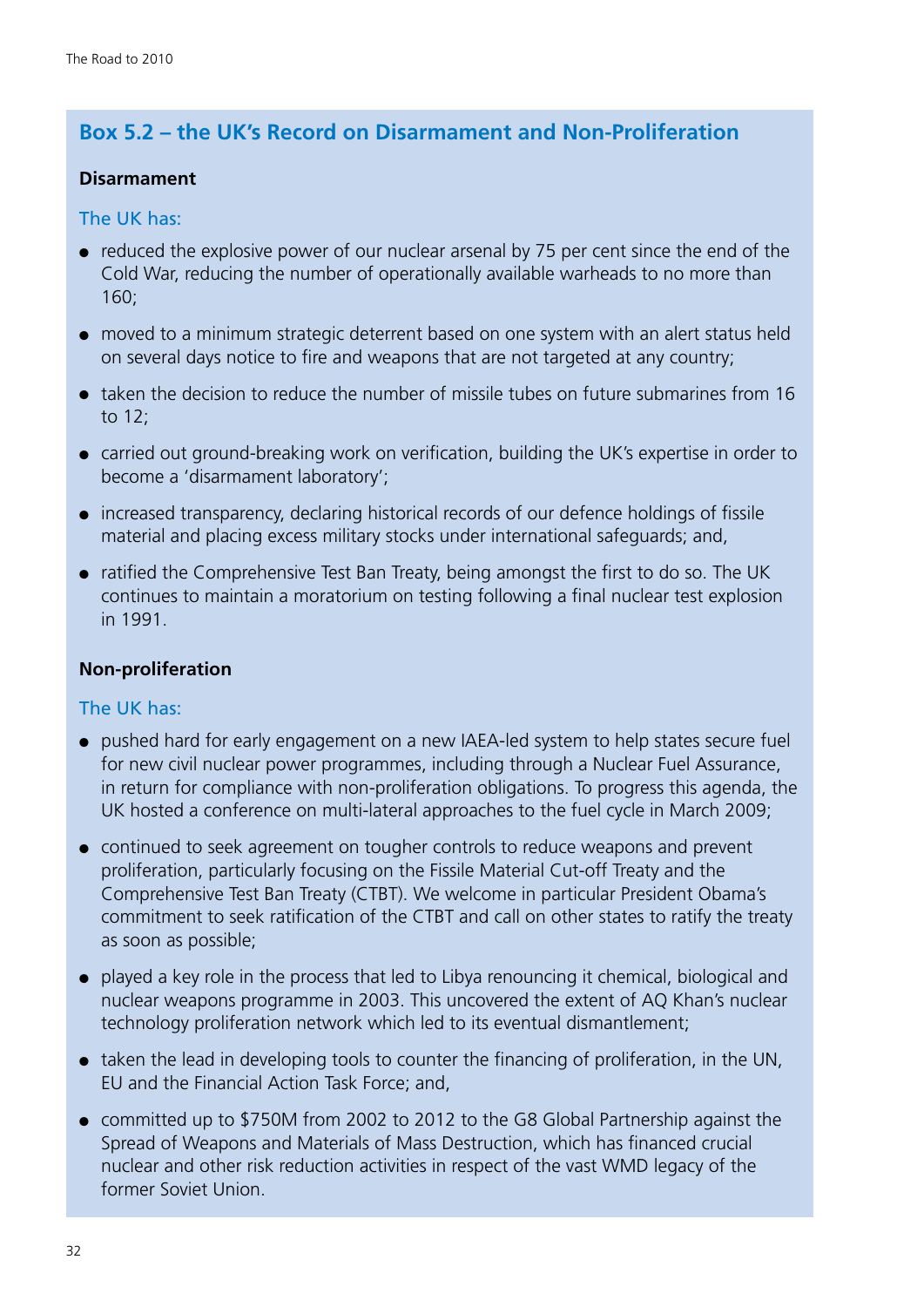international community well over the last four decades. Some states, such as South Africa and Libya have abandoned clandestine nuclear weapons programmes. Others, such as Belarus, Kazakhstan and Ukraine, have renounced nuclear weapons inherited from the former Soviet Union. Forty-one years on, the number of countries with, or believed to have, nuclear weapons remains in single digits. The NPT has however come under unprecedented stress in recent years and there are issues of serious concern. There remain three states that have not joined (India, Israel and Pakistan) and one state that is a signatory has sought to leave the treaty (North Korea).

**5.8** Since 2000, progress on strengthening the NPT to meet the challenges of the new century has been limited. There is however cause for optimism as the international community focuses on the 2010 Review Conference. For the first time in fifteen years the May 2009 NPT Preparatory Committee agreed an agenda, the rules of procedure and successfully nominated a Chairman, which will provide a solid foundation for next year's Review Conference.

**5.9** A successful Review Conference in May 2010 would build on the momentum delivered by this year's Preparatory Committee and agree a clear way forward for each of the three pillars. Our priority for the Conference is for a real operational impact on reducing proliferation risks and on enabling further progress to be made on disarmament. We will also seek to establish nuclear security as, in effect, a fourth pillar of the NPT.

**5.10** Sustained political engagement at the highest level will be required before the 2010 Review Conference and in delivering its conclusions to maximise the chance of success at the 2010 Review Conference.

#### Objectives to 2010 and Beyond

**5.11** Making progress on non-proliferation and disarmament can only be achieved if the international community moves forward together across a spectrum of initiatives and treaties, recognising that all states have responsibility in ensuring progress and that disarmament cannot be achieved in one step and cannot be achieved alone. Taking forward non-proliferation and disarmament can be divided into three phases.

**1.Transparency and Control** – the steps which must be taken to prevent expansion of global nuclear weapon capabilities, to prevent further proliferation and to increase transparency on current capabilities and future plans.

**2. Arms Reductions** – highlighting the challenges, and identifying mechanisms through which verifiable multilateral disarmament can occur.

**3. Steps to Zero** – establishing the security conditions and overcoming the technical and policy challenges associated with the complete abolition of nuclear weapons.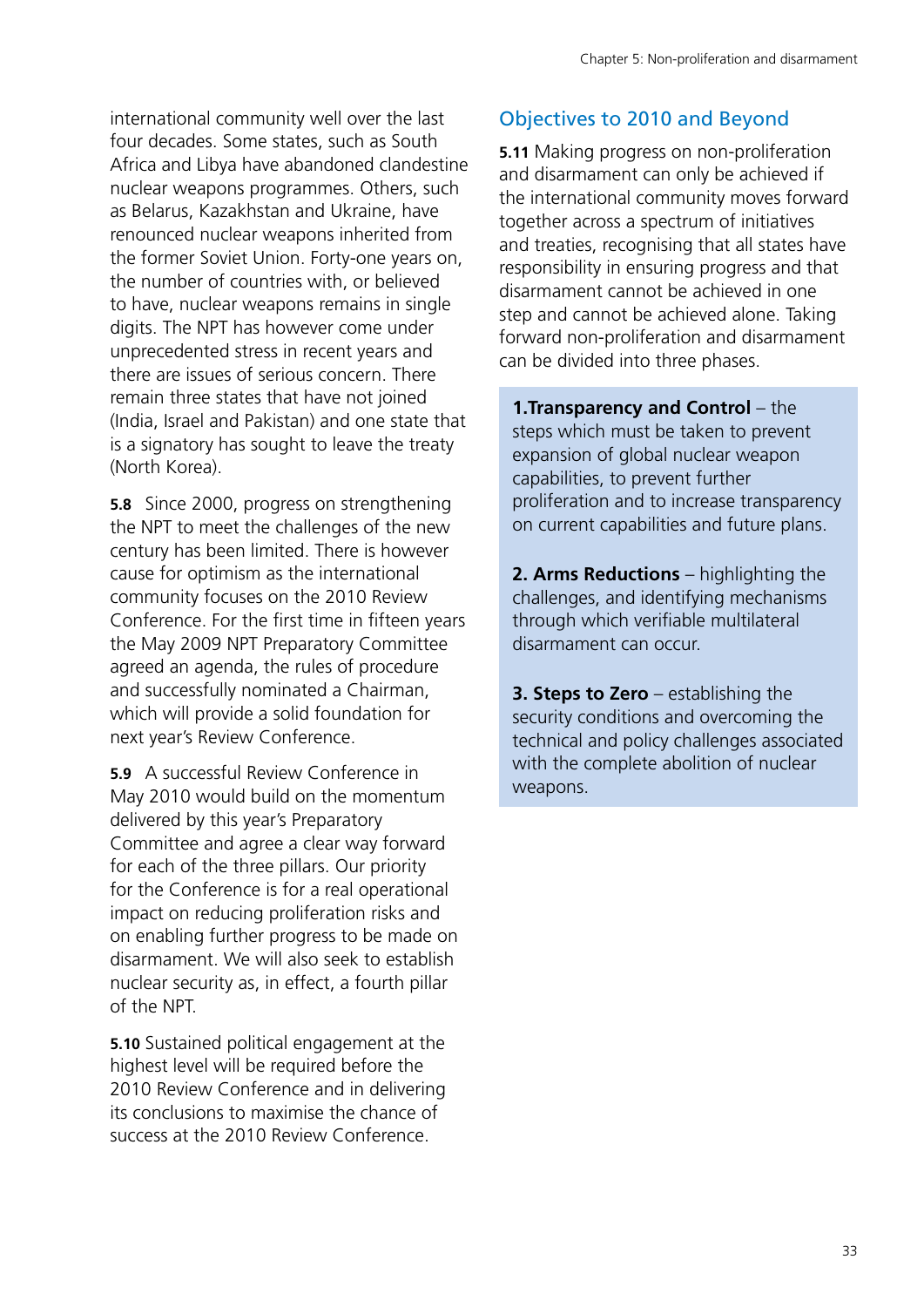#### **1 Transparency and Control**

**5.12** To establish the conditions for further arms reductions, a number of legally binding, verifiable measures must be in place to control the proliferation of nuclear technologies and materials, and to limit and eventually reduce the activities related to nuclear weapons development and production. For these measures to be successful, there must be transparency amongst both nuclear and non-nuclear weapon states. That requires a coordinated approach across a range of complex issues.

#### Transparency Framework

**5.13** A series of measures to improve the transparency of nuclear weapons holdings and posture will be an important element of any credible plan to secure the global elimination of nuclear weapons.

**5.14** Many of the established nuclear weapons states have taken significant steps to enhance the transparency of their defence nuclear programmes. The UK has led on this front (as laid out in box 5.2). France, the US and Russia have taken similar steps. Further progress is required, including by those states possessing nuclear weapons who are not signatories of the NPT. The UK will work with international partners to develop proposals on how transparency might be increased. This may include the development of a basis agreed by the P5 states template for the release information into the public domain. We will then work to expand such an approach to all states possessing nuclear weapons.

**5.15** In the longer term it will be important to consider how to verify these declarations. In doing so, we will need in particular to ensure we continue to meet our responsibilities under Article I of the NPT on non-proliferation of weapons technology, as well as respecting national security requirements.

#### Dealing with States of Concern

**5.16** The issue of proliferation is a great and immediate threat to global security, especially in the light of the recent attempted nuclear explosion by North Korea and continued efforts by Iran to develop nuclear weapons. The international community, working through the UN Security Council and the IAEA has rightly condemned this activity in the strongest terms. These events have highlighted the importance of the 2010 NPT Review Conference to re-energise global efforts on non-proliferation.

#### The Entry into Force of the Comprehensive Test Ban Treaty (CTBT)

**5.17** Opened for signatures in 1996 the CTBT seeks a global ban of nuclear weapons test explosions in order to limit a state's capacity to develop nuclear weapons. The UK and France were the first two nations to sign and ratify this treaty; however it will only enter into force when ratified by the remaining nine so-called 'Annex 2' states, namely: China, Egypt, India, Indonesia, Iran, Israel, North Korea, Pakistan and the US. Three of these are non-signatories of the NPT. The CTBT, and other treaties like the Fissile Material Cut-Off Treaty (FMCT), provide unique opportunities to engage these states, and bring them closer to global nonproliferation and disarmament efforts.



A Comprehensive Test Ban Treaty Organisation Radionuclide monitoring station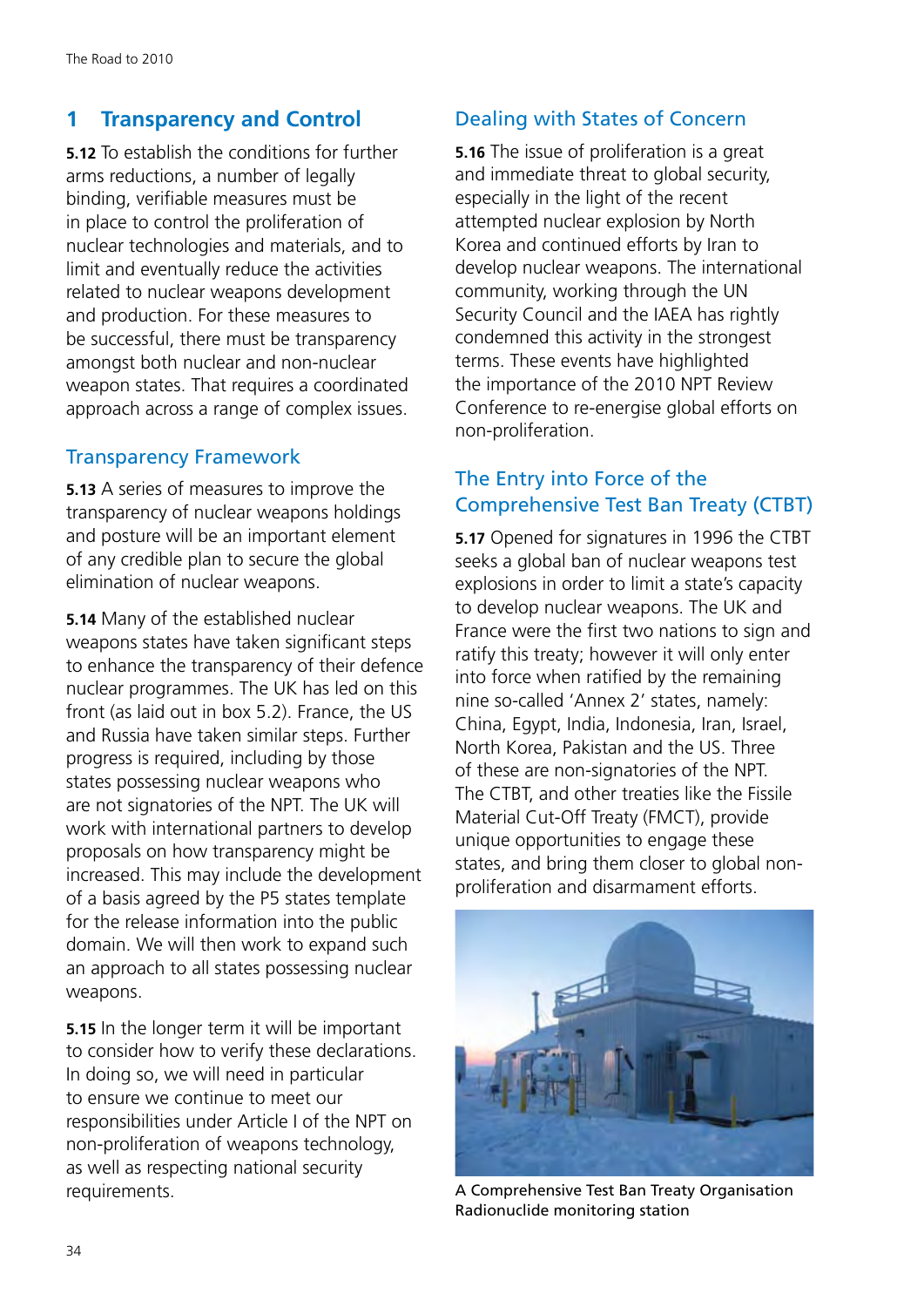#### **Box 5.3 – Iran and North Korea**

#### Iran

 $\bullet$  Iran has yet to respond to either the E3+3 (France, Germany, the UK, China, Russia, the US) proposals or the offer of dialogue from the US. The generous E3+3 offer contains everything Iran needs to pursue it's stated aim of a modern civil nuclear power programme, its stated aim. Iran has a window of opportunity, but they need to understand this is not open-ended. The latest IAEA report on Iran (5 June) indicates that Iran is continuing to enrich uranium, and building its capacity to do so in defiance of UN Security Council Resolutions. They are failing to cooperate fully with the IAEA. The UK Government will continue to work closely with international partners to persuade Iran to suspend enrichment and to engage in substantive negotiations. This will include preparatory work on a new, tougher sanctions regime – whether it be via the UN or EU, if Iran fails to properly respond to the E3+3 offer.

#### North Korea

North Korean actions that breach UN Security Council Resolutions and NPT obligations have received a strong and united international response. We continue to urge North Korea to refrain from further provocative actions that undermine regional security, and to re-engage in dialogue with the international community. UNSCR 1874, adopted unanimously after the nuclear test announced on 25 May, is absolutely clear in condemning that attempt and demanding that North Korea does not conduct any further nuclear tests or launches using ballistic missile technology. It shows that the international community is united against North Korea's continued proliferation activities. The UK wants to see the new measures implemented swiftly and we will be working closely with partners in the UN and EU to do so.

#### Syria

● Following the revelations that Syria was covertly developing a reactor at Dair Alzour with North Korean help, the IAEA visited the suspected site in June 2008. The IAEA Director General's subsequent reports have criticised Syria for the failure to cooperate with their investigation. The UK and EU partners continue to support the IAEA's call for greater transparency by Syria, both in providing further access at Dair Alzour and other locations and in answering the IAEA's questions.

**5.18** The entry into force of the CTBT is a key milestone in the disarmament process and we will therefore continue our diplomatic efforts to encourage its ratification. This effort will be enhanced by the recent commitment of President Obama to urgently pursue the treaty's ratification and the Conference on Facilitating the Entry into Force of the CTBT in September 2009. The UK fully supports both these initiatives and hopes that the other non-signatories will see the US position as a spur to hasten their own national plans to ratify the treaty.

#### Towards a Fissile Material Cut-off Treaty (FMCT)

**5.19** Progress towards disarmament can only occur if there is a verifiable end to the production of fissile material for use in nuclear weapons. This would establish a finite amount of fissile material which would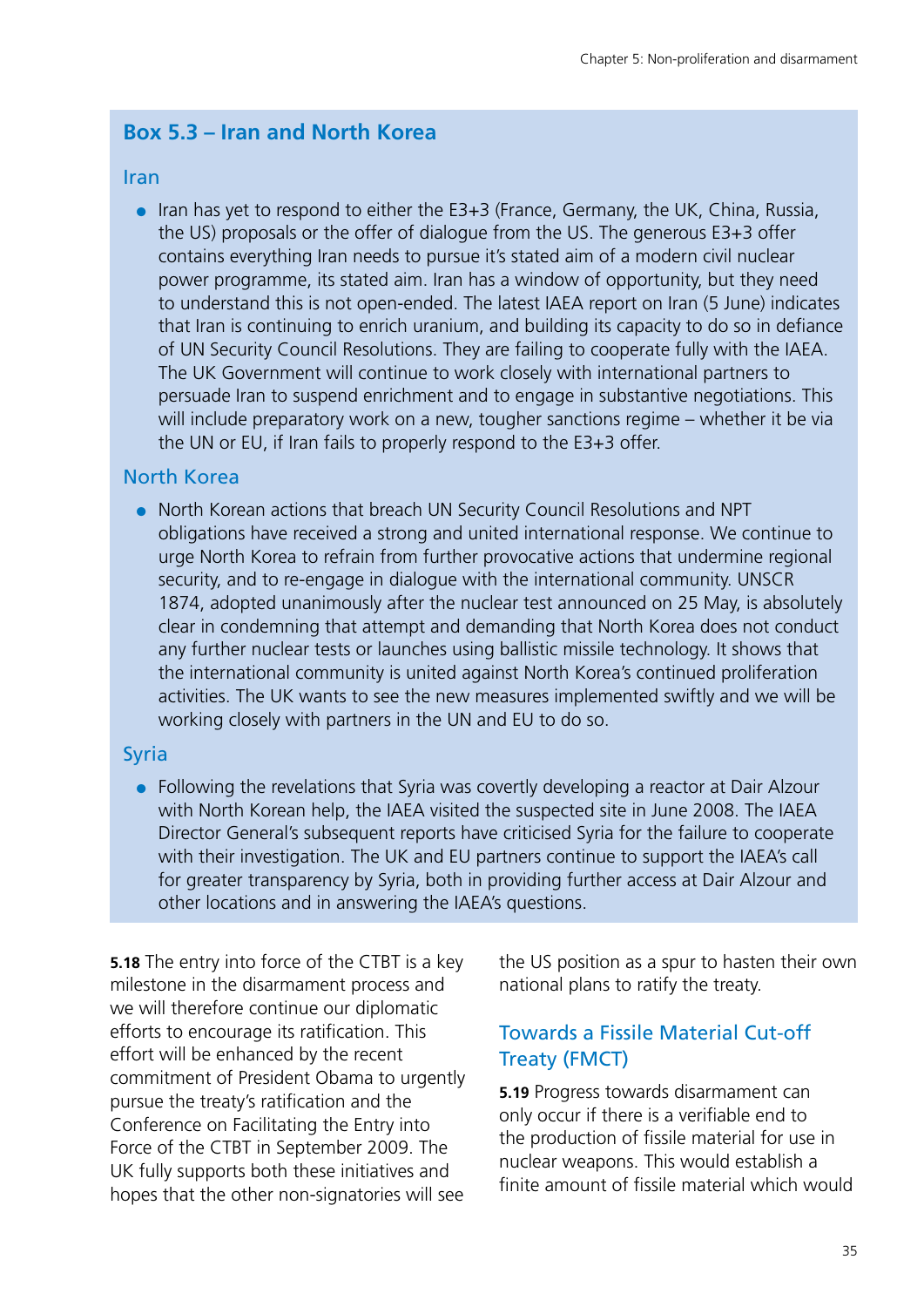in turn set an upper limit on the size of the global nuclear weapons stockpile.

**5.20** After many years of effort a significant step towards establishing a Fissile Material Cut-off Treaty has been taken, with the Conference for Disarmament agreeing a package of work that will enable negotiations to start. This work needs to be taken forward as a matter of urgency. In the meantime, we urge all states concerned to implement a moratorium on the production of fissile material for nuclear weapons. Of the P5, the UK, France, Russia and the US have already declared such a moratorium.

**5.21** The successful entry into force of an FMCT will require significant work on the technical challenges associated with verification. The technological developments required to verify a FMCT could be developed through the UK's new Nuclear Centre of Excellence in the future (see box 3.5).

#### The Proliferation Security Initiative

**5.22** The Proliferation Security Initiative (PSI) aims to stop the trafficking of WMD, their delivery systems, and any related materials to and from states and non-state actors who present a proliferation concern. It plays a key role in the global non-proliferation effort, and the UK supports global participation in this initiative. It has grown enormously since its launch in 2003: it now has 95 members and undertakes outreach and exercises with many more.

**5.23** The UK Government welcomes President Obama's recent commitment to the initiative and were encouraged by the Operational Experts Group's unanimous endorsement of the move to institutionalise it. But more also needs to be done to strengthen it.

**5.24** The UK is taking a lead in exploring how the PSI could become a truly effective vehicle for disrupting proliferation. There is still a long way to go to combat proliferation effectively. But the moves to institutionalise the PSI, to start substantive discussion on some of the difficult legal and practical issues, and to explore ways of strengthening it, suggest that there is now a real prospect that PSI could become of even greater significance in the fight against would-be proliferators.

#### Tackling the Financing of Proliferation

**5.25** Proliferation networks need financial services to operate. We aim to make financial measures a powerful tool against proliferation, just as they have become an essential part of countering terrorism.

**5.26** The UK is developing new measures to detect and disrupt financing linked to proliferation threats to the UK, and to support diplomatic pressure against countries of concern. At the end of last year, the Counter-Terrorism Act 2008 gave the Treasury new powers to respond when the development of nuclear weapons overseas poses a risk to the UK. The Treasury can now impose financial safeguards, including reporting requirements, additional due diligence, or it can require the cessation of business, with entities posing a threat of proliferation.

**5.27** The international response to Iran's nuclear programme has also shown the value of financial measures as a support to diplomatic pressure on states seeking to develop WMD. The UK is taking the lead in developing further international controls against the financing of proliferation, with the Financial Action Task Force (the intergovernmental body for combating money laundering and terrorist financing) working on how to bring proliferation finance safeguards into the system of internationally agreed standards against illicit financing.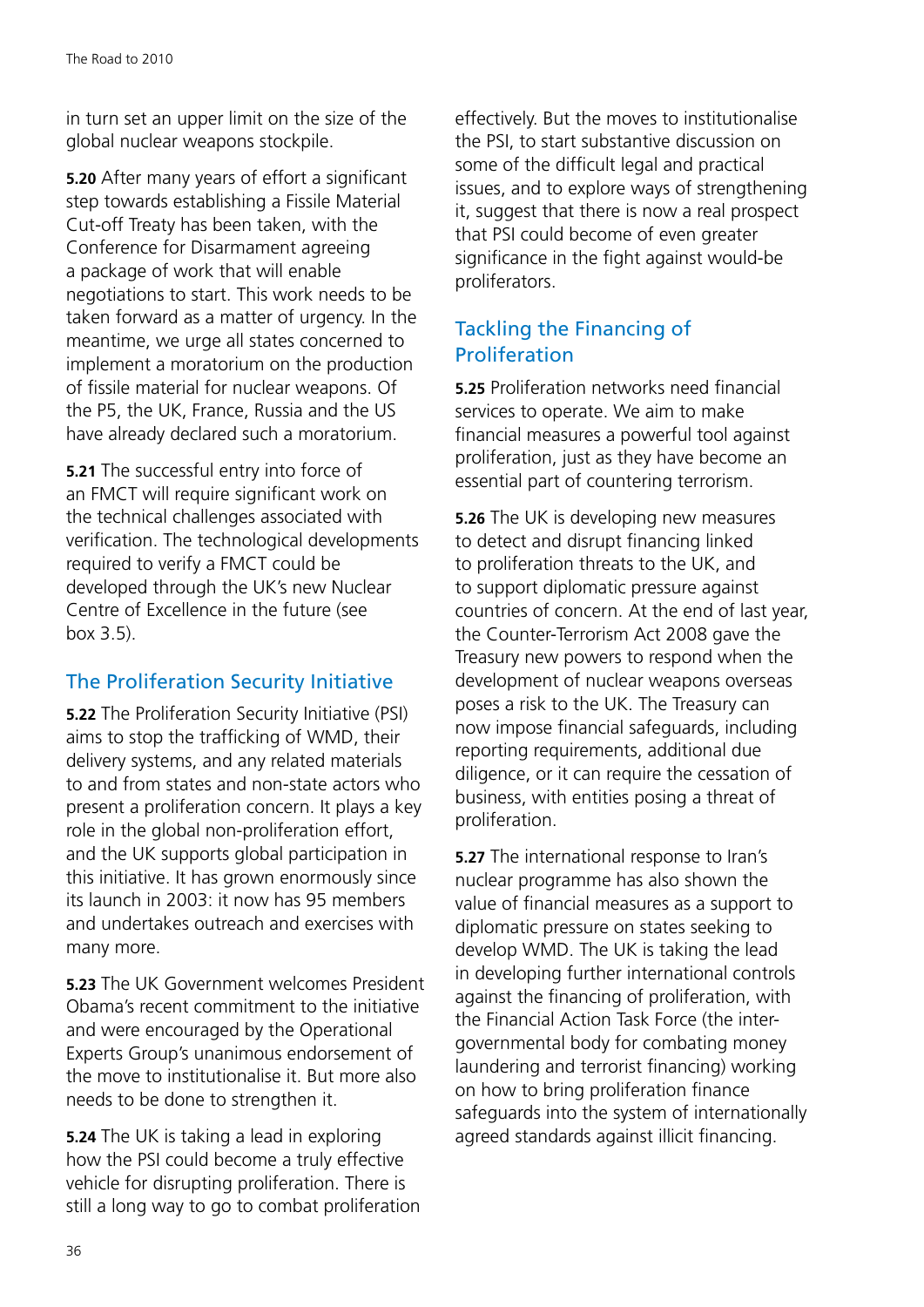#### The Role of Export Controls

**5.28** To deliver key measures against nuclear proliferation, there is a need to implement effective export controls in accordance with UNSCR 1540, and to implement universally the IAEA's Additional Protocol.

**5.29** As set out in UNSCR 1540, export controls on nuclear items and nuclear related dual-use items are an important feature of the overall nuclear non-proliferation regime, and as such, the effective implementation of such export controls in line with the 1540 requirements remains crucial. The UK will support these goals by strongly supporting the work of the 1540 Committee, implementing the 1540 requirements, and assisting other states to implement fully the resolution.

**5.30** The IAEA's Additional Protocol, through the expanded powers for access it imparts to the IAEA, plays a key part in strengthening the safeguard measures in place to ensure that states are abiding by their international commitments. Additional Protocols are currently in force in only 91 countries. The UK will therefore continue to press for universal adoption, recognising the importance this plays in the global counterproliferation regime.

#### The Role of the Nuclear Suppliers **Group**

**5.31** With the recent addition of Iceland there are now 46 participating governments represented on the Nuclear Suppliers Group (NSG). The UK is currently working with other participating governments within the NSG to make the guidelines on the transfer of sensitive enrichment and reprocessing technologies more rigorous. This would reduce the risks associated with the spread of enrichment and reprocessing facilities, equipment and technology while enabling peaceful nuclear trade.

**5.32** Good progress has been made through 2009, with the Budapest Plenary issuing the first substantial public statement from the NSG for several years. This included references to the activities of North Korea and Iran. There remains work to do before consensus can be achieved and revised guidelines put in place. To support this, the UK, together with other states, has supported holding a further extraordinary meeting of the Consultative Group to take this work forward this year.

**5.33** The UK will continue to press for more robust guidelines on the transfer of sensitive enrichment technologies to be agreed by consensus as soon as possible. An important aspect of the UK position is working with partners to make the Additional Protocol a condition of supply as part of a further tranche of measures designed to make the NSG stronger.

#### A P5 Conference on Confidence Building Measures

**5.34** As announced by the Prime Minister in March 2009 the UK will host a conference of the recognised nuclear weapon states on 3-4 September 2009 to discuss confidencebuilding measures required to enable further disarmament. The conference will examine the verification and compliance challenges associated with achieving further progress on nuclear weapons reductions and nonproliferation, and the steps required to address those challenges.

**5.35** This conference demonstrates a shared recognition between the recognised nuclear weapon states of their commitments under Article VI and the need to work together in the run-up to the 2010 NPT Review Conference.

#### **2 Arms Reductions**

**5.36** Since the end of the Cold War the number of warheads worldwide has dropped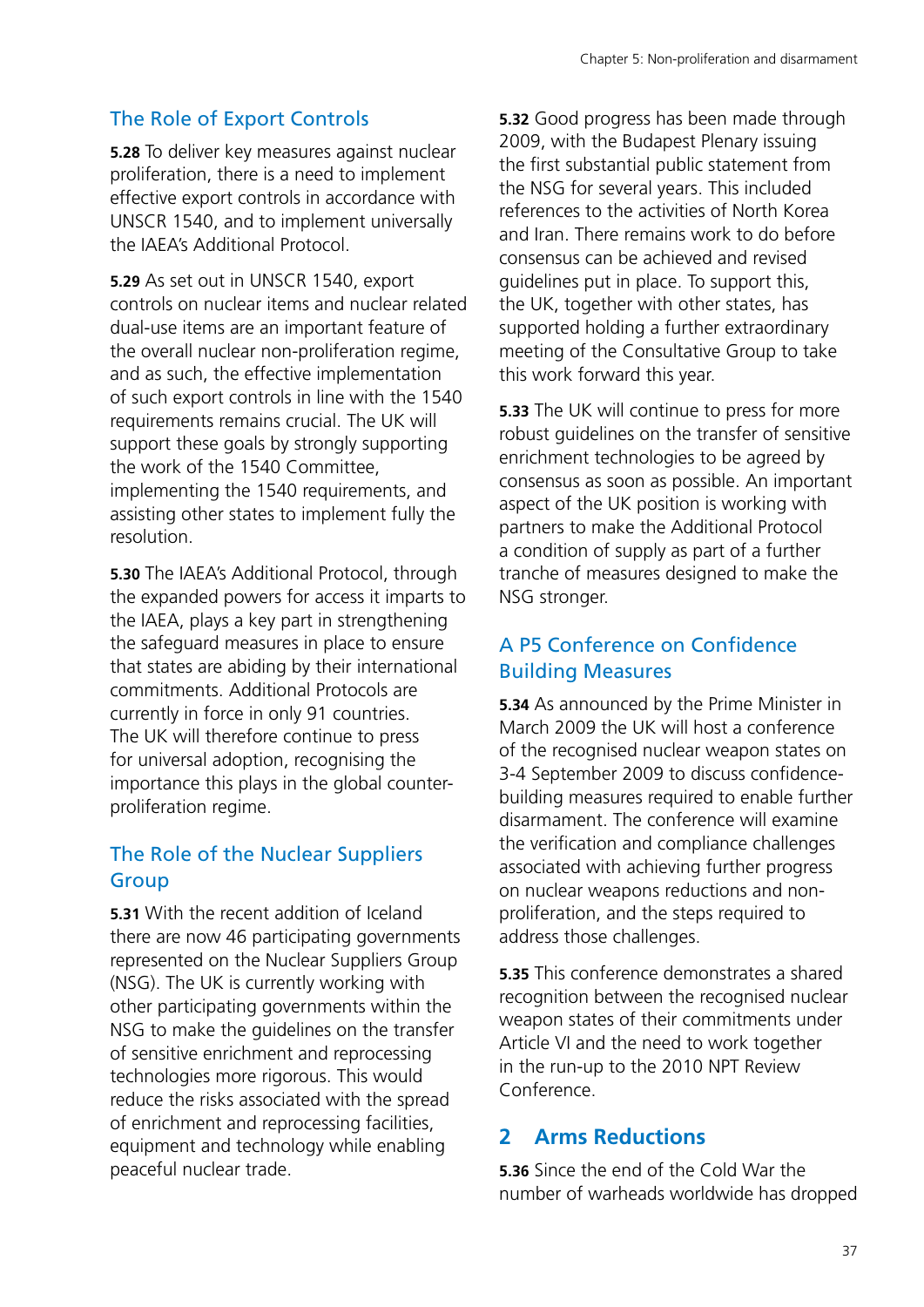dramatically. There is however a significant global stockpile and its continued reduction must be pursued.

#### US/Russia

**5.37** 95 per cent of the global stockpile of nuclear warheads is held between the US and Russia. Under START, the two states have made significant reductions in both their strategic warhead stockpile and strategic delivery vehicles. The UK welcomes the commitment of the US and Russia to negotiate a new legally binding agreement to replace START, ensuring that progress on disarmament for these two states will be maintained once the treaty expires in December 2009. The signing of a Joint Understanding on 6 July between President Obama and President Medvedev, committing each state to reductions of strategic warheads to a range of 1500-1675 and their strategic delivery vehicles to a range of 500- 1100, represents a significant step towards that goal.

#### UK

**5.38** The Government's policy on the future of the UK's strategic nuclear deterrent was set out in the 2006 White Paper<sup>23</sup>. That continues to be the basis on which we consider those capabilities. Whilst there have been encouraging developments internationally, it remains the case that large nuclear stockpiles are likely to continue to be sustained around the world, and a risk of further nuclear proliferation remains. The road to zero requires multilateral disarmament. A decision not to renew our strategic deterrent would commit the UK Government to unilateral disarmament in still uncertain circumstances. The Government continues to judge, as in 2006, that a minimum nuclear deterrent remains an essential element of our national security. As was made clear in the 2006 White Paper, the UK will retain only the minimum nuclear deterrent capability necessary to provide effective deterrence. We would only consider using nuclear weapons in self-defence (including the defence of our NATO allies), and even then only in extreme circumstances.

**5.39** The process of reviewing the UK's nuclear deterrent requirements will continue into the future. We do this against a complex international security situation. In part due to the leading role played internationally by the UK, there is an increased sense of urgency and commitment to continue to make progress on nuclear disarmament, an agenda which the Obama Administration has made a high priority. There is also a strong international consensus around the need to take urgent steps to cease the proliferation of nuclear weapons. However, this commitment is not universally held as we have seen in respect of North Korea and Iran.

**5.40** Looking ahead, once the strategic conditions are established that allow the US and Russia to make substantial reductions beyond those being currently negotiated of their warhead stockpiles, we believe that it is likely to be appropriate for the UK to reconsider the size of its own stockpile of operationally available warheads.

**5.41** The UK is fully committed to the principle of irreversibility of nuclear disarmament, as was enshrined in the Thirteen Practical Steps for systematic and progressive efforts to implement Article VI of the NPT24, which were agreed at the 2000 NPT Review Conference. We will consider options for strengthening this commitment, both nationally and with our allies and friends, to lock-in previous and future disarmament steps.

<sup>23 &#</sup>x27;The Future of the United Kingdom's Future Deterrent', Cm 6994, December 2006

<sup>24</sup> Final Document of 2000 NPT Review Conference – <http://www.un.org/disarmament/WMD/Nuclear/2000-NPT/pdf/FD-Part1and2.pdf>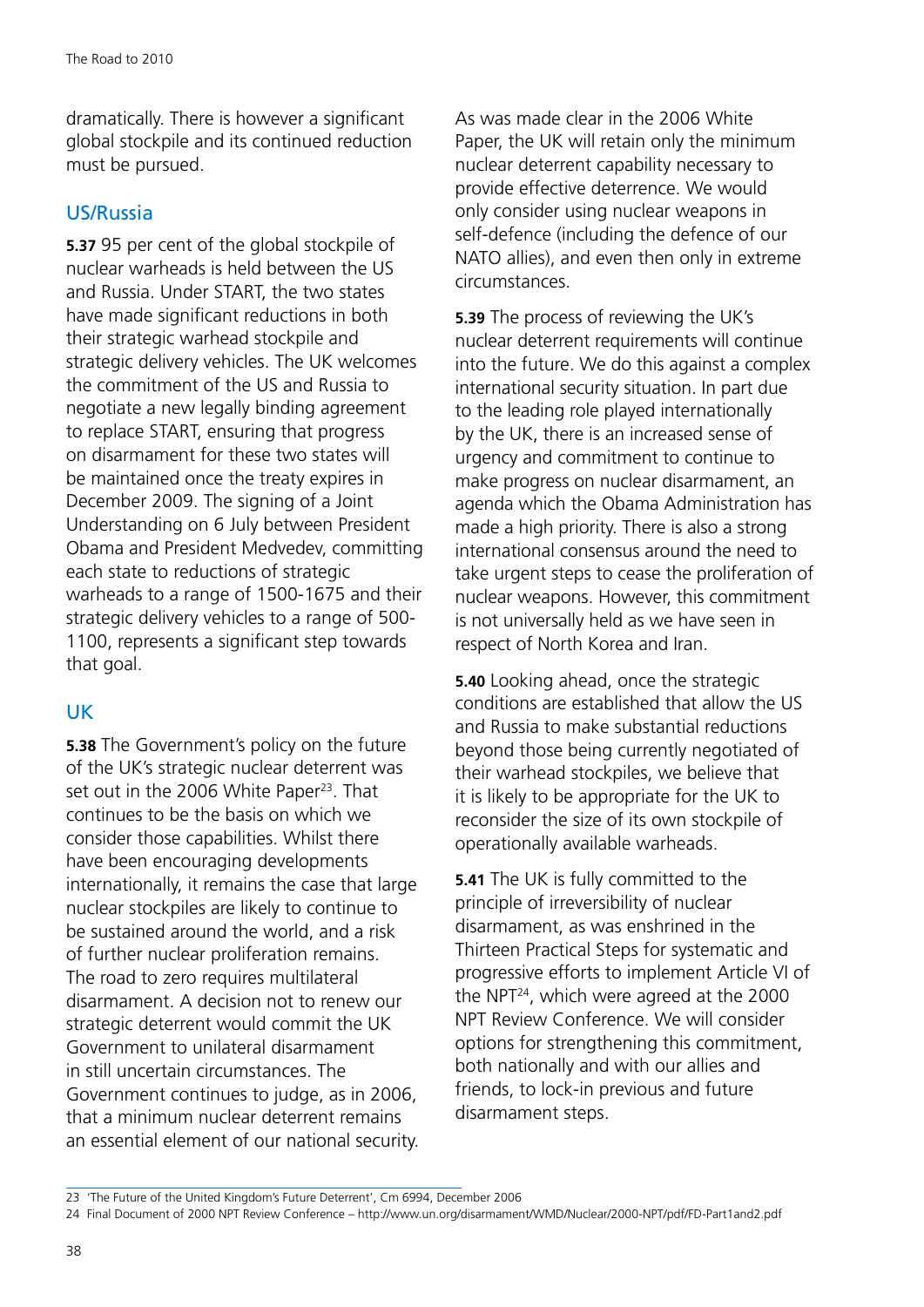#### **NATO**

**5.42** The UK places great importance on the nuclear role of NATO, as reaffirmed by the Declaration of Alliance Security issued at the 2009 NATO Summit. As announced at that Summit, over the next twelve months, the Alliance will review its Strategic Concept. This is an important process in which the UK will play a full part. As part of that process, the Alliance will review its approach to nuclear issues. We believe this should include a review of NATO's nuclear doctrine and capabilities, as the Alliance considers how best to respond to the security challenges of the twenty first century and the potential role of nuclear weapons in deterring those threats. We will continue to contribute our strategic nuclear deterrent to NATO's collective security.

#### **3 Steps to Zero**

**5.43** It has been widely recognised that the final step to eliminate nuclear weapons will be the most challenging. The measures previously described in this chapter would, if fully implemented, lead to a world with greatly reduced nuclear stockpiles, with all those states still retaining nuclear capabilities signed up to a tough regime of transparency and verification, with a well-established treaty regime to prevent any reversal of the disarmament measures already implemented. That world would also have robust and comprehensive internationally agreed structures to prevent any further proliferation.

**5.44** A wider set of issues will need to be tackled to move from that world to one in which there are no nuclear weapons, posing severe political, technical and financial challenges. Ultimately, states will only give up these weapons if they feel confident and secure they are no longer required. That would need to be preceded by further moves to reduce the relevance of nuclear weapons to each nation's defence and security plans.

New structures will need to be developed and proven to manage international crises so that all states can be confident any further conflict can be defused before a state's vital national interests are threatened. Existing crises that threaten international peace and security will need to be resolved. Some countries hold nuclear weapons in part to counter conventional imbalances. We would not want the absence of nuclear weapons to unleash a conventional arms races, so renewed dialogue on conventional arms control will need to be an element of any global agreement to remove nuclear weapons. And states will need to have complete confidence that if nuclear weapons are eliminated, no state would or could subsequently regenerate those capabilities.

#### South and East Asia

**5.45** Of the three declared nuclear weapons states in this region, namely China, India and Pakistan, only China is a recognised Nuclear Weapon State and a signatory of the NPT. None of these states have ratified the CTBT and all continue to develop their nuclear weapons capabilities. All capabilities will need to be addressed as part of any plan to create a world in which there is no place for nuclear weapons. As such the UK will continue to press for universal application of both the NPT and CTBT.

**5.46** It is in the long term interests of regional and global security for India and Pakistan to commence a process that will enable them to engage in the global disarmament framework. Initial steps might be to increase transparency on current and future programmes, and a joint commitment to cease to develop new nuclear weapon capabilities and to work with the international community to further enhance the security of their respective nuclear installations. Entering into the NPT framework would lead to them receiving the same inalienable rights to have secure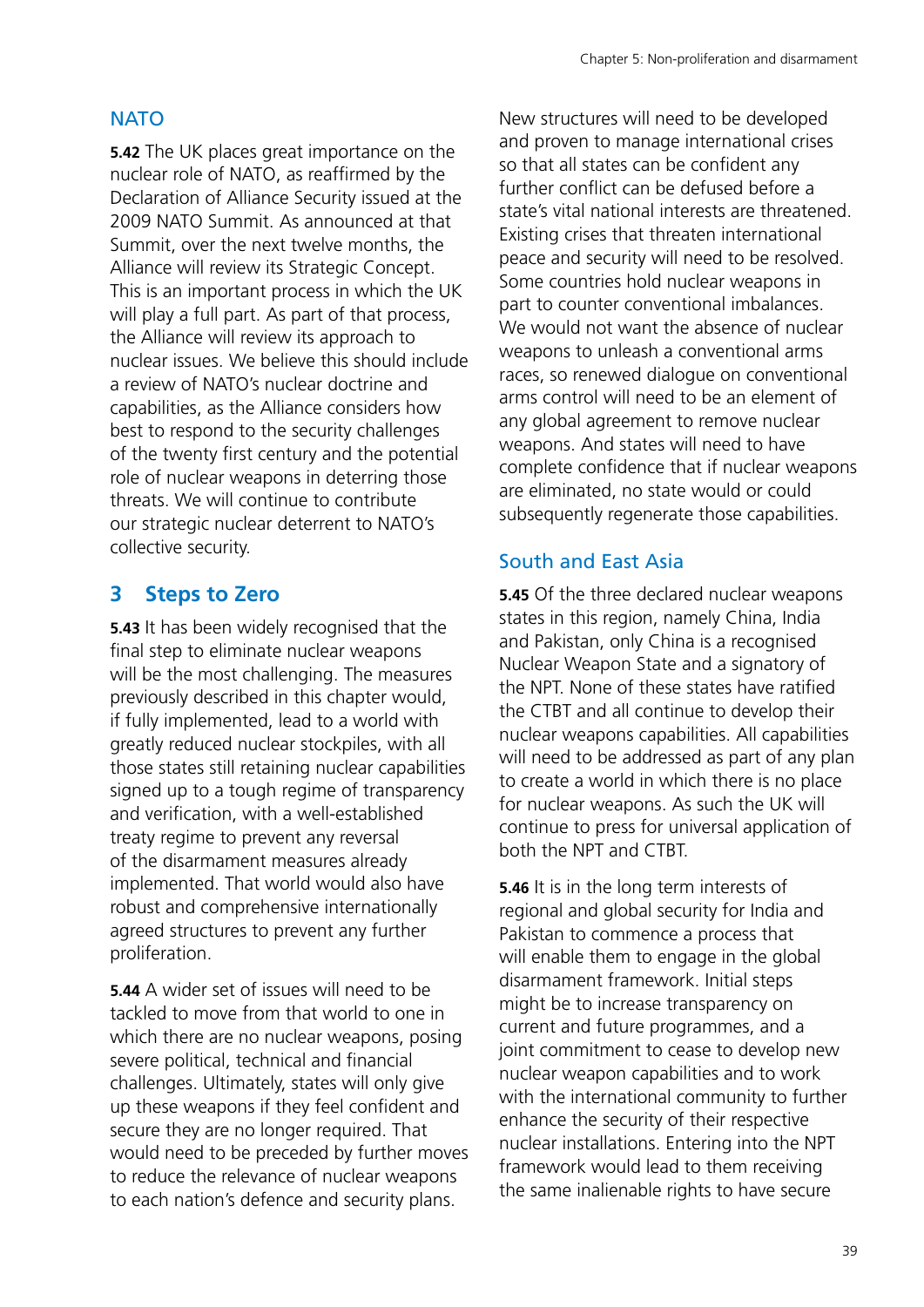access to nuclear power that other states party to the NPT enjoy, without undermining provision for their national security.

#### The Middle East

**5.47** In the Middle East there are serious challenges on both non-proliferation and disarmament. In particular, Iran continues to pose a serious proliferation concern (as discussed in Box 5.3).

**5.48** Israel remains outside the NPT. Its nuclear capability must be addressed as part of any process to eliminate nuclear weapons. The UK will, therefore, work to bring Israel into the non-proliferation mainstream and encourage Israel to sign the NPT. This must be underpinned by progress towards a comprehensive Middle East Peace settlement.

**5.49** The UK strongly supports the establishment of a **Middle East Weapons of Mass Destruction Free Zone** and will work with Russia and others on measures to build confidence and to urge all states in the region: to sign the relevant conventions on chemical and biological weapons; to ratify the Comprehensive Test Ban Treaty; and to participate in the negotiation of a FMCT. A WMD Free Zone can only be agreed amongst the states in the region if all countries have a shared feeling of security. Making headway will require Iran to cease its current programme to enrich uranium and to enter into negotiations with the  $F3+3$ .

#### Verification of Dismantlement

**5.50** Verification will be a critical element of the final process to eliminate nuclear weapons. This will require both transparency into all states' nuclear activities (both civil and military) and a properly resourced intrusive inspection regime. That will pose significant technical, financial and policy challenges.

**5.51** The UK established a research programme almost a decade ago to develop the techniques required to address the issues associated with verifying any future disarmament regime. The UK has since become a 'disarmament laboratory' with world leading research on both the technical and non-technical aspects of verifying disarmament.

**5.52** Work has been undertaken at the UK's Atomic Weapons Establishment (AWE), focused around the following four technical areas:

- ●● **Managed Access to Nuclear Sites** abolishing nuclear weapons will require all states to provide inspectors with the access required to their nuclear facilities without compromising national security. This will underpin the issue of verifying disarmament. The UK is developing procedures to provide this access and has tested a number of them in a joint exercise with Norway, where Norwegian officials played the role of a Nuclear Weapon State being inspected by UK experts playing representatives of a Non Nuclear Weapon State;
- **Warhead authentication** to prevent states having to reveal classified design information as part of an inspection regime, the UK is developing techniques aimed at allowing certain attributes of a nuclear warhead to be measured without the release of sensitive information;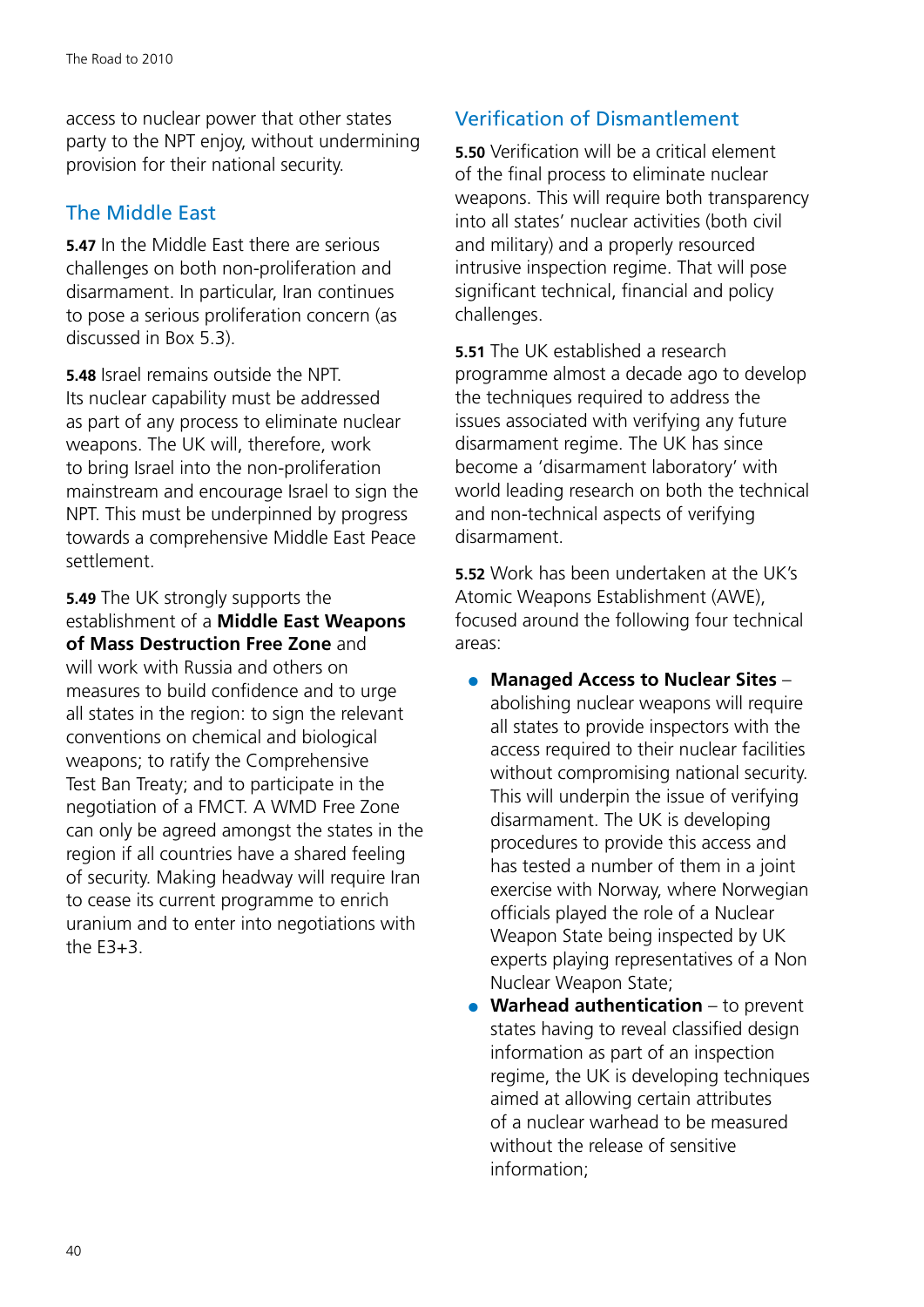- **Chain of custody** inspectors will need assurance that the separate components of a dismantled warhead did in fact come from a nuclear device. The UK is investigating how technologies such as tags and seals can be applied to the tracking of components in the warhead dismantlement process; and,
- **Monitored Storage** once dismantled, inspectors will need to ensure that components will be securely stored under conditions where they cannot be removed without the knowledge of inspectors.

**5.53** Ultimately, as with other parts of the Road to 2010 plan, confidence in the multilateral enforcement system is key to making progress. We must ensure there is a proper, robust system of detection of noncompliance and verification of compliance. So, as in expanding access to civil nuclear power, and enhancing nuclear security, we need to look strategically at the framework for international governance. The last substantive chapter of this paper looks at international governance of nuclear issues in general, and the role of the IAEA in particular.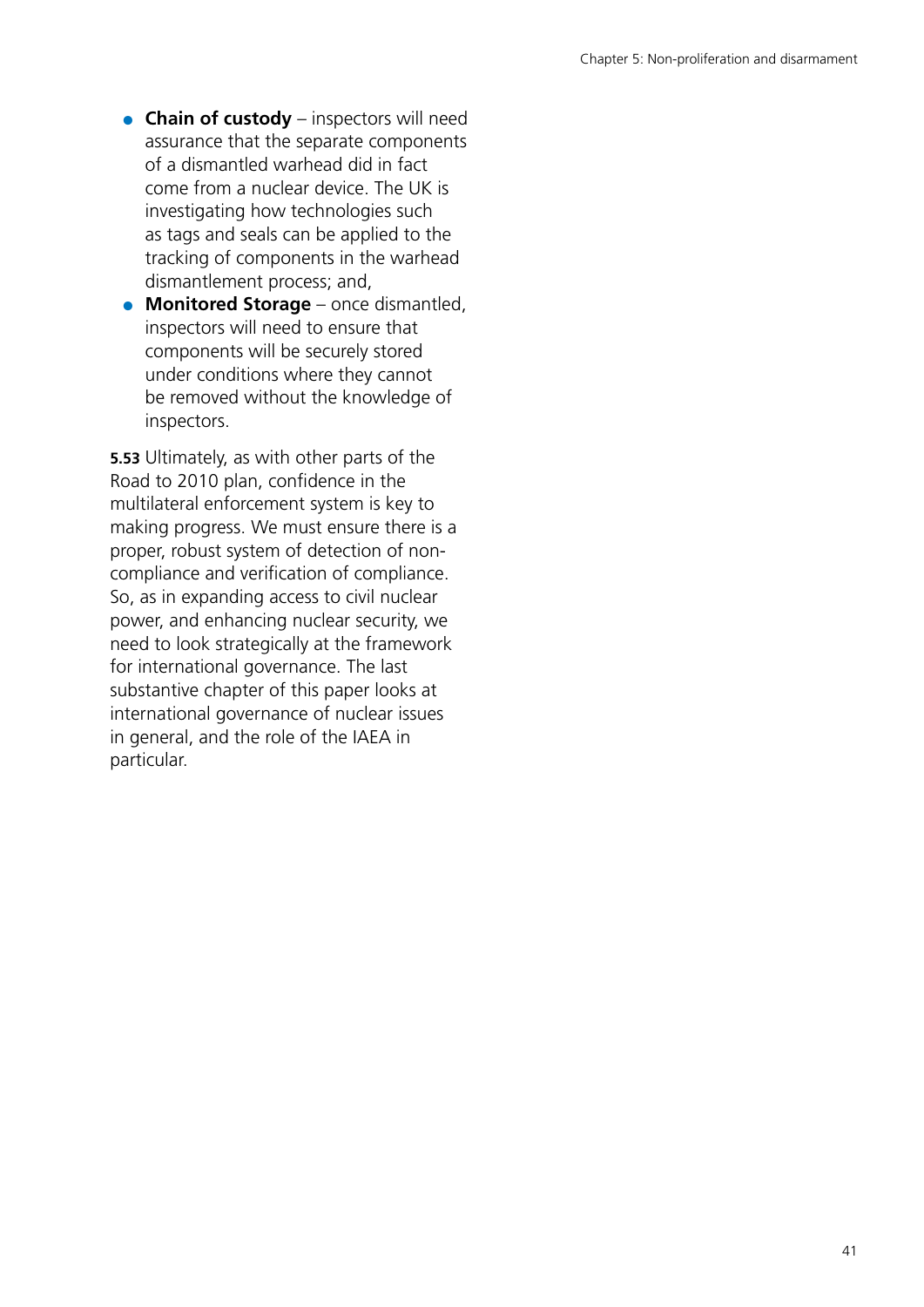# <span id="page-42-0"></span>**Chapter 6**

# International governance and the IAEA

#### Strategic Challenges

**6.1** The nuclear question in the twenty first century is a global one. Each of the three main subjects in this paper: access to civil nuclear power, nuclear material security, and non-proliferation and disarmament, raises significant questions about the role and nature of international efforts to address the challenges.



A scene from the regular session of the IAEA Board of Governors meeting in Vienna, Austria.

#### The role of the International Atomic Energy Agency (IAEA)

**6.2** The IAEA is at the forefront of international efforts to deliver a safe, secure and proliferation-free nuclear future. Its work cuts across most of the issues relevant to the Road to the 2010 NPT Review Conference. But, as the Agency itself acknowledges, it needs reform if it is to carry out its existing remit more effectively and to credibly tackle challenges in new areas, such as security, where its role has hitherto been limited. The UK welcomes the appointment of Ambassador Amano of Japan as the next IAEA Director General (subject to the approval of the General Conference). The incoming Director General faces a wide range of challenges:

- unifying and refocusing the Agency's wide membership on a set of shared goals and priorities;
- strengthening the safeguards regime. The Agency has repeatedly indicated that it does not have the powers it requires to police members' nonproliferation obligations effectively. The Comprehensive Safeguards Agreement (CSA) has not been universally adopted by non-nuclear weapons states and is in any case not effective in detecting undeclared nuclear materials and activities. The Additional Protocol (AP), intended to help address these shortcomings, has only been signed by around half the IAEA's members. And the Iran nuclear case has highlighted the critical importance of the early discussion and promotion of some additional transparency measures;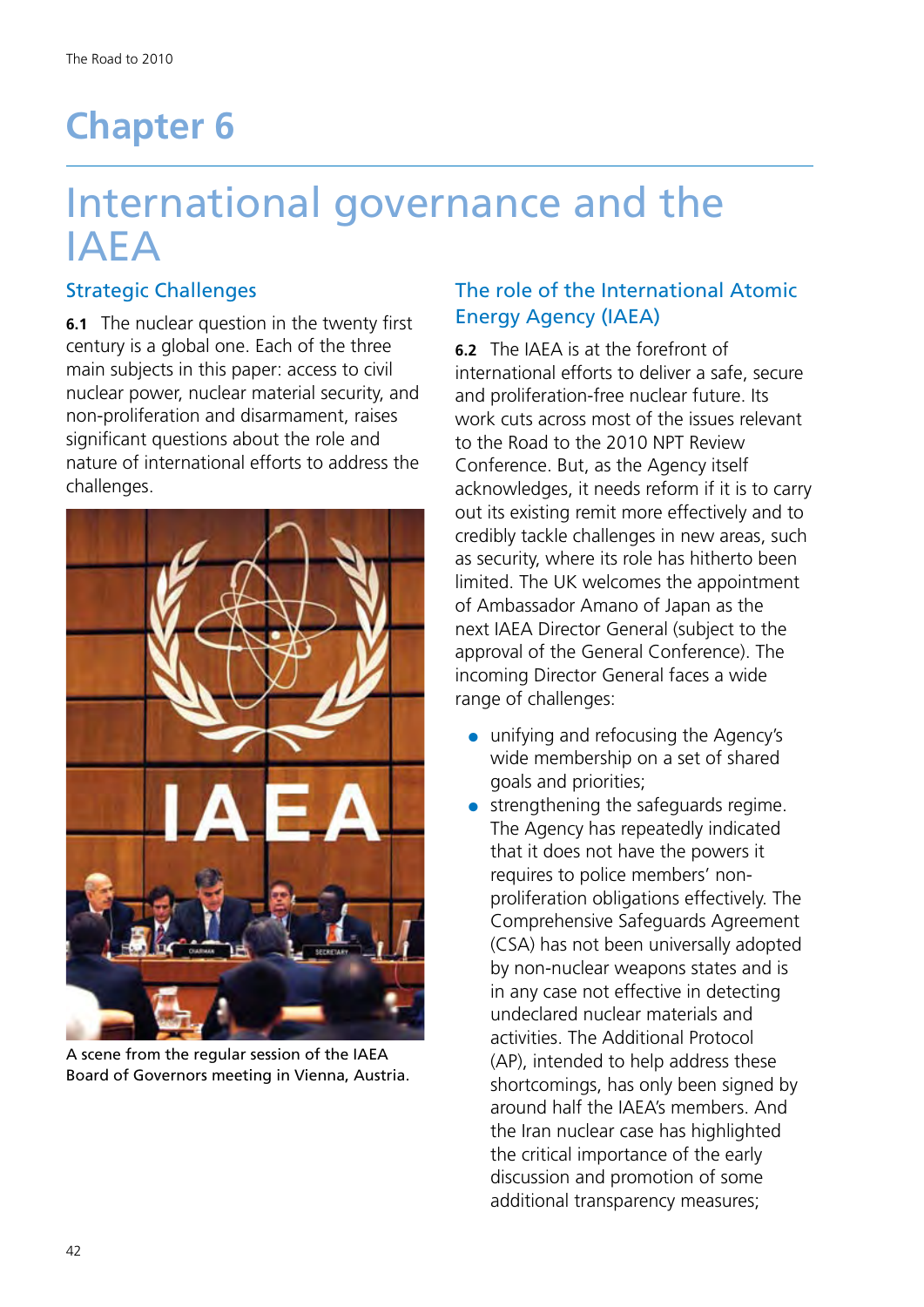- strengthening its role in relation to civil nuclear security;
- extending the impact of the Agency's work by increasing synergies and partnerships with UN and other international organisations, in particular the World Health Organisation, the Food and Agriculture Organisation and bodies such as OECD's Nuclear Energy Agency; and,
- completing ongoing managerial and structural reform, including the introduction of a modern resource planning system and the identification of possible solutions to the Agency's growing difficulty in recruiting and retaining staff.

#### **Box 6.1 – The International Atomic Energy Agency**

The IAEA is the world's nuclear safeguards inspectorate, with more than four decades of experience in verifying that safeguarded nuclear material and activities are not used for weapons purposes. The IAEA advises on nuclear safety and security, and assists countries to prepare for and respond to nuclear emergencies. The IAEA also co-ordinates cooperation in the peaceful application of nuclear science and technology, contributing to sustainable development in many fields including energy, environment, health, food and agriculture. The use of nuclear power and other nuclear applications is increasing, and the IAEA is in the midst of reviewing the nature and scope of its programme of work up to 2020 and beyond. A report by an independent Commission of Eminent Persons is currently being considered by the IAEA's member states.

#### The UK's objectives

**6.3** The UK wants the IAEA to maintain and strengthen its position as the lynchpin of the international community's efforts to ensure a safe and secure nuclear future. We must continue to work with international partners and the Agency to:

- address the new challenges it faces. Reform must ensure the Agency has the credibility, expertise and legitimacy required to help manage the necessary global expansion of nuclear energy; and,
- find and report promptly to the UN Security Council (UNSC) any instance of non-compliance. This would be part of a wider strategy to build international consensus for ensuring that any noncompliance with IAEA safeguards agreements or the notified withdrawal from the NPT triggers strong UNSC action. The UK would like to discuss with the Agency and Member States, at the earliest possible opportunity, past practices in exposing and addressing non-compliance by the Agency, with the aim of reaching a common understanding on the definition of noncompliance.

**6.4** We recognise that reform of the Agency will need political commitment and broad agreement among the Member States that make up the IAEA. But we believe there is consensus in most countries about the importance of the IAEA, the need to maximise its effectiveness and the measures required to achieve that.

#### Progress to Date

**6.5** The UK has long been a committed member of the IAEA and vocal advocate of the importance of its work. We are the fourth largest financial contributor. We make significant voluntary contributions to the Technical Co-operation Fund and in March made a  $f$ 4 million contribution to the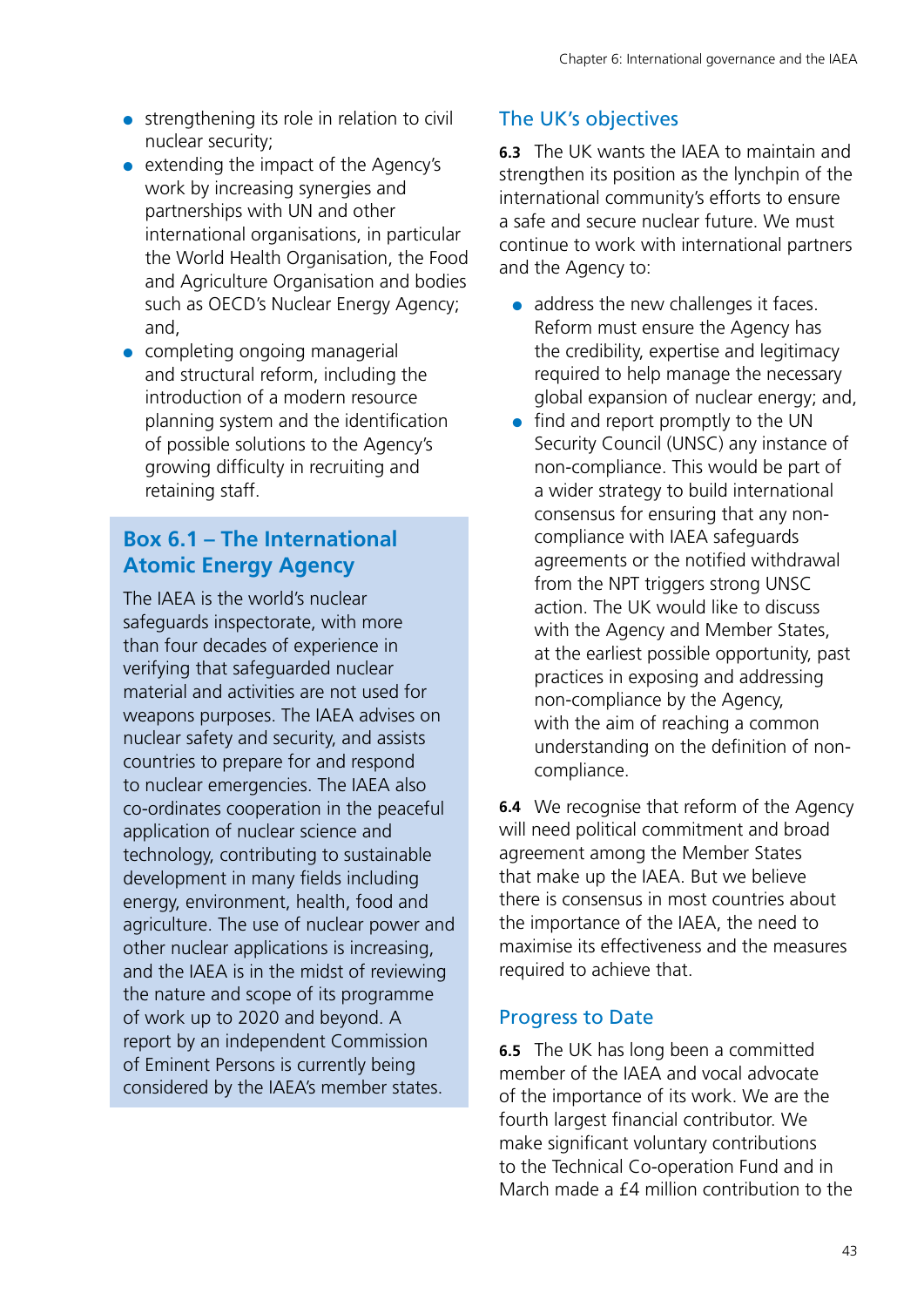Agency's Nuclear Security Fund (doubling our previous contribution).

**6.6** Since 1981, the UK has assisted IAEA safeguards through the provision of a Support Programme (UKSP), which helps maintain and further develop the IAEA safeguards regime. We are ideally placed to provide such support, since we have a range of facilities and expertise that covers most of the nuclear fuel cycle. Through the UKSP, we have trained thousands of IAEA inspectors and provide a wide-range of courses which we continue to update and improve.

**6.7** The UK also plays a key role in the IAEA's growing work on nuclear security, chairing the Working Group which is driving a revision of the IAEA's Recommendations for the Physical Protection of Nuclear Material (known as INFCIRC/225).

**6.8** The UK has been a member of the IAEA's Board of Governors since its creation. Together with our partners in the Geneva Group of Major Donors, the UK has consistently encouraged the Agency in its efforts to drive forward change management.

#### Objectives to 2010 and Beyond

**6.9** We want the Agency to be fit for purpose. As a contribution to the debate on how that should be achieved and the IAEA's own 2020 review process, we set out below the UK's vision for the future and the steps we plan to take to help realise it.

#### **1 Towards a Stronger Organisation**

**6.10** The UK believes that the IAEA needs strong leadership which champions change and is able to unify the Agency. It requires effective and efficient management, which is able to make the most of the Agency's resources, and it needs structures, systems, staff and funding, which are fit for the security challenges of the twenty first

century. Reform will need to recognise the increasing demands being placed upon the Agency, and this may need to be reflected in further resourcing of the Agency. But it will be essential that this leads to clear prioritisation, increased accountability and ensuring that any additional resources are used in an effective and efficient manner.

**6.11** We believe member states should agree in 2010 that the IAEA should:

- continue to focus principally on its activities in relation to safeguards, safety and security, and the promotion of the peaceful and safe use of nuclear energy, including sustainable energy development;
- have clear and realistic priorities, focusing on the areas where the Agency can add the most value, and be accountable for their delivery;
- be properly resourced, in both budgetary and personnel terms, to meet the demands we expect it to face in all these areas; and,
- be effectively and efficiently managed to make the most of those resources.

**6.12** The UK will support these objectives by:

- promoting at every opportunity a vision of an IAEA re-energised for the twenty first century. We will do this during discussions on the existing IAEA Medium Term Strategy and on future planning and strategy documents, as well as ongoing discussions about the future of the Agency. UK Ministers and Ministers from other Member States will have an opportunity to give the reform process political impetus at the IAEA General Conference in September;
- engaging with the new Director General. The Director General should be the most powerful force for change and should have ownership and leadership of the reform process;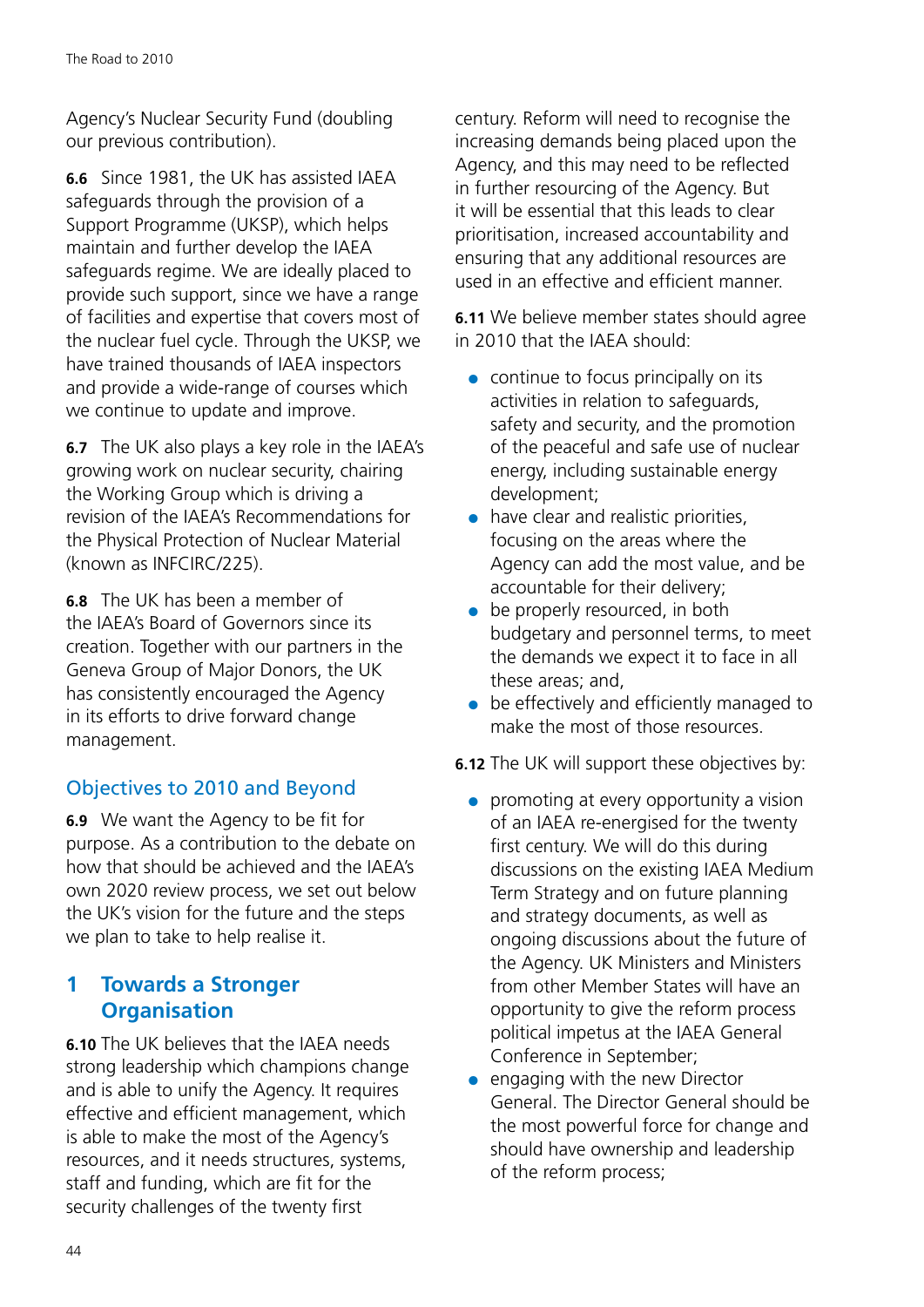- working with the IAEA and international partners to develop robust plans for organisational reform of the Agency, identifying priorities and ensuring transparency and accountability;
- hosting a meeting of senior representatives from capitals of the Geneva Group to discuss future funding and staffing requirements of the IAEA;
- proposing that this Group also recommends to the IAEA an independent and wide-ranging Efficiency Review carried out by external consultants, alongside the creation of an Audit and Risk Committee which reports to Member States; and,
- continuing to call on all member states to pay their contributions in full and on time and press for mechanisms to encourage them to do so.

#### **2 Towards a verification regime that ensures detection of noncompliance**

**6.13** The IAEA's work to safeguard nuclear power programmes and ensure that safeguarded nuclear material is not used for weapons purposes is critical. Enhancing the Agency's safeguards capabilities should therefore be a priority in the coming period. We believe that Member States should agree in 2010 that:

- states that have not yet done so should work with urgency to bring into force Comprehensive Safeguards Agreements, Revised Small Quantities Protocols, and Additional Protocols. All states should support the development and use by the Agency of improved safeguards technologies to implement these agreements;
- the IAEA should implement agreed safeguards thoroughly and effectively, reporting instances of non-compliance without fear or favour. And states, in addition to fully meeting their

safeguards obligations, should make clear that they will – to the fullest extent possible – provide the IAEA with any additional access to information, locations and individuals that the Agency deems necessary; and,

 $\bullet$  there should be a structured international discussion of what additional powers of inspection the Agency should be given in the future, both in specific cases where states have been found by the Board to be in non-compliance with their safeguards obligations and more generally to provide even stronger assurance of compliance.



An IAEA verification training exercise

**6.14** The UK will support these objectives by:

- pressing for political commitment in 2010 to bring relevant safeguards agreements into force, sharing best practice and expertise wherever requested;
- proposing that the new Director General presents to the Board of Governors plans on what further powers the Agency might be given for its next generation of safeguards verification;
- pressing for a strengthened and more transparent Safeguards Implementation Report;
- $\bullet$  seeking a discussion with the Agency and the broad membership at the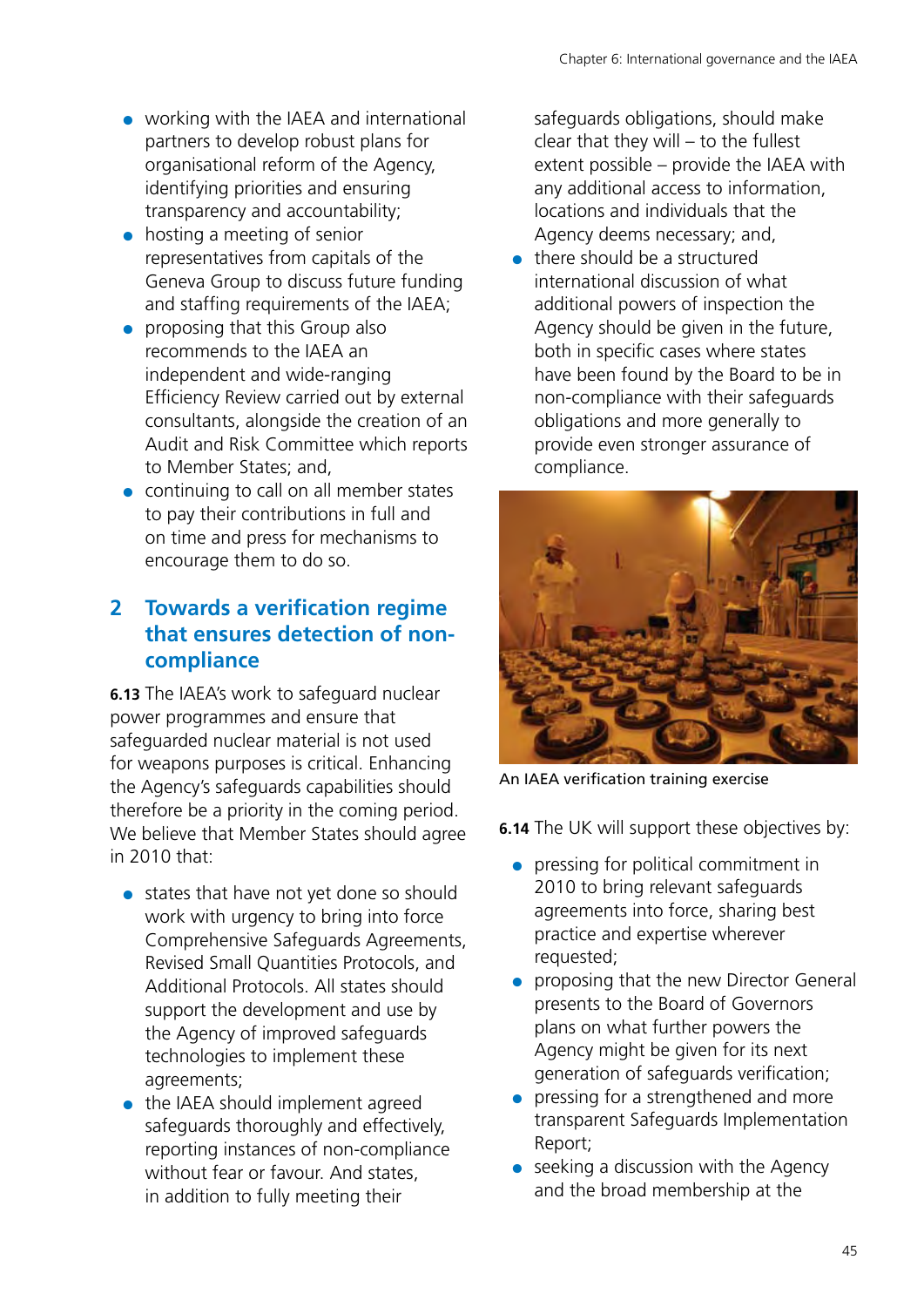earliest possible opportunity on the Agency's past practices in exposing and addressing non-compliance, with the aim of reaching a common understanding on the definition of noncompliance;

- encouraging the IAEA to make greater use of the UK Support Programme, including increased training of existing and new safeguards inspectors; and,
- encouraging well-qualified UK personnel to seek positions in the Department of Safeguards at senior level and in the inspectors ranks.

#### **3 Creating a central role in the security of fissile material**

**6.15** The IAEA already plays a role in advising on civil nuclear security issues – including through its Nuclear Security Programme and standards on physical protection – but its recommendations are not mandatory or enforceable. While there is widespread understanding that the responsibility for nuclear security rests with individual states, it is the UK's view that the international community should encourage states to consider, over the long term, a radical change in the role of the IAEA in relation to civil nuclear security. This should be with a view to giving the IAEA a mandate to verify that future mandatory nuclear security standards are met. We believe member states should commit to:

- an extension and expansion of the Nuclear Security Programme for 2010- 13, and ensuring that the IAEA has the funds and expertise to underpin its advice and assistance activities on security;
- completion of the revision of IAEA's Recommendations for the Physical Protection of Nuclear Material (INFCIRC/225);
- bringing into force the Amendment to the Convention on the Physical

Protection of Nuclear Material (CPPNM); and,

 $\bullet$  in the longer term, going beyond existing physical protection arrangements and giving the IAEA a mandate to verify that mandatory standards are being met.

**6.16** The UK will support these objectives by:

- working to ensure that an effective Nuclear Security Programme for 2010- 13 is agreed at the IAEA's September 2009 Board;
- continuing to work as chair of the relevant working group to secure early revision of INFCIRC/225 and, in the coming months, ratify the amended CPPNM that ensures the protection of nuclear material at sites, encouraging others to do so too; and,
- $\bullet$  developing with key partners a paper which sets out how physical protection arrangements might be developed over the long term and what the IAEA's role might be in such arrangements.

#### **4 Promotion of the Peaceful and Safe Use of Nuclear Power**

**6.17** We value the IAEA's current role in promoting the benefits of safe, secure and peaceful uses of nuclear power as widely as possible to its members. In recent years the Agency has, in particular, made a valuable contribution to tackling the global challenges of poverty, access to healthcare, nutrition, energy, food and water through a wide range of Technical Co-operation projects. This work supports the achievement of the Millennium Development Goals.

**6.18** We believe Member States should agree in 2010 that:

 $\bullet$  the Agency must continue to play a major role in promoting the peaceful and safe use of nuclear energy, including through promoting and facilitating discussion of new multinational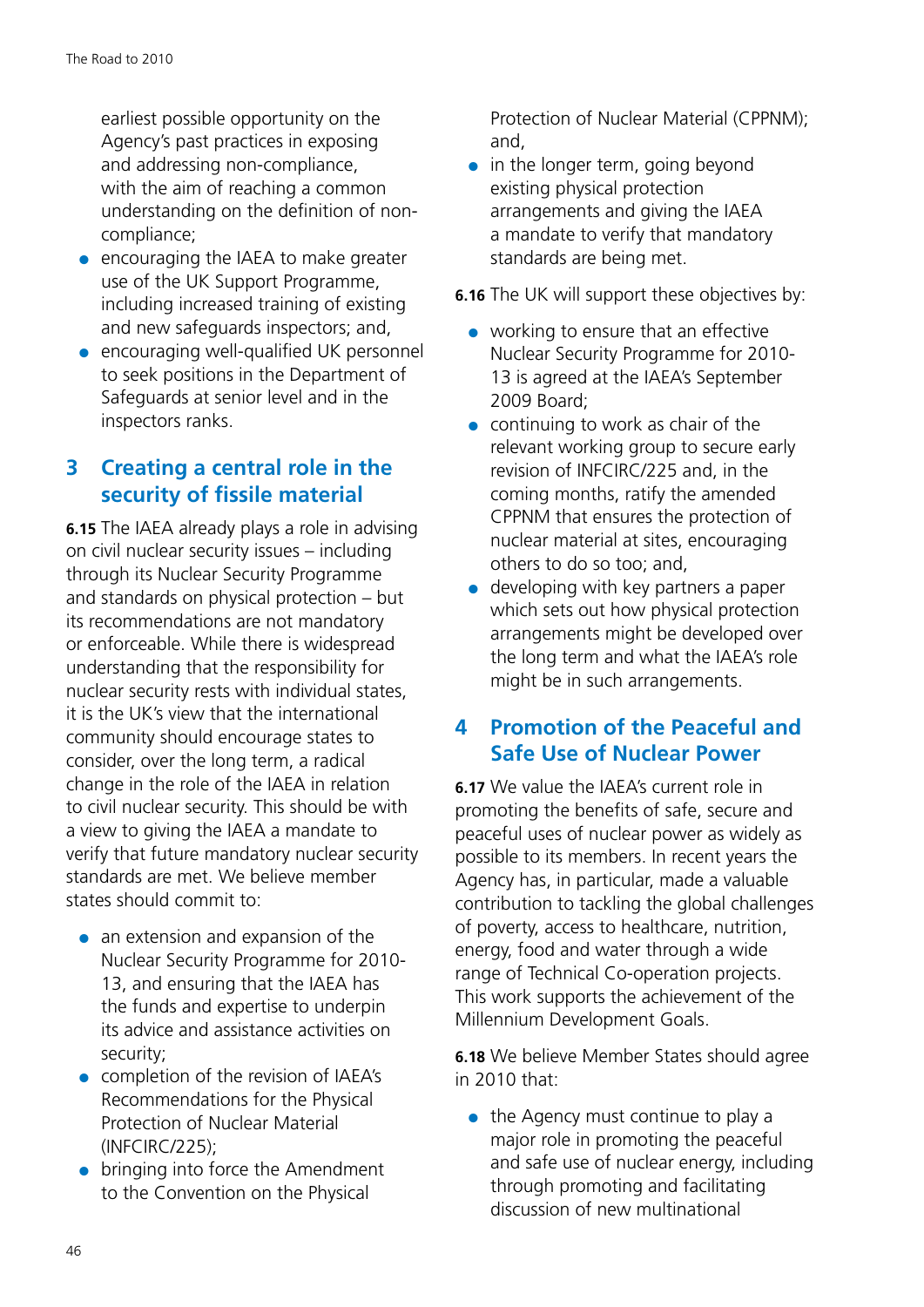approaches to the most sensitive parts of the nuclear fuel cycle;

- the IAEA should play a greater role in achievement of the Millennium Development Goals. In doing so the IAEA should work in partnership with other development organisations and the private sector. It should increasingly focus on sustainable energy development, while maintaining those technical co-operation activities where there is demonstrable impact, and where the Agency is the international organisation with the key expertise and primary responsibility; and,
- to achieve those objectives efficiently and effectively the role of the Agency should predominantly be that of advisor, not implementer. It should focus on activities such as assisting states in the implementation of the highest international safety standards, capturing and spreading best practices relating to the introduction of new nuclear power programmes, facilitating the exchange of expertise and best-practice on nuclear safety and security, encouraging the development of partnerships between Member States, carrying out safety and security reviews and appraising national legal and regulatory infrastructure.

#### Immediate Next Steps

**6.19** The UK will support these objectives by:

- announcing details of our proposal for a Nuclear Fuel Assurance to the IAEA Board of Governors in September 2009 and providing advice to other states on how it might work in practice;
- committing to an ongoing voluntary contribution to the Technical Cooperation Fund and working to persuade others to make similar pledges, as well as continuing to provide support for IAEA activities to spread best practice

arrangements to all states developing nuclear power programmes; and,

● assessing how the UK could strengthen its support of the Agency's work on the Millennium Development Goals and its assistance to developing countries on sustainable energy development.

#### Working with other multilateral bodies

**6.20** The UK will work to ensure that a reformed and re-energised IAEA works closely with other international bodies committed to a safe, secure and proliferation free nuclear future. This will include our work with the Nuclear Suppliers Group and our work with European partners through Euratom. The Euratom Treaty requires the European Commission to apply safeguards to make certain that nuclear materials in Europe are not diverted to purposes other than those intended. We will continue to work to ensure that safeguards are implemented in an effective and efficient manner within Europe, enabling both Euratom and the IAEA to meet the goals of their respective safeguards regimes.

**6.21** The role the UN can play in curbing the proliferation of nuclear weapons is unique and indispensable. The UK will therefore also seek to ensure that a reformed and reenergised IAEA works closely with the UN Security Council and receives the support that it needs.

**6.22** As underlined above, the IAEA's legal authority to carry out its verification mission in countries of concern is limited, especially where those countries have not brought the Additional Protocol into force. The limited authority to verify the peaceful nature of nuclear programmes is lost if a country withdraws from the NPT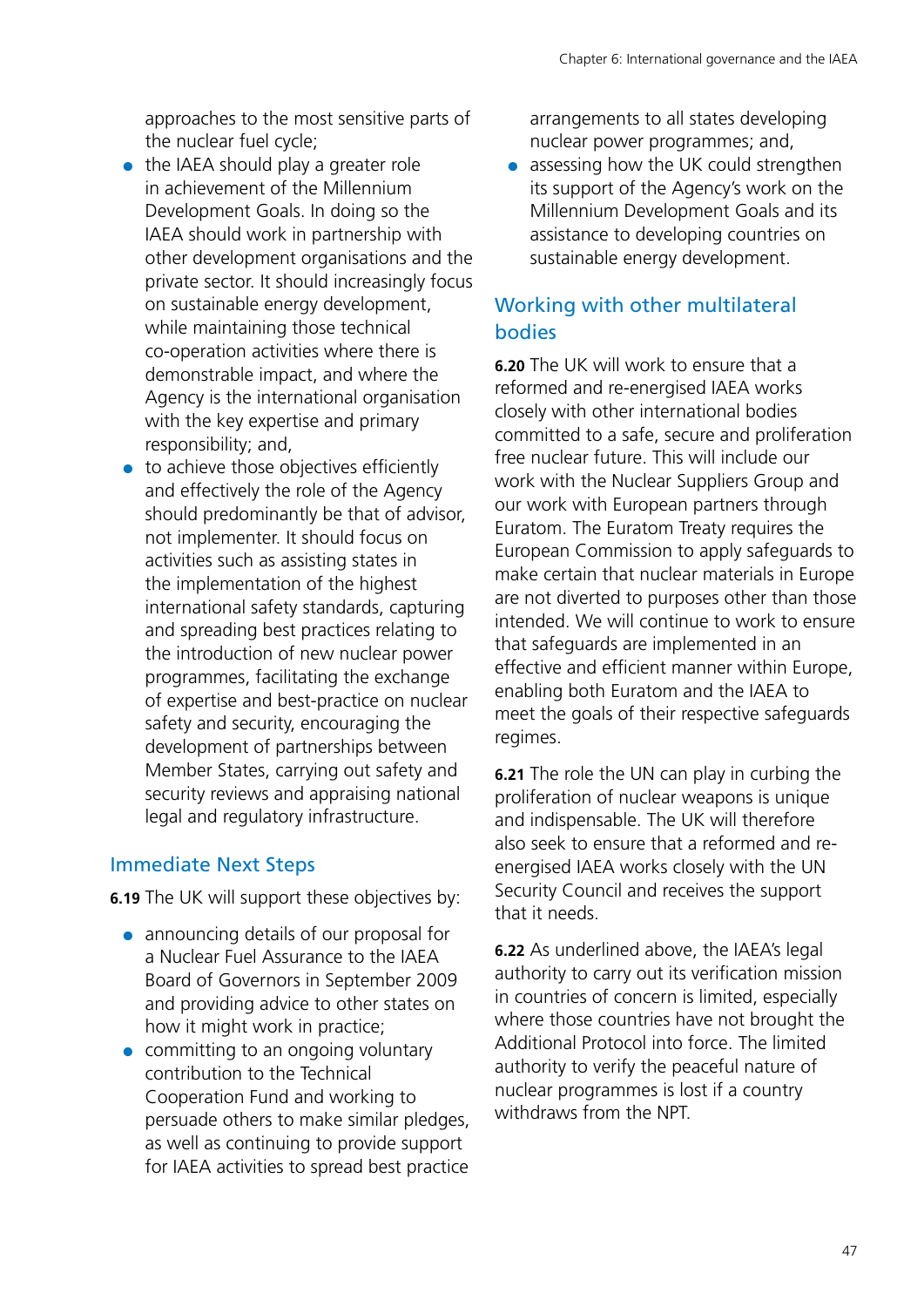**6.23** In that regard, we note the recommendation in the Report of the Commission of Eminent Persons on the 'Role of the IAEA in 2020 and beyond'25 that:

*"the UNSC should go beyond its Resolution 1540 by: passing a new resolution making clear that the proliferation of nuclear weapons is a threat to international peace and security; legally prohibiting any state that withdraws from the NPT from using for military purposes any nuclear facility, materials or technologies that it received for a peaceful purposes while a Party to the NPT; and legally imposing safeguards obligations, going well beyond the Additional Protocol, on any state that substantially violates its safeguards obligations"*

**6.24** In the past, the Security Council has taken action on a case by case basis to respond to non-compliance cases reported to it by the IAEA and notices of withdrawal from the NPT:

- The Security Council addressed the limitations in the Agency's legal verification authority and in its Resolutions 1737 (2006) and, 1747 (2007) adopted under Chapter VII of the UN Charter, backed the request of the IAEA for the implementation by Iran of additional transparency measures, providing the Agency with access to individuals, documentation, equipment and facilities extending beyond those provided in the Additional Protocol. The Security Council did the same with regard to North Korea in the recent unanimously adopted Resolution 1874. However, both countries have still to comply with their obligations.
- The Security Council deplored North Korea's announcement of withdrawal from the NPT and decided that the North Korea should return at an early

date to the NPT and IAEA safeguards. Again, North Korea has yet to comply with this obligation. More broadly, there is no common understanding yet within the community of NPT states parties on the consequences of withdrawal from the Treaty and the role the Security Council should play in addressing and policing this issue.

● In both the Iran and North Korea cases, the UNSC has adopted a set of sanctions in response to serious instances of noncompliance.

**6.25** As suggested in the recommendation of the Commission of Eminent Persons and given the record to date, more needs to be done to ensure that non-compliance cases and notices of withdrawal from the NPT, (in particular by countries which have – or are suspected to have – violated their nonproliferation obligations before leaving the Treaty), trigger strong action by the Security Council.

**6.26** We therefore believe Member States should agree in 2010 that:

- compliance with non-proliferation obligations, including safeguards obligations and cooperation with the IAEA, is critical; and,
- existing enforcement mechanisms should be supported by all NPT parties and strengthened, in particular with a view to developing a set of possible actions, including sanctions, to be decided by the UNSC in response to proliferation cases and notices of withdrawal from the NPT.

**6.27** In addition, the UK believes that Member States should reaffirm the responsibility of the UN Security Council in enforcing non-proliferation rules.

<sup>25</sup> 'Reinforcing the Global Nuclear Order for Peace and Prosperity: The Role of the IAEA to 2020 and Beyond', May 2008, [www.iaea.org/](http://www.iaea.org/) NewsCenter/News/PDF/2020report0508.pdf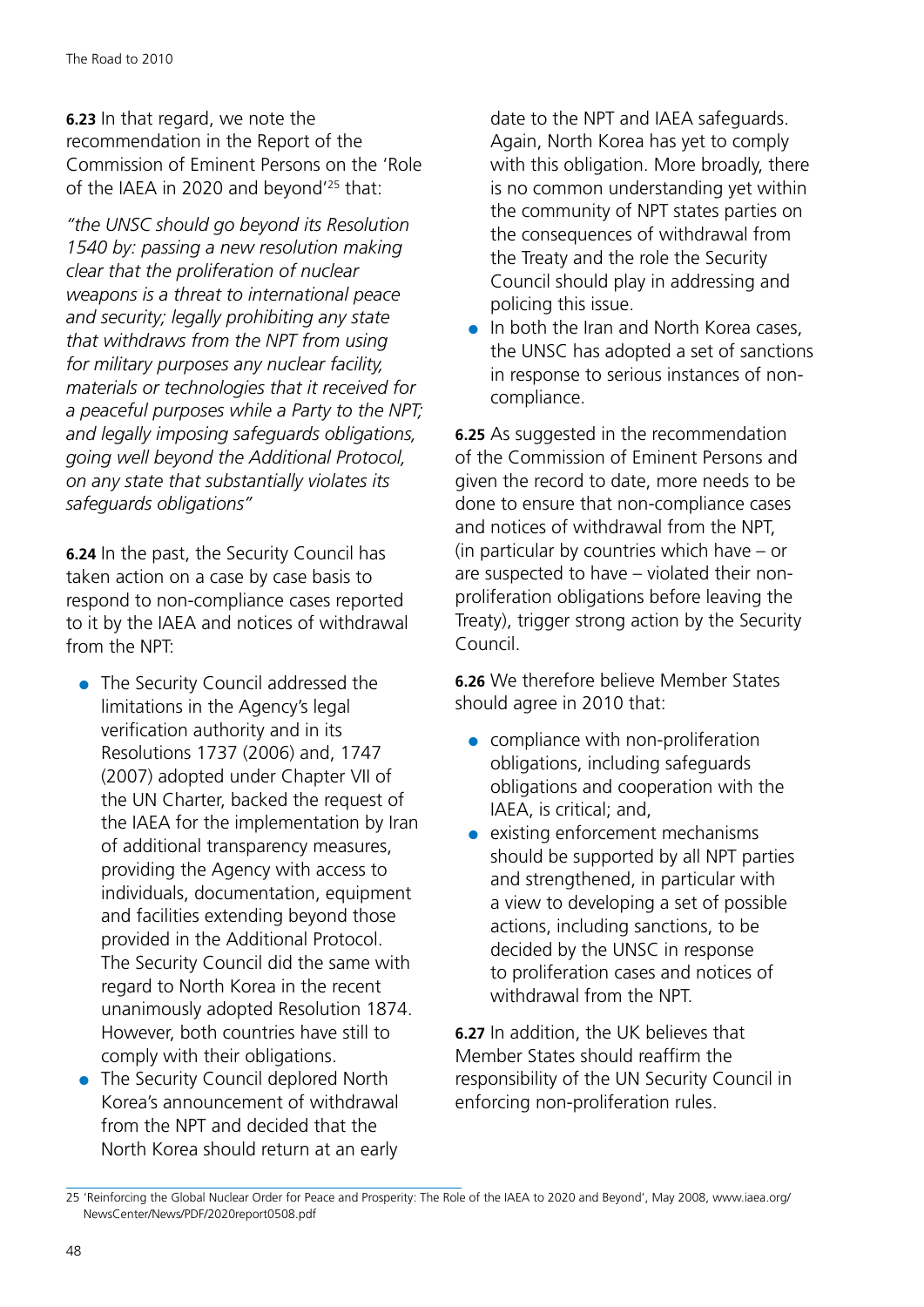**6.28** The UK will support these objectives by:

- considering and seeking discussion with partners on the adoption by the Security Council of a "generic", country-neutral, resolution dealing preventively with non-compliance with non-proliferation obligations. This would strengthen the IAEA's verification authority in countries which have violated their safeguards obligations and are not cooperating with the Agency to the extent it deems necessary; and,
- further engaging with NPT partners on the European Union paper on Article X of the Treaty, which it tabled in 2007 to address the issue of the consequences of withdrawal. Without reopening the Treaty, the EU proposal sets out clear measures that make plain the extreme gravity of withdrawal and raise the cost for any State Party seeking to pull out of the NPT.

**6.29** The environment in which the IAEA, and the wider multilateral arrangements, operate will not remain static as nuclear power develops. We will therefore need to ensure that the mechanisms are responsive and adaptable to the challenges of the decades ahead. The UK will continue to take a leading role in developing ideas for multilateral control of the fuel cycle, more effective nuclear security, preventing proliferation, and building confidence for further disarmament, and work with our partners to deliver them.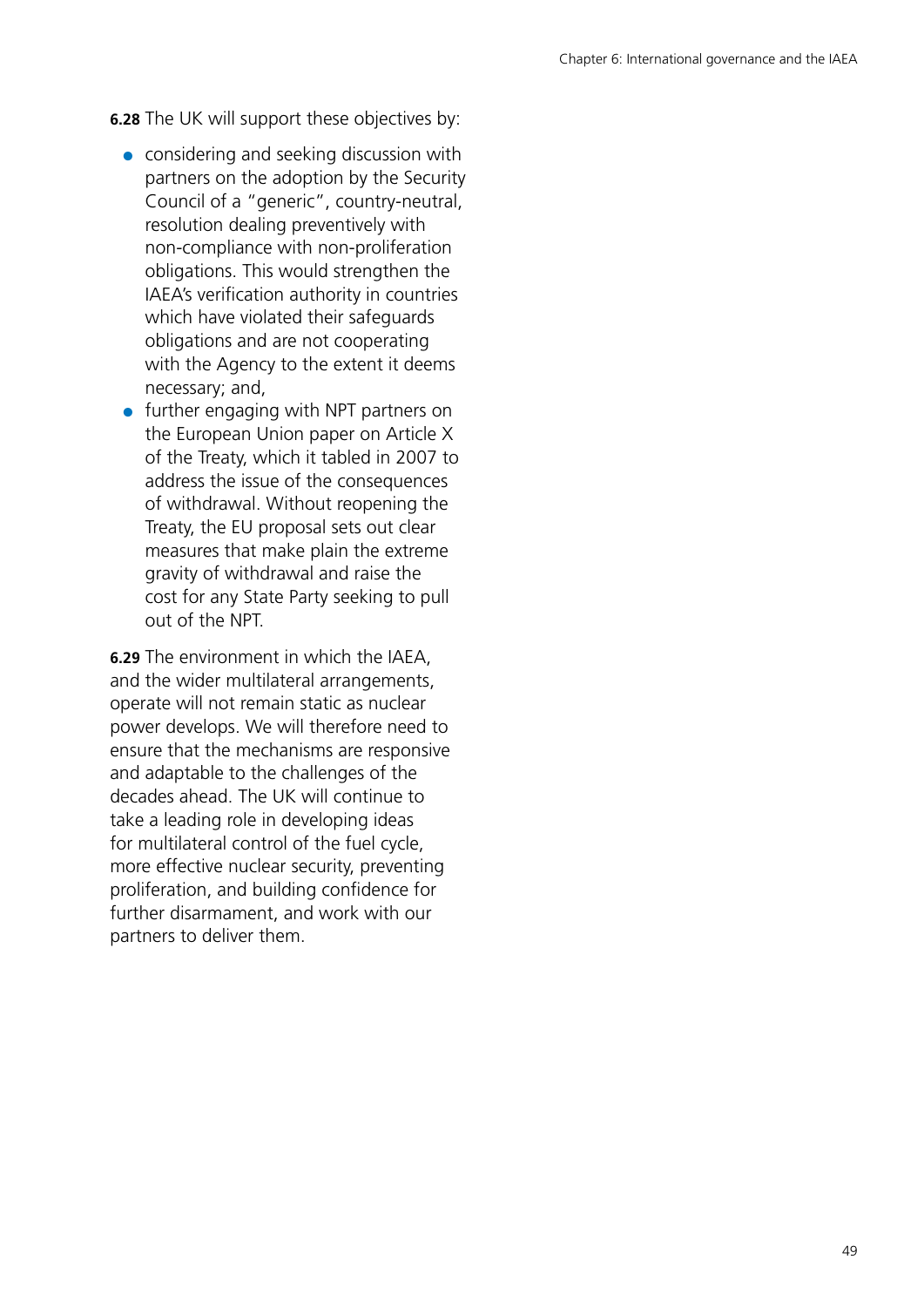# <span id="page-50-0"></span>**Summary: UK activity up to the 2010 NPT Review Conference**

#### **On ensuring the safe expansion of civil nuclear power we will:**

- establish the UK's Nuclear Centre of Excellence to promote the development of costeffective and proliferation resistant nuclear technology;
- set out the factors for assessing the options for long-term management of the UK's separated plutonium stocks and follow this with another discussion document later in the summer which will set out the process for making final decisions; and,
- complete the development of the UK's Nuclear Fuel Assurance and present our proposals to the IAEA in September 2009.

#### **On ensuring a strengthened response to the challenges of nuclear security, we will:**

- work to establish nuclear security as a fourth pillar of the global nuclear regime;
- ratify the amendment to the Convention on the Physical Protection, starting this process by immediately laying the relevant motion in Parliament, and work to encourage other countries to do the same;
- provide an additional £3 million in funding to further develop the forensics detection capability at the Atomic Weapons Establishment; and,
- work with the US and other partners to make a success of the Global Nuclear Security Summit in March 2010.

#### **On preventing proliferation and creating the conditions for multilateral disarmament we will:**

- host a conference of the recognised nuclear weapon states on 3-4 September 2009 to discuss the confidence-building measures required to enable further disarmament;
- promote the EU's Action Plan on disarmament together with our partners;
- continue to pursue the entry into force of the Comprehensive Test Ban Treaty;
- work to take forward as a matter of urgency negotiations on a Fissile Material Cut-Off Treaty; and,
- work with Russia, and other international partners to make progress on a Middle East Weapons of Mass Destruction Free Zone.

#### **To support all of this work we will work to strengthen international governance and the role of the International Atomic Energy Agency in particular. We will:**

- engage with the new Director General, and international partners to develop robust plans for the organisational reform of the Agency;
- $\bullet$  host a meeting of the major donors to the IAEA the so-called 'Geneva Group' to discuss future funding and staffing requirements of the Agency;
- encourage the IAEA to make greater use of the UK Support Programme, including increased training of existing and new safeguards inspectors; and,
- assess how the UK could more effectively support the Agency's work on the Millennium Development Goals.